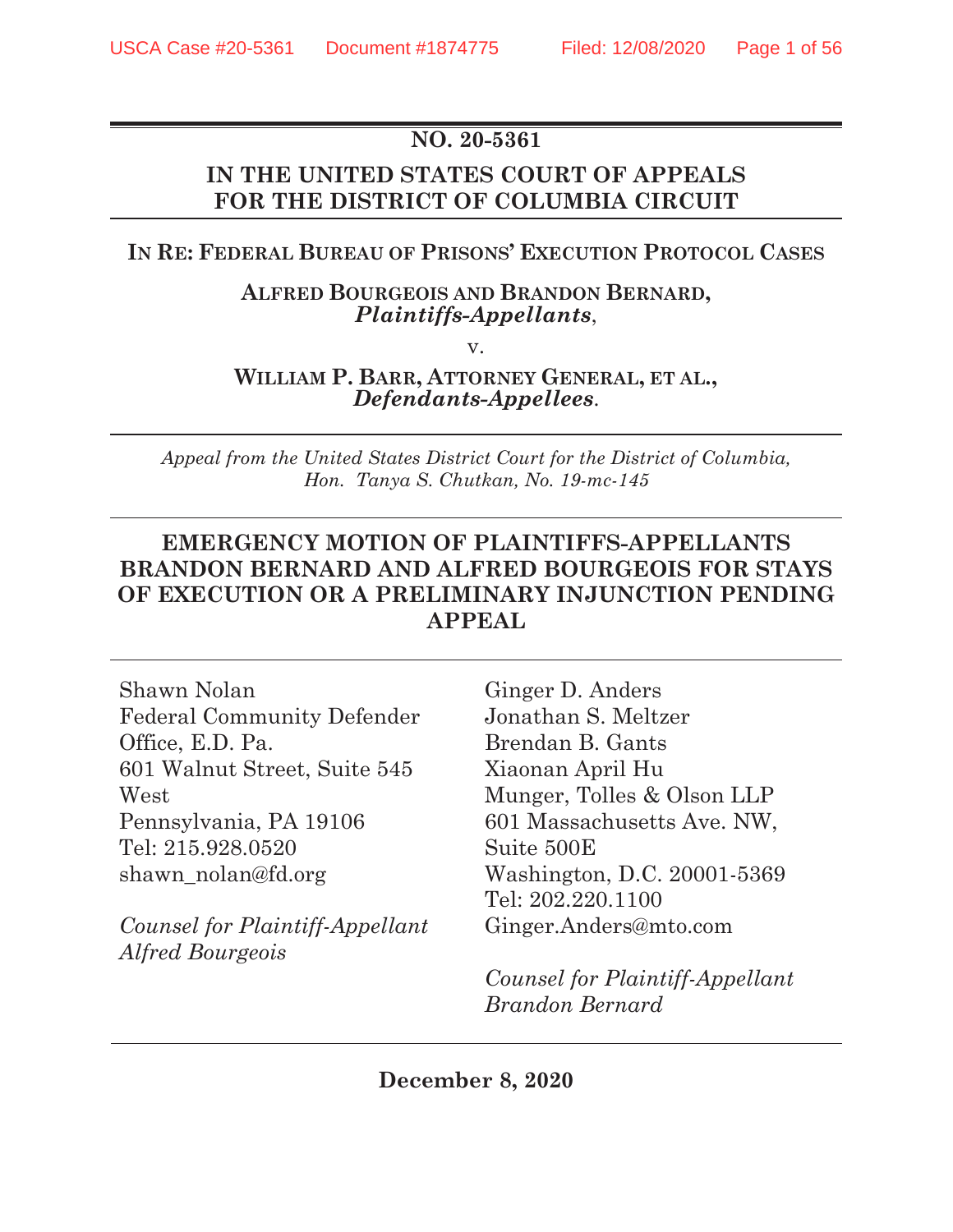## **INTRODUCTION**

Plaintiffs-Appellants Brandon Bernard and Alfred Bourgeois are scheduled for execution on December 10, 2020 and December 11, 2020, respectively. On December 6, 2020, the District Court denied a preliminary injunction on Plaintiffs-Appellants' claim under the Federal Death Penalty Act. On December 7, 2020, Plaintiffs-Appellants filed the instant appeal, and the District Court denied a stay of execution pending appeal.

Given the impending execution dates and in order to give this Court adequate time to consider the issues, Mr. Bernard and Mr. Bourgeois respectfully move the Court to stay their executions, or alternatively for preliminary injunctive relief, pending their appeal of the District Court's order denying their motion for preliminary injunctive relief. As explained below, Mr. Bernard and Mr. Bourgeois are likely to succeed on the merits of their appeal. Executing them before they can fully and fairly litigate the merits of their appeal pursuant to this Court's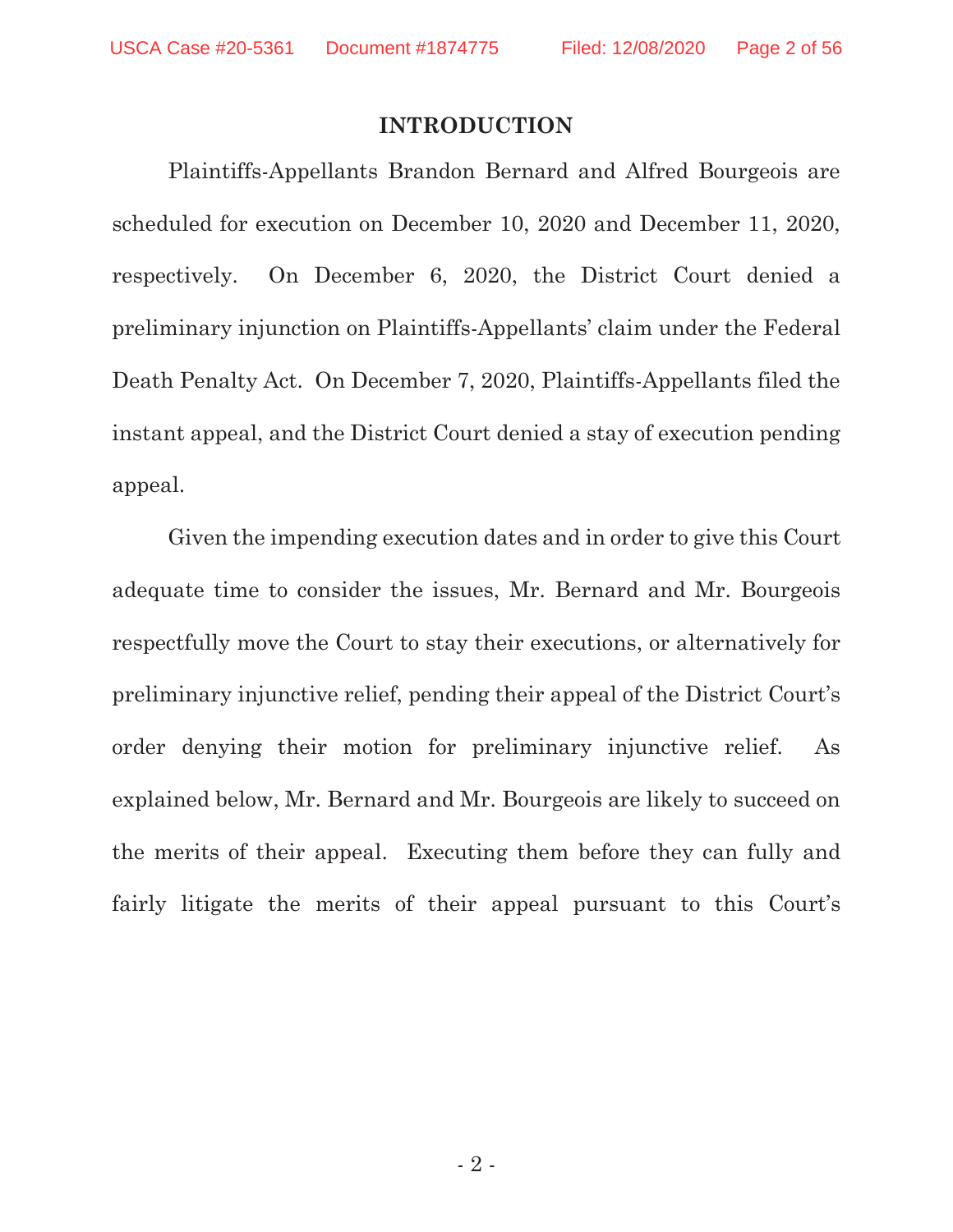expedited briefing schedule would result in irreparable harm by prematurely ending their lives.1

## **BACKGROUND**

On July 25, 2019, after considering the matter for eight years, the Bureau of Prisons (BOP) announced a new execution protocol for carrying out federal death sentences using the barbiturate pentobarbital, along with an initial notice that the Government intended to execute Mr. Bourgeois on January 13, 2020, 172 days later. The Defendants issued an amended notice of the execution date on August 22, 2019. Shortly thereafter, Mr. Bourgeois, along with other plaintiffs scheduled to be executed, sought a preliminary injunction barring their respective executions while the legality of the new protocol was adjudicated. Mr. Bourgeois and his co-plaintiffs sought relief on several grounds, including in relevant part that the 2019 Protocol violates the Federal Death Penalty Act (FDPA), 18 U.S.C. § 3591 *et seq.*, which does not permit the creation of a uniform federal protocol for the implementation of death sentences without reference to state policy.

l

<sup>1</sup> Pursuant to D.C. Cir. Rule 8, the undersigned have notified counsel for Defendants-Appellees of their intent to file this motion.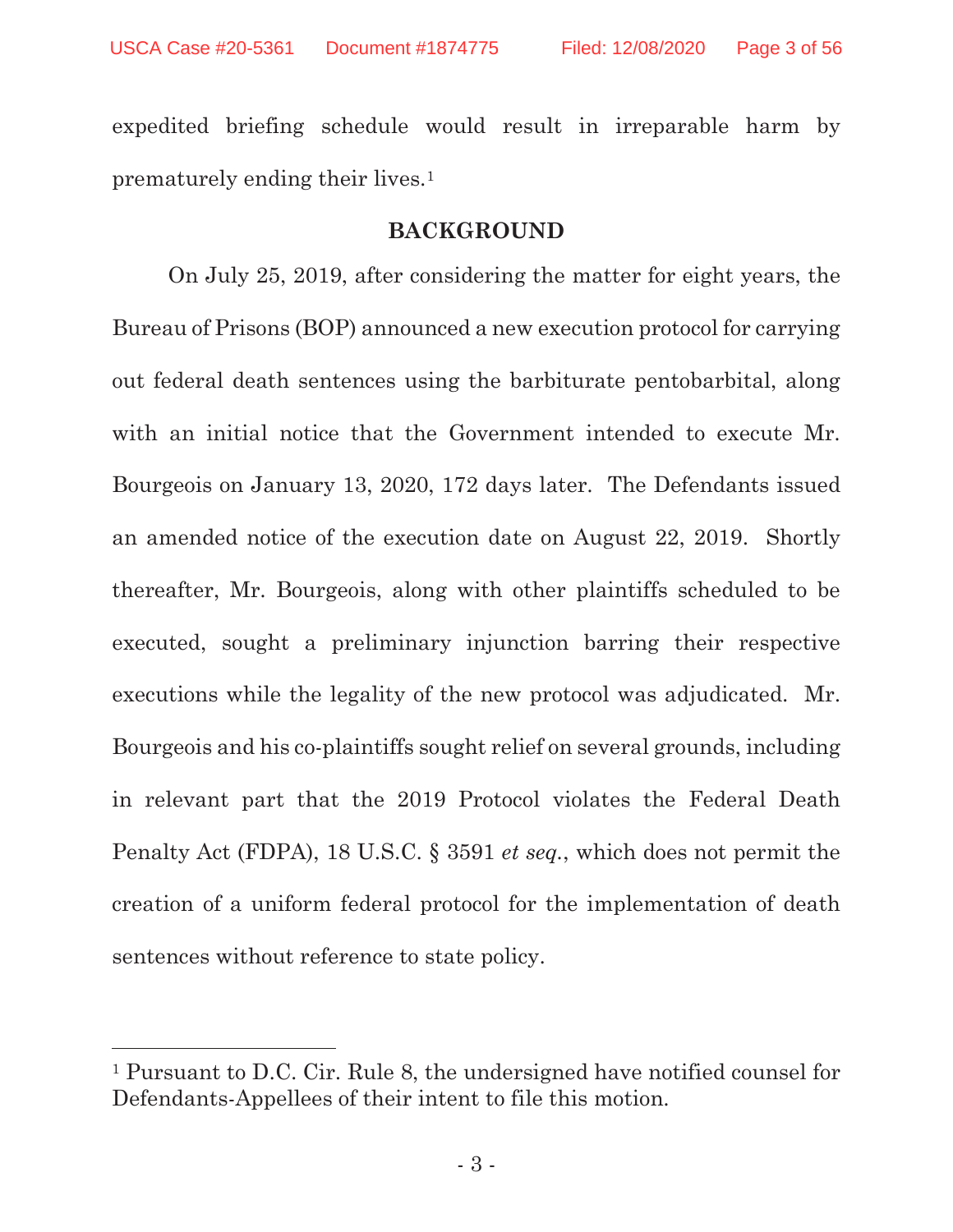In November 2019, the District Court granted a preliminary injunction, finding that Mr. Bourgeois and his co-plaintiffs were likely to succeed on the merits of their claim that the 2019 Protocol violates the FDPA, that the plaintiffs would suffer irreparable harm in the absence of relief, and that the equities tipped in the plaintiffs' favor. *See* Dkt. #50. This Court denied the Government's motion to stay or vacate the preliminary injunction. *See In re Federal Bureau of Prisons' Execution Protocol Cases*, No. 19-5322 (D.C. Cir. Dec. 2, 2019), Doc. No. 1818236. The Government then sought the same relief in the Supreme Court, but without success. *See Barr v. Roane*, 140 S. Ct. 353 (2019).

In February 2020, Mr. Bernard filed a complaint seeking declaratory and injunctive relief against Defendants. Mr. Bernard's action was consolidated with this master case. At the time, Mr. Bernard had not yet received his execution date.

On April 7, 2020, a divided panel of this Court vacated the preliminary injunction. *See In re Fed. Bureau of Prisons' Execution Protocol Cases*, 955 F.3d 106 (D.C. Cir. 2020) (per curiam) ("*In re FBOP*"). In a per curiam opinion joined by Judges Katsas and Rao, and over a dissent from Judge Tatel, the court held that the plaintiffs' FDPA claim

 $-4$  -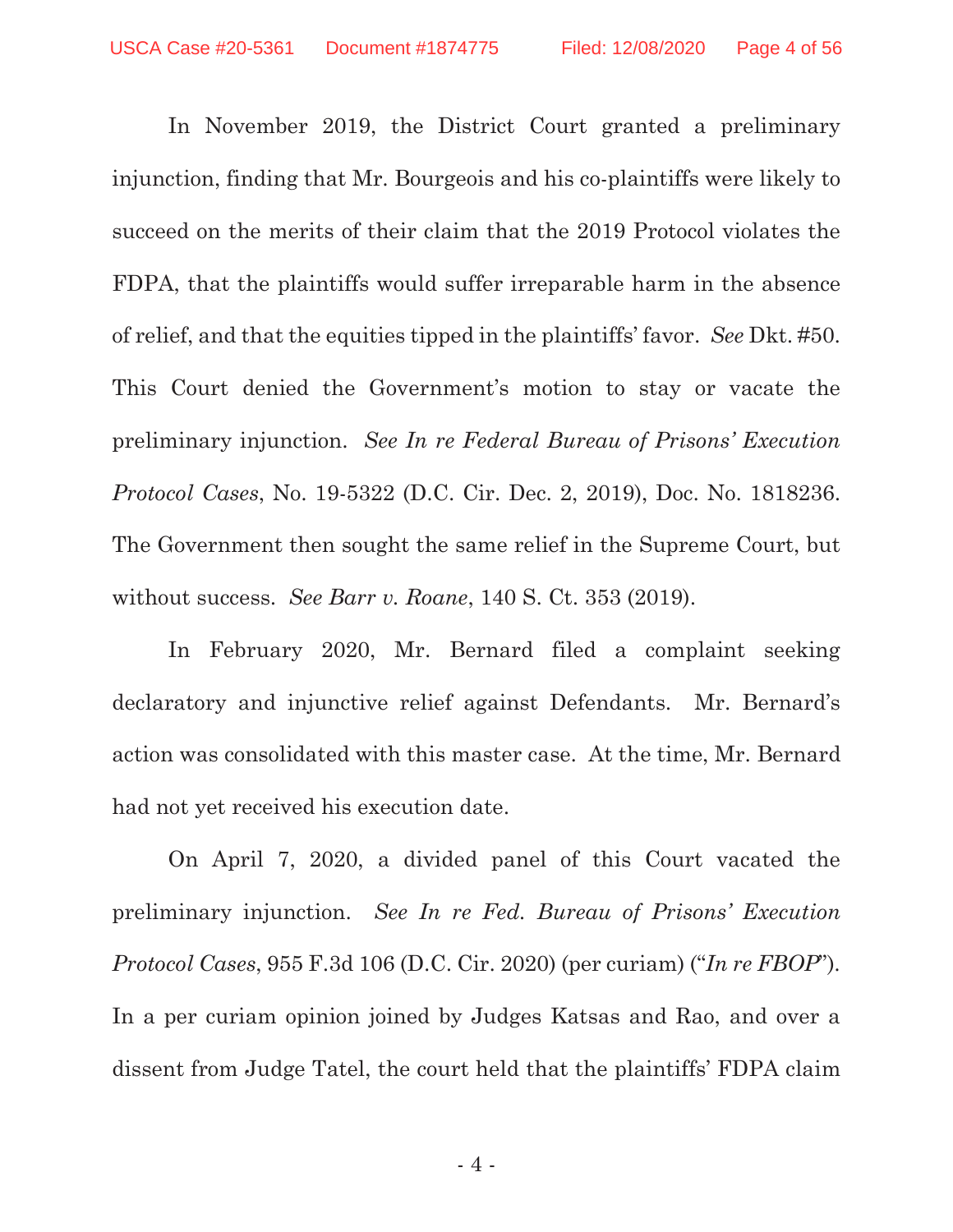failed on the merits. *See id.* at 112 (per curiam). Judges Katsas and Rao reached this conclusion for different reasons, which they each explained in separate concurrences. *See id*. at 113-21 (Katsas, J., concurring); *id*. at 129-33 (Rao, J., concurring). The Supreme Court denied certiorari. *See Bourgeois v. Barr*, No. 19A1050, 2020 WL 3492763 (U.S. June 29, 2020).

On June 1, 2020, Plaintiffs in these consolidated cases filed an Amended Complaint. In relevant part, Plaintiffs alleged that the 2019 Protocol violates the FDPA by failing to comply with state execution protocols and procedures, including those codified in state law. On September 20, 2020, the District Court granted summary judgment to Defendants despite agreeing with the merits of Plaintiffs' FDPA claim. *See* Dkt. #261. The District Court noted two important discrepancies between the Government's 2019 Protocol and several state statutes at issue: some state statutes dictate execution methods that differ from the 2019 Protocol (*e.g*., a choice of electrocution or lethal injection), while others dictate aspects of the execution process (such as the scheduling of the execution at a particular time of day). *See id*. at 26-28. The District Court recognized that the FDPA requires the Government to follow both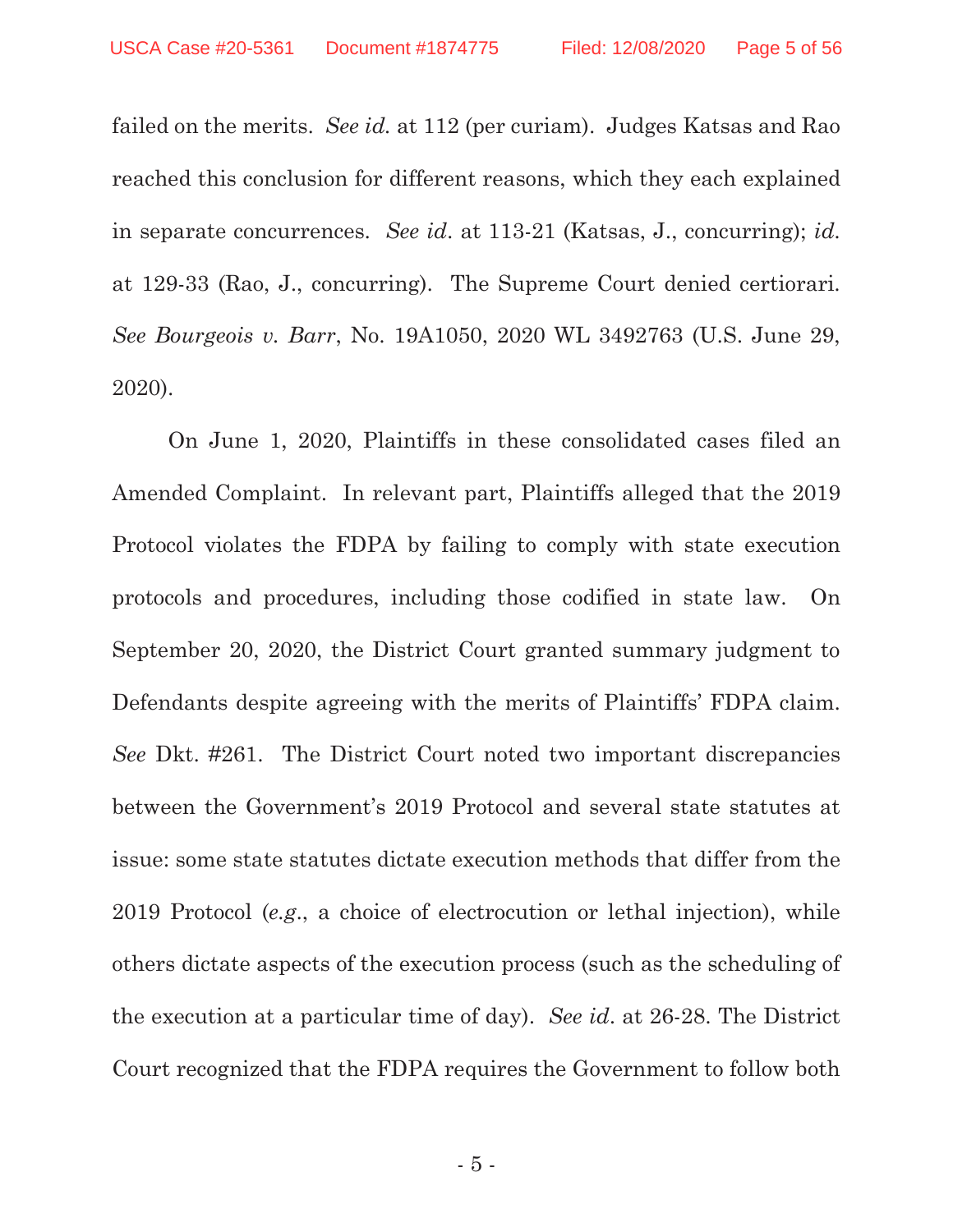types of statutes. *Id.* Nonetheless, the District Court concluded that the parties did not present a live controversy because Defendants stated that they intended to comply or would consider complying with those specific requirements. *Id.* at 27, 30.

Plaintiffs-Appellants thereafter filed a motion asking the District Court to alter or amend its judgment on the FDPA claim, raising (as relevant here) a claim that Defendants were required to comply with a Texas statutory provision requiring that executions be set for 6 p.m.2 The court denied the motion. After highly expedited briefing and argument, this Court held in relevant part that Plaintiffs' FDPA claim presented no live controversy because "there was no conflict in this case, either because the government had committed to complying with the state statutes at issue [i.e., the 6 p.m. requirement] or because no Plaintiff had requested to be executed in accordance with them." *In re Fed. Bureau of Prisons' Execution Protocol Cases*, — F.3d —, No. 20-5329, 2020 WL 6750375, at \*11 (D.C. Cir. Nov. 18, 2020) (citing Dkt. #261 at 30-31). The Court

<sup>2</sup> Plaintiffs also noted in their reply brief that if an execution were delayed after midnight of the day an execution was supposed to take place, Article 43.141(c) would require that any rescheduled execution be set 91 days in the future. *See* Dkt. #298 at 8 n.3. The Court did not separately address that argument as framed in Plaintiffs' reply.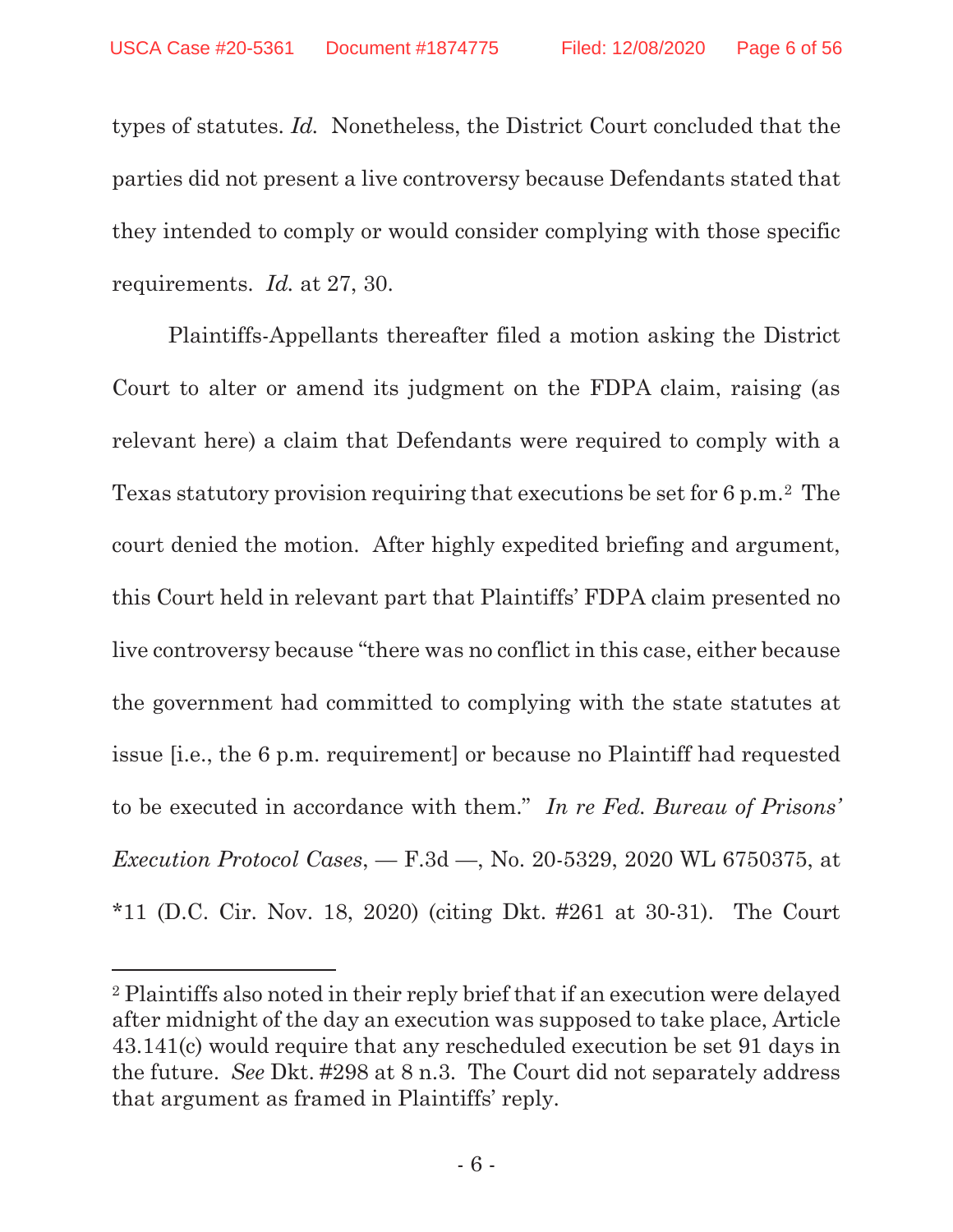purposefully declined "to engage in a line-drawing exercise about whether a statute setting the time of execution is a procedure that implements 'the sentence in the manner prescribed by the law of the State in which the sentence is imposed.'" *Id.* (quoting 18 U.S.C.  $§$  3596(a)).

On October 16, 2020, Defendants-Appellees scheduled Mr. Bernard's execution for December 10, 2020, providing him with only 55 days' notice of his execution. On November 20, 2020, Defendants-Appellees scheduled Mr. Bourgeois' execution for December 11, 2020, providing him with only 21 days' notice of his execution. Mr. Bernard and Mr. Bourgeois moved the District Court for preliminary injunctive relief to prevent Defendants-Appellees from executing them in violation of the FDPA as made enforceable by the Administrative Procedure Act. *See* 5 U.S.C. § 706(2)(A).

Mr. Bernard and Mr. Bourgeois argued that their execution dates violate the FDPA because they conflict with Texas law, which requires a period of at least 91 days between the announcement and occurrence of an execution. *See* Tex. Code Crim. Proc. art. 43.141(c) ("An execution date may not be earlier than the 91st day after the date . . . [of] the order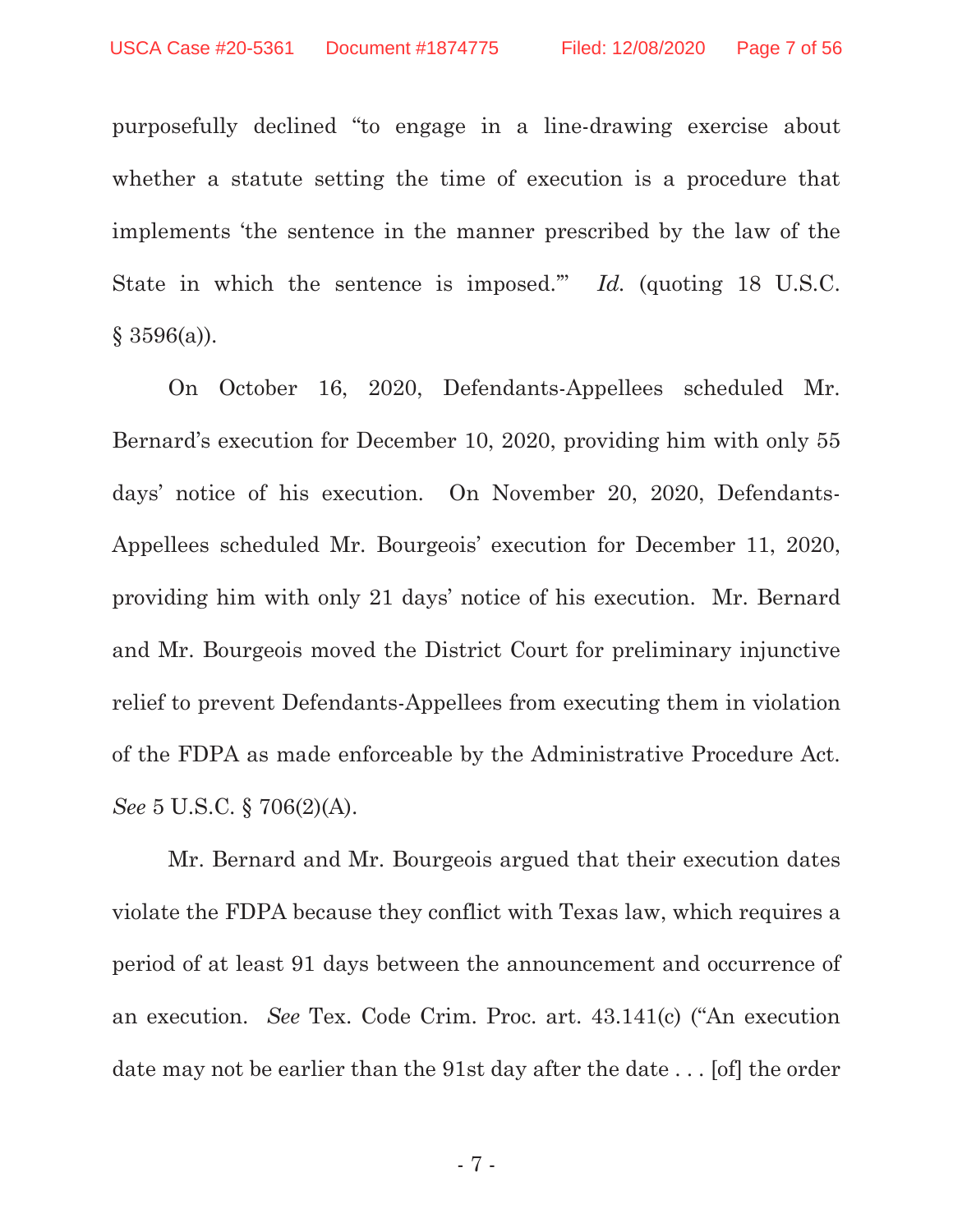setting the execution date."). With leave of court, Mr. Bernard and Mr. Bourgeois filed a supplemental complaint raising that claim. *See* Dkt. # 334.

In the decision under review, the District Court denied a preliminary injunction. ADD-1. The court first rejected Defendants' argument that the present FDPA claim is barred by law of the case, *res judicata*, or principles of waiver or forfeiture. ADD-7-10. The court then held that Plaintiffs-Appellants' execution dates violate the FDPA. ADD-10-13. Following Judge Rao's controlling opinion from this Court's April ruling, the District Court reasoned that "the FDPA requires the BOP to adhere to state laws and regulations governing executions which 'include details such as the time, date, place and method of execution,'" and that Article 43.141(c) governed the time and date of execution. ADD-13-14 (quoting *Execution Protocol Cases*, 955 F.3d at 134 (Rao, J., concurring)).

The court nevertheless ruled that Mr. Bernard and Mr. Bourgeois did not establish irreparable harm. Citing rulings in which the Supreme Court has vacated the District Court's injunctions in this case, the court reasoned that the extinguishment of the prisoners' meritorious FDPA claim did not itself establish irreparable harm. ADD-15. The court also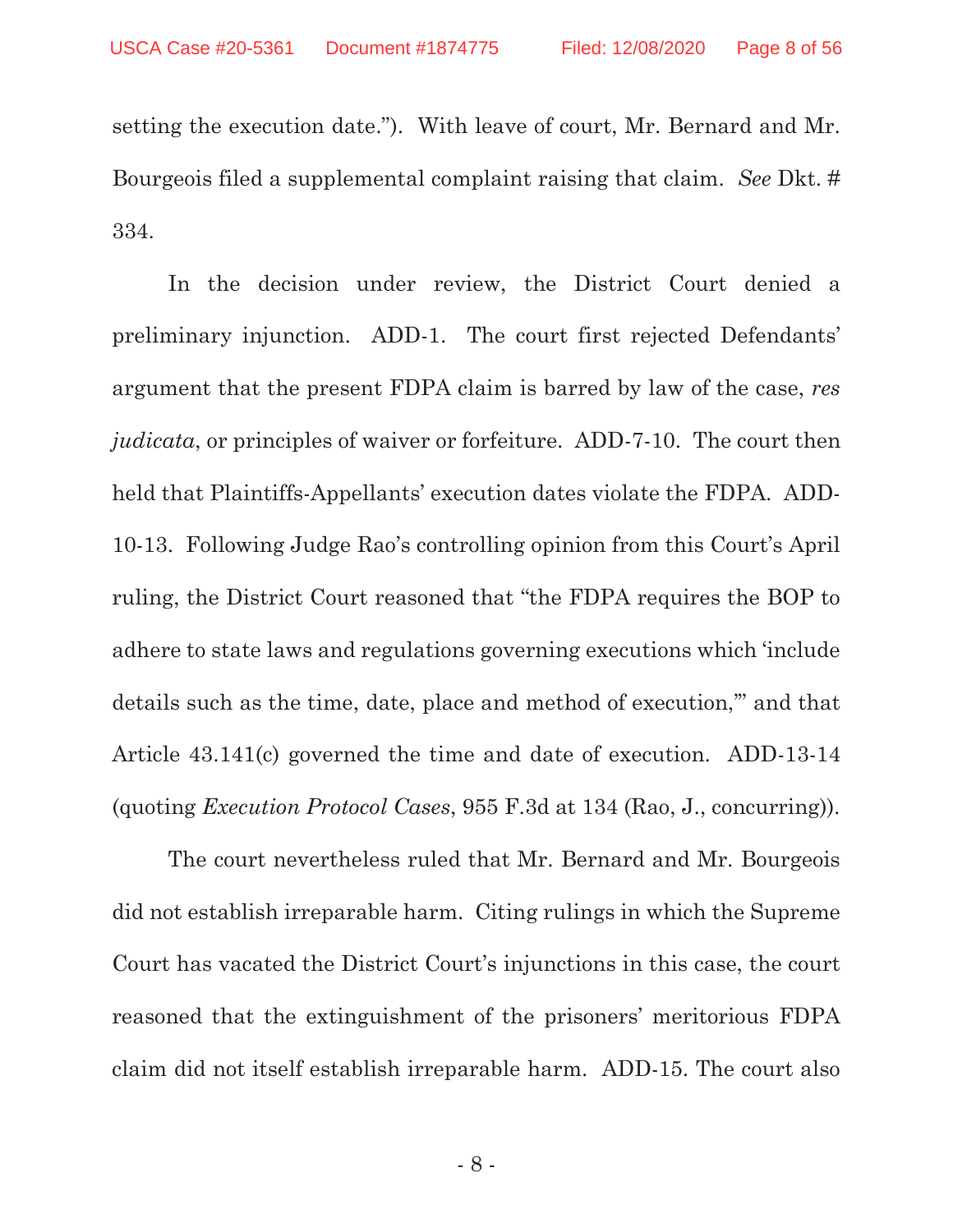reasoned that the loss of 91 days of life does not "rise to the level of irreparable harm," because both prisoners were sentenced to death more than ten years ago, received more than the 20 days' notice required by the DOJ's regulations, and were given 50 days' notice as set forth in the non-binding Execution Protocol (although Mr. Bourgeois received only 21 days' notice of his second execution date). ADD-15-16 (citing 28 C.F.R. § 26.4(a). Also insufficient, the court reasoned, was Plaintiffs' diminished ability to seek clemency under an accelerated timetable. The court reasoned that neither prisoner was completely precluded from seeking executive clemency and that the President remains able to grant it if he so chooses. ADD-16. The District Court declined to examine the other factors governing a preliminary injunction.

On December 7, 2020, Plaintiffs-Appellants moved in the District Court for an injunction or stay of execution pending appeal. Dkt. #347. The District Court denied the motion. Dkt. #350.

## **ARGUMENT**

"[A] stay of execution is an equitable remedy." *Hill v. McDonough*, 547 U.S. 575, 584 (2006). "Thus, like other stay applicants, inmates seeking time to challenge the manner in which the State plans to execute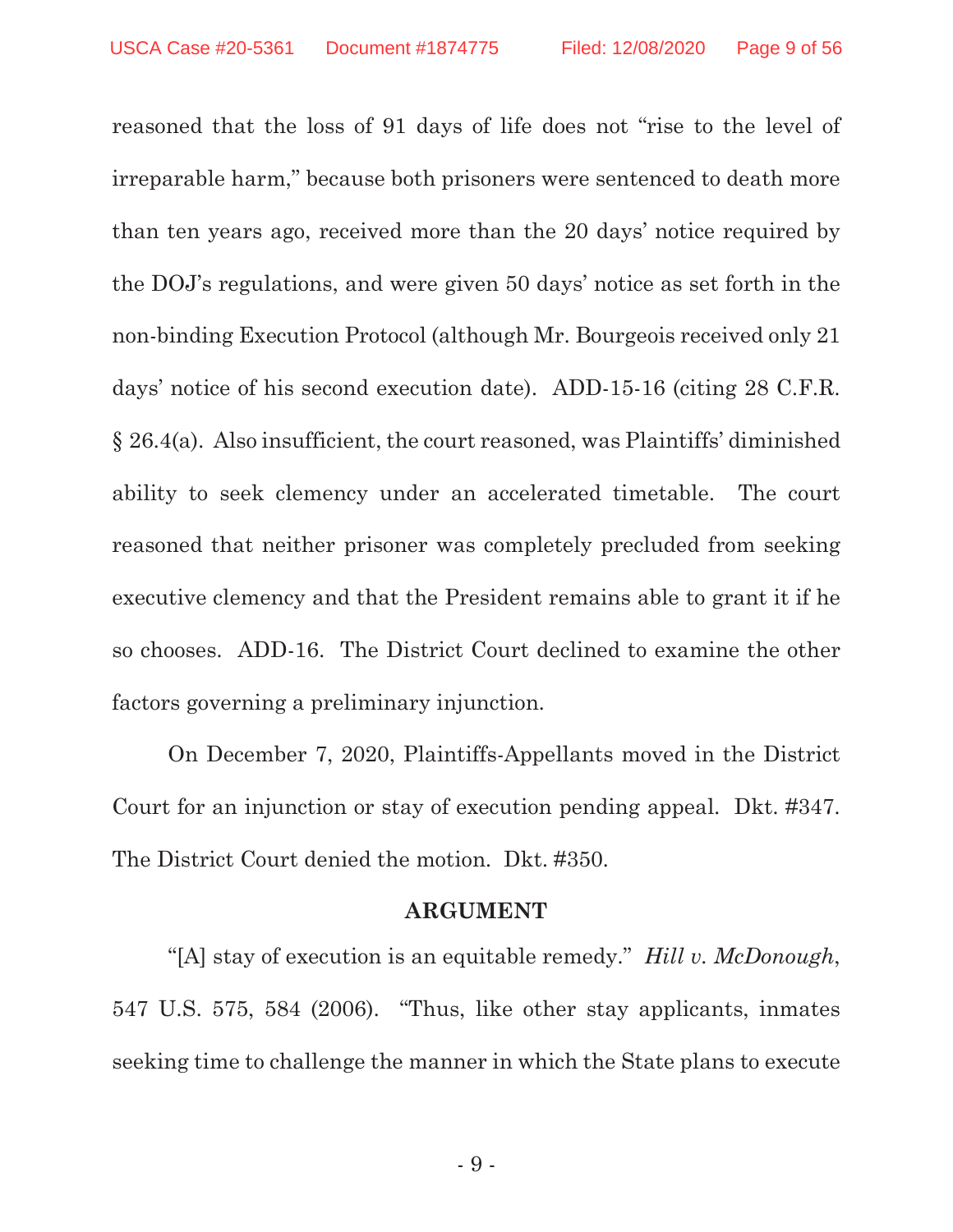them must satisfy all of the requirements for a stay, including a showing of a significant possibility of success on the merits." *Id.* As part of this inquiry, the Court must also assess "whether the applicant will be irreparably injured absent a stay," "whether issuance of the stay will substantially injure the other parties interested in the proceeding," and "where the public interest lies." *Nken v. Holder*, 556 U.S. 418, 426 (2009). The first two factors of this standard, likelihood of success on the merits and irreparable harm, are the most critical. *Id.* at 434. To constitute irreparable harm, "the harm must be certain and great, actual and not theoretical, and so imminent that there is a clear and present need for equitable relief to prevent irreparable harm," and it "must be beyond remediation." *League of Women Voters of U.S. v. Newby*, 838 F.3d 1, 7-8 (D.C. Cir. 2016) (internal quotation marks and brackets omitted). Where, as here, the Government is the opposing party, the third and fourth factors merge. *Id.*

 Plaintiffs-Appellants Bernard and Bourgeois have made the requisite showing on all four factors and are entitled to a stay as a result.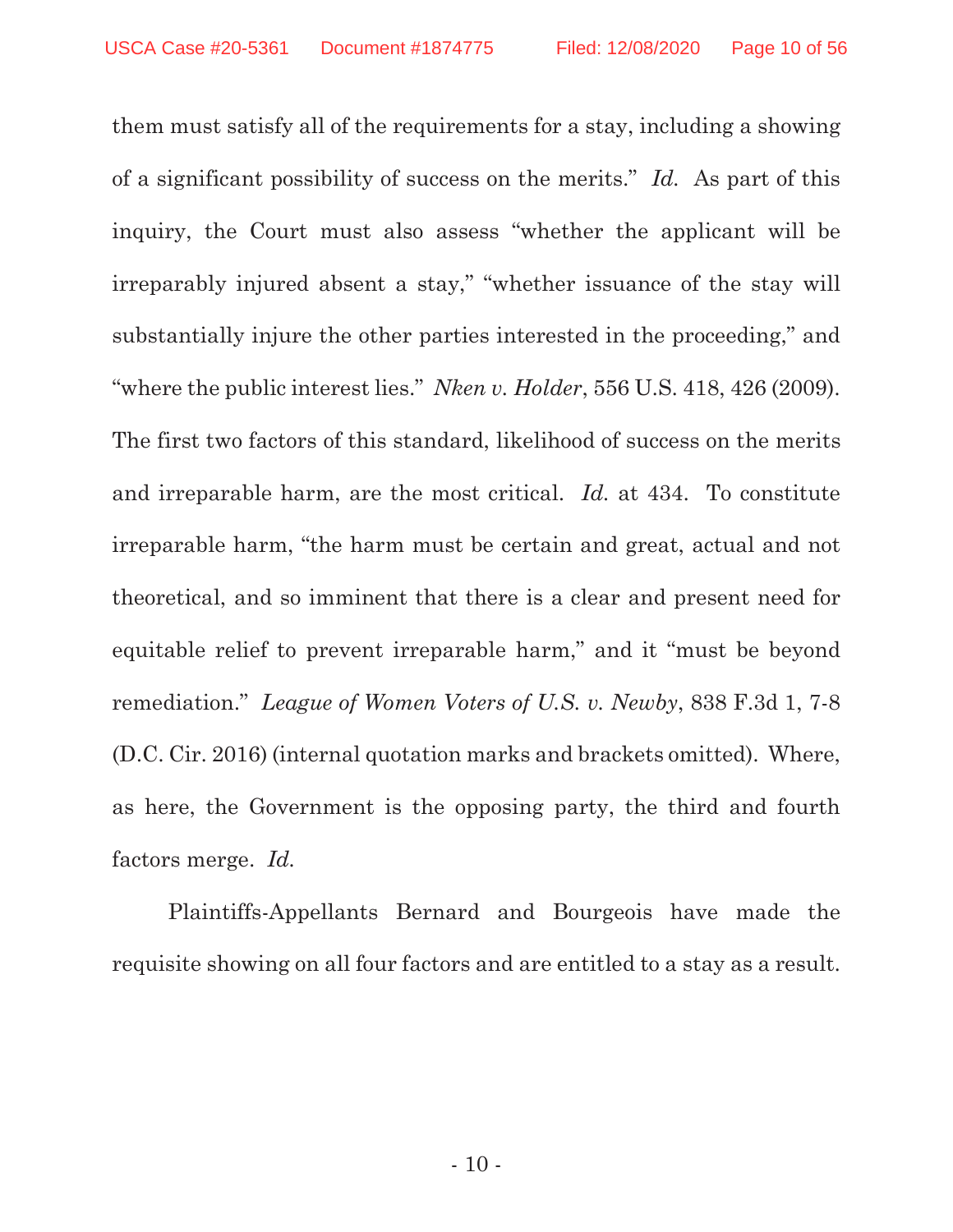# **I. Plaintiffs-Appellants are Likely to Succeed on the Merits of Their Appeal**

# **A. The District Court Correctly Held that Defendants-Appellees' Intent to Execute Plaintiffs-Appellants on December 10 and December 11 Violates the FDPA**

The FDPA provides that when a death sentence "is to be implemented, the Attorney General shall release the person sentenced to death to the custody of a United States marshal, who shall supervise implementation of the sentence in the manner prescribed by the law of the State in which the sentence is imposed." 18 U.S.C. § 3596(a). Where, as here, both Plaintiffs-Appellants were sentenced in the state of Texas, the FDPA requires the government to carry out their executions in the manner prescribed by Texas law. *See In re Fed. Bureau of Prisons' Execution Protocol Cases*, 955 F.3d 106, 133 (D.C. Cir. 2020) ("*In re FBOP*") (Rao, J., concurring) ("[T]he federal government is . . . bound by the FDPA to follow the level of detail prescribed by state law.").

The FDPA's requirement that state law govern the "implementation of the sentence" encompasses Article 43.141(c), which requires execution dates to be set "no earlier than the 91st day after the date ... [of] the order setting the execution date." The FDPA's language, as Judge Rao observed in her controlling opinion, is considerably broader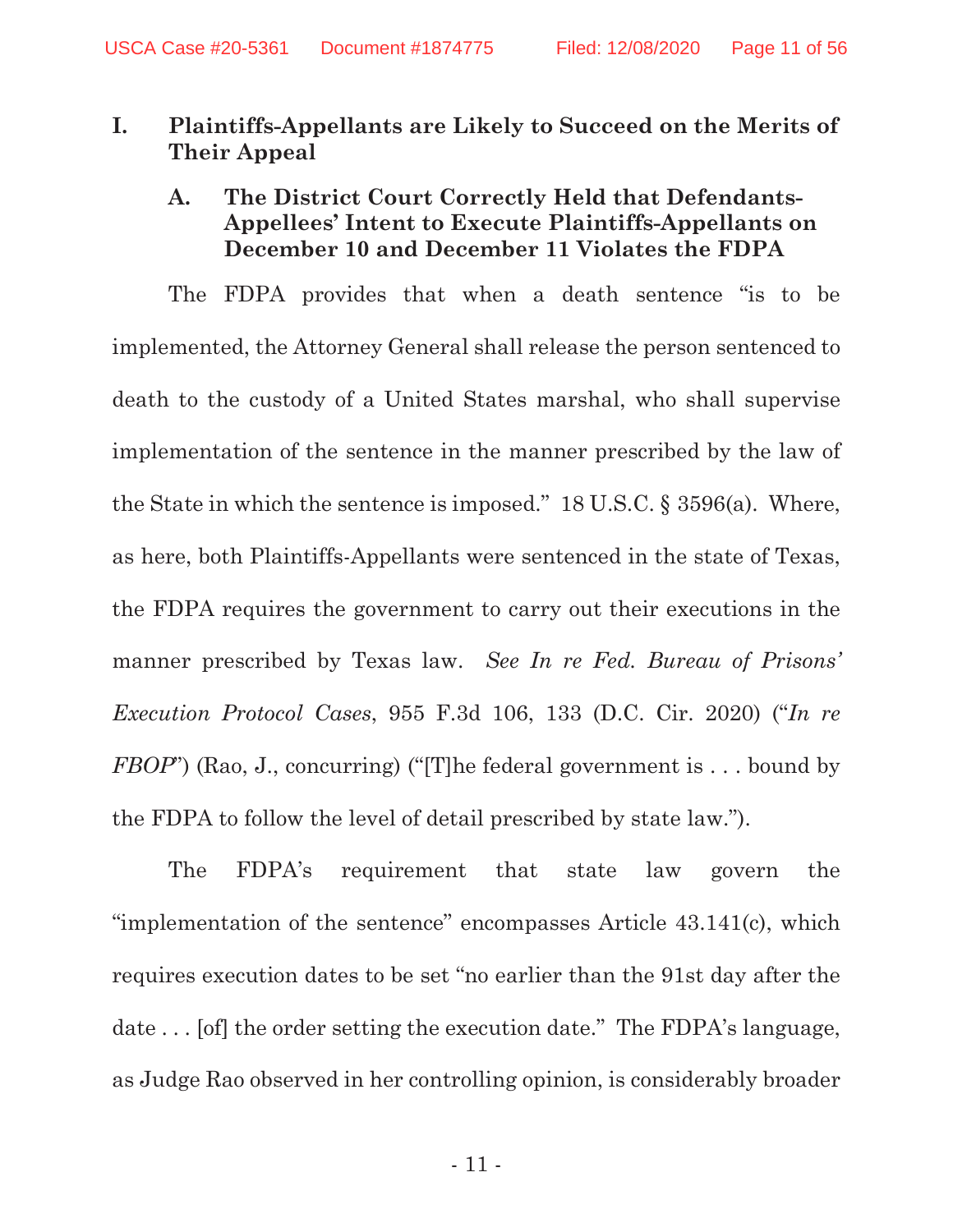than that of prior federal death penalty statutes, which "incorporated state law only to define the 'manner of inflicting the punishment of death.'" *Id.* (quoting An Act to Provide for the Manner of Inflicting the Punishment of Death § 323, 50 Stat. 304, 304 (June 19, 1937)). That distinction is critical. "Inflicting the punishment of death" can arguably be read to include only the "immediate action of execution," *id*., which would exempt the government from complying with all other state laws governing the execution process. The FDPA now more broadly encompasses "implementation of the sentence." 18 U.S.C. § 3596(a). That language, Judge Rao explained, encompasses such aspects of the execution as "date, time, place, and method." *In re FBOP*, 955 F.3d at 134 (Rao, J., concurring).

That understanding of the FDPA is bolstered by the fact that the FDPA includes "one exception to the general rule that the federal government must follow state law—the federal government may choose state or federal facilities for executions." *Id.* at 134-35 (citing 18 U.S.C. § 3597(a)). That exception would not have been necessary unless state laws setting the place of execution otherwise would be characterized as pertaining to the "implementation" of death sentences. If laws governing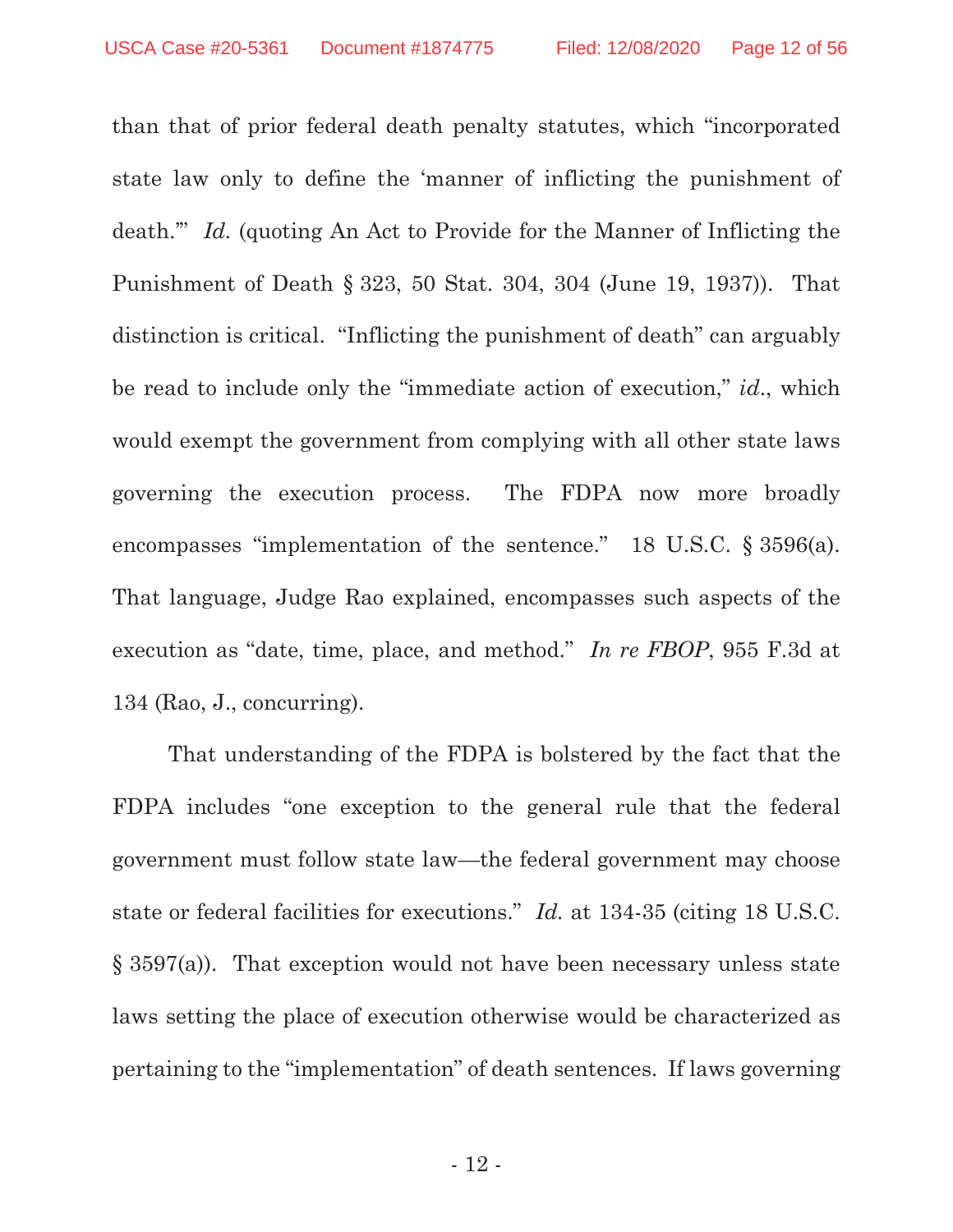the place of executions concern the "implementation" of death sentences, laws governing the time of executions surely do as well. Certainly, DOJ's regulations consider both the place and time of execution to go hand-inhand with implementing a death sentence. *See* 58 Fed. Reg. 4,898 (Jan. 19, 1993). Accordingly, Defendants-Appellees were required to adhere to Article 43.141(c)'s timing requirement pursuant to the FDPA.

The government relied below on decisions from other circuits, but those decisions are inapposite. *Peterson v. Barr*, 965 F.3d 549 (7th Cir. 2020), *United States v. Mitchell*, 971 F.3d 993 (9th Cir. 2020), and *LeCroy v. United States*, 975 F.3d 1192 (11th Cir. 2020), each held that markedly different state statutory provisions were not covered by the FDPA. *See Peterson*, 965 F.3d at 554 ("details such as witnesses"); *LeCroy*, 975 F.3d at 1198 (same); *Mitchell*, 971 F.3d at 998-99 (Petitioner must show more than a "'mere possibility' that the Bureau of Prisons might use protocols inconsistent with [state] procedures"). *United States v. Vialva*, 976 F.3d 458 (5th Cir. 2020), concerned the Texas requirement at issue here. But the Fifth Circuit evidently overlooked Judge Rao's statement in her controlling opinion that "implementation" would include details such as the "time, date, place, and method of execution," *Execution Protocol*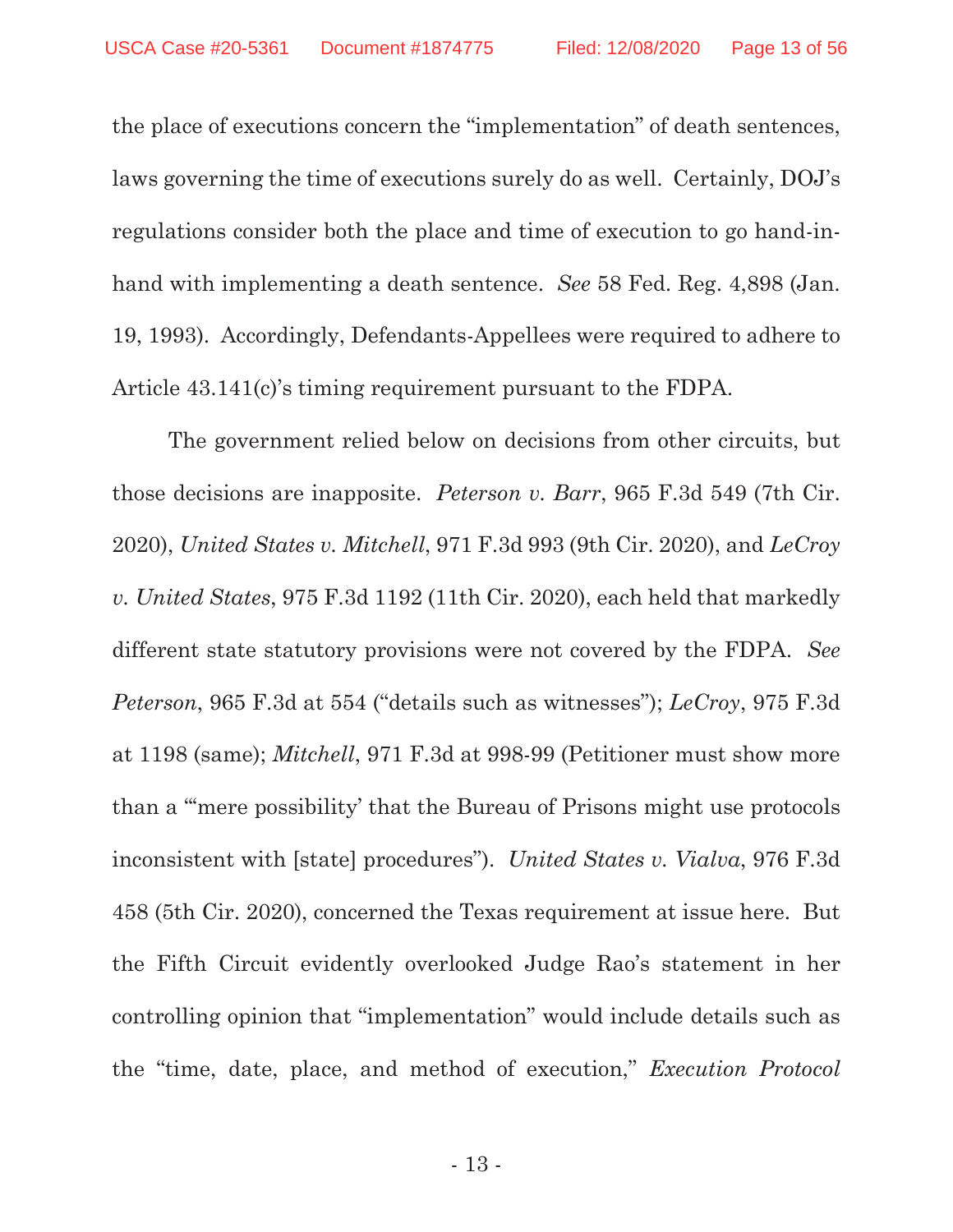*Cases*, 955 F.3d at 134, as the *Vialva* court incorrectly stated that the D.C. Circuit judges agreed that the FDPA would not require compliance with procedures governing the timing of executions. *Vialva*, 976 F.3d at 462.

Because it is undisputed that Defendants-Appellees did not adhere to Article 43.141(c)'s 91-day notice requirement by scheduling Mr. Bernard's execution for only 55 days after his notice of execution and Mr. Bourgeois' execution for only 21 days after, Plaintiffs-Appellants have shown "a significant possibility of success on the merits," *Hill*, 547 U.S. at 584, of their FDPA claim.

# **B. The District Court Correctly Determined that Plaintiffs-Appellants Did Not Waive or Otherwise Forfeit Their FDPA Claim and that Res Judicata is Inapplicable**

Although the government below urged the District Court not to reach the merits on a number of procedural grounds, the District Court correctly rejected those arguments. The District Court was well within its discretion to address Plaintiffs-Appellants' Article 43.141(c)-based FDPA claim on its merits, as a district court "enjoys broad discretion in managing its docket and determining the order in which a case should proceed." *Grimes v. District of Columbia*, 794 F.3d 83, 90 (D.C. Cir. 2015).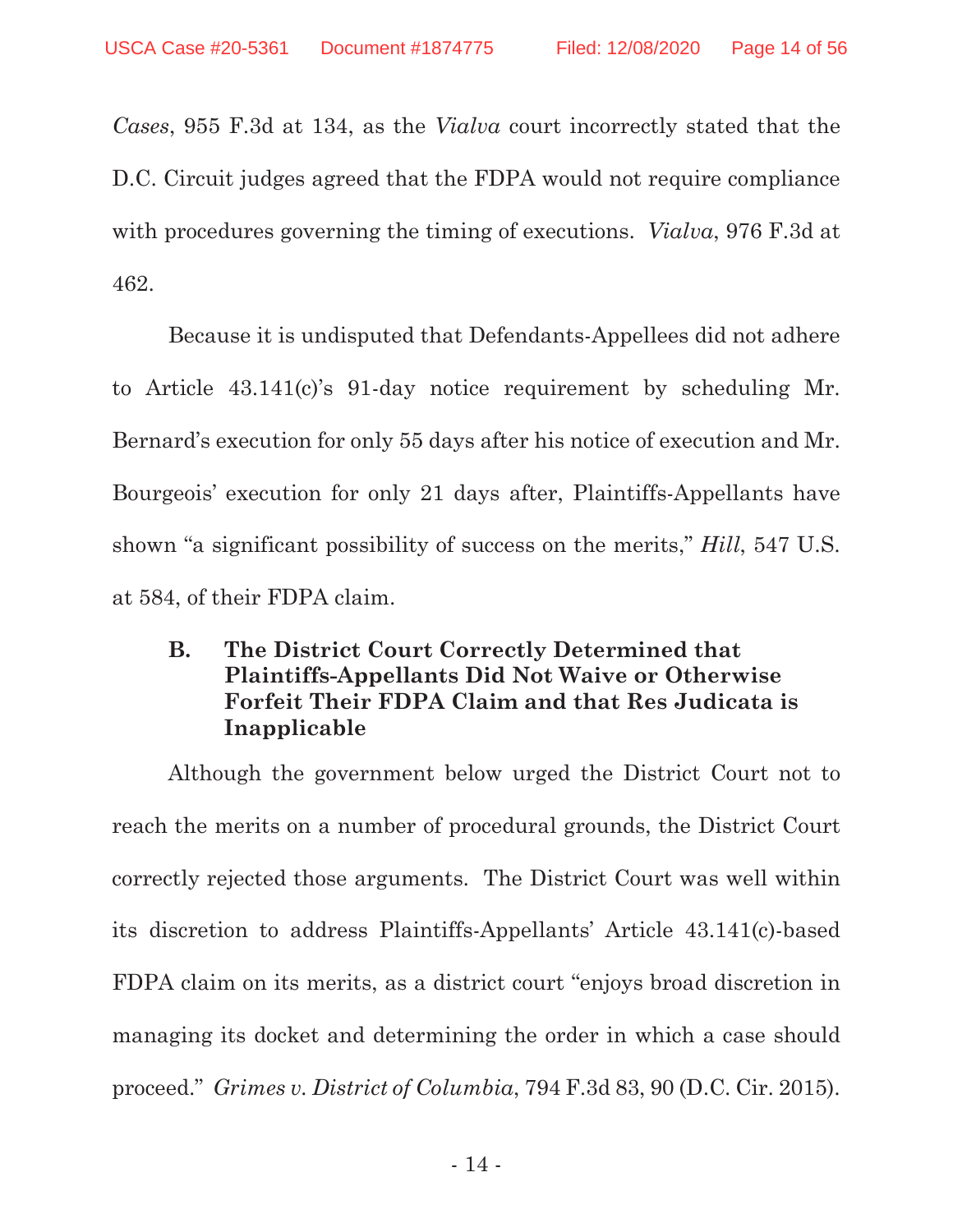Because the District Court addressed Plaintiffs-Appellants' claim on the merits, this Court should do so as well.

In any event, the District Court correctly determined that Plaintiffs-Appellants did not waive or otherwise forfeit their FDPA claim by failing to raise it in their amended complaint, when "[n]either the Plaintiffs nor the court had any reason to anticipate that Defendants would not have conformed to the state law execution requirement." ADD-7. Defendants-Appellees initially scheduled Mr. Bourgeois' execution for January 13, 2020—172 days after the date of the scheduling order. Plaintiffs-Appellants thus had no reason to include an Article 43.141(c) based FDPA claim in their amended complaint or any time after until after Defendants announced their intent on July 31, 2020, to execute Mr. Bernard's co-defendant, Christopher Vialva, on September 24, 2020—a mere 55 days later—and then carried out that execution as intended. By that point, however, the District Court had *already* dismissed Plaintiffs-Appellants' *other* FDPA claims and made clear that "Defendants were required to adhere to such laws." ADD-7; Dkt. #261 at 27-31 (September 20, 2020). Plaintiffs-Appellants could not have waived or forfeited a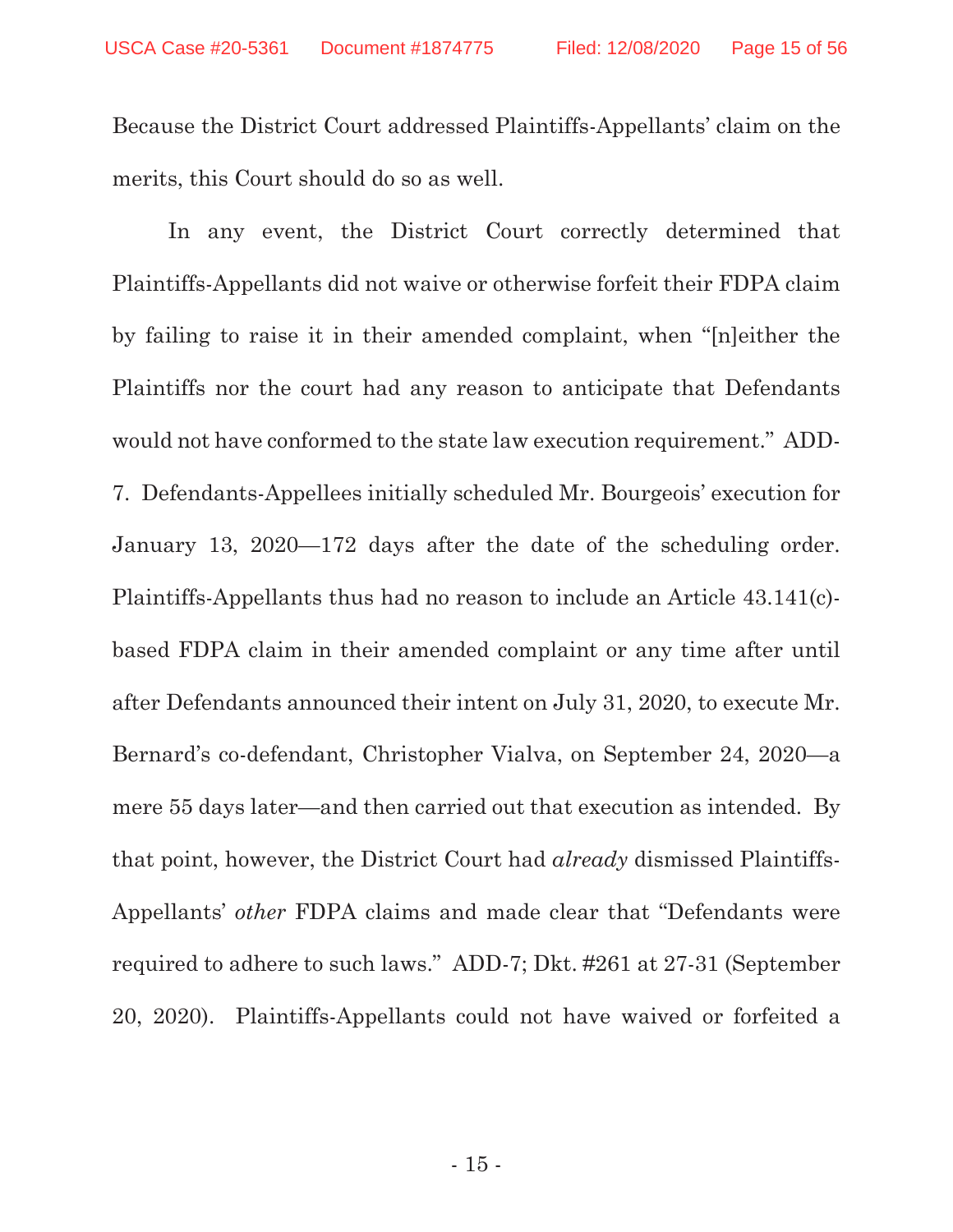claim they could not have raised. And even if they had done so, there are compelling reasons to excuse such forfeiture here, *see* Part I.C, *infra*.

The District Court was correct to conclude that res judicata did not apply. *See* ADD-8. "Res judicata does not preclude claims based on facts not yet in existence at the time of the original action." *Drake v. FAA*, 291 F.3d 59, 66 (D.C. Cir. 2002). Furthermore, this Court never addressed Plaintiffs-Appellants' FDPA claims on the merits—as is required to trigger res judicata—concluding instead that there was no live controversy. *See In re FBOP*, 2020 WL 6750375, at \*11; *Allen v. McCurry*, 449 U.S. 90, 94 (1980).

# **C. The District Court Erred by Finding that Plaintiffs-Appellants Would Not Be Irreparably Harmed Absent Preliminary Injunctive Relief**

The District Court erred, however, when it concluded that Plaintiffs-Appellants were not entitled to preliminary injunctive relief despite Defendants-Appellees' statutory violations because Plaintiffs-Appellants failed to show irreparable harm. In so concluding, the District Court made four distinct errors. First, the District Court erred by failing to consider Plaintiffs-Appellants' interest in living for the full duration of the time accorded to them by statute. Second, the District Court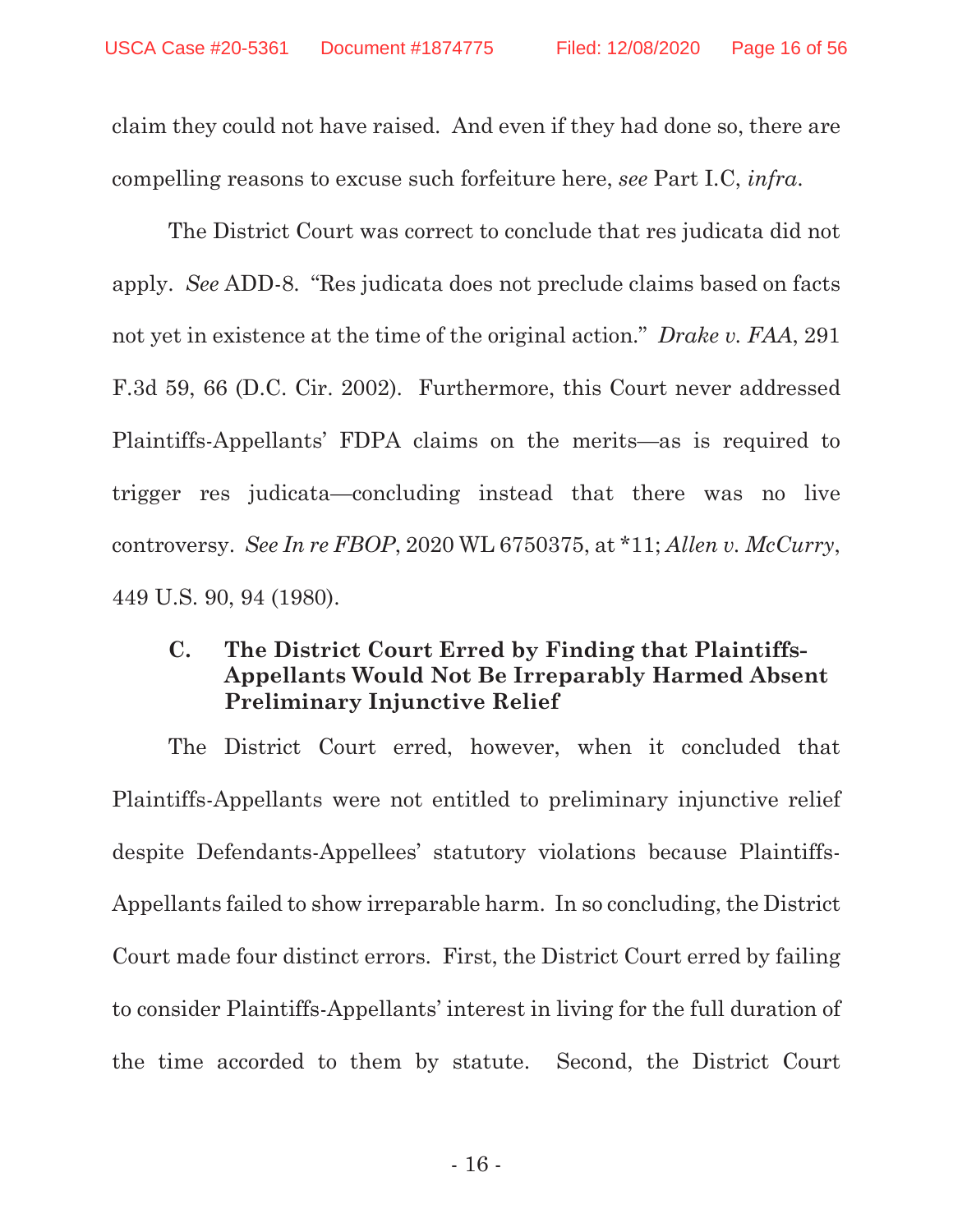improperly minimized the harms associated with Plaintiffs-Appellants' inability to adequately apply for clemency. Third, the District Court failed to consider Plaintiffs-Appellants' reliance interests on the ninetyday period in litigating their various legal challenges. Fourth, the District Court erroneously read Supreme Court's recent summary rulings as establishing that a prisoner must demonstrate irreparable harm beyond the fact that his execution will moot a meritorious FDPA claim.

# **1. Defendants' Violation of the FDPA Irreparably Harms Mr. Bernard and Mr. Bourgeois By Depriving Them of Additional Months of Life**

Despite being condemned to death, Mr. Bernard and Mr. Bourgeois are living people and each "consequently ha[ve] an interest in [their] life." *Ohio Adult Parole Authority v. Woodard*, 523 U.S. 272, 288 (1998) (O'Connor, J. concurring in part and concurring in the judgment); *James v. Edwards*, 683 F. Supp. 157, 159 (E.D. La. 1987) (holding that "[t]he immediate threat of irreparable injury is very clear" where, if death row inmate's motion is granted, he "will have at least an additional thirty days of life beyond" his scheduled execution date). The District Court erred by failing to give this weighty interest any consideration.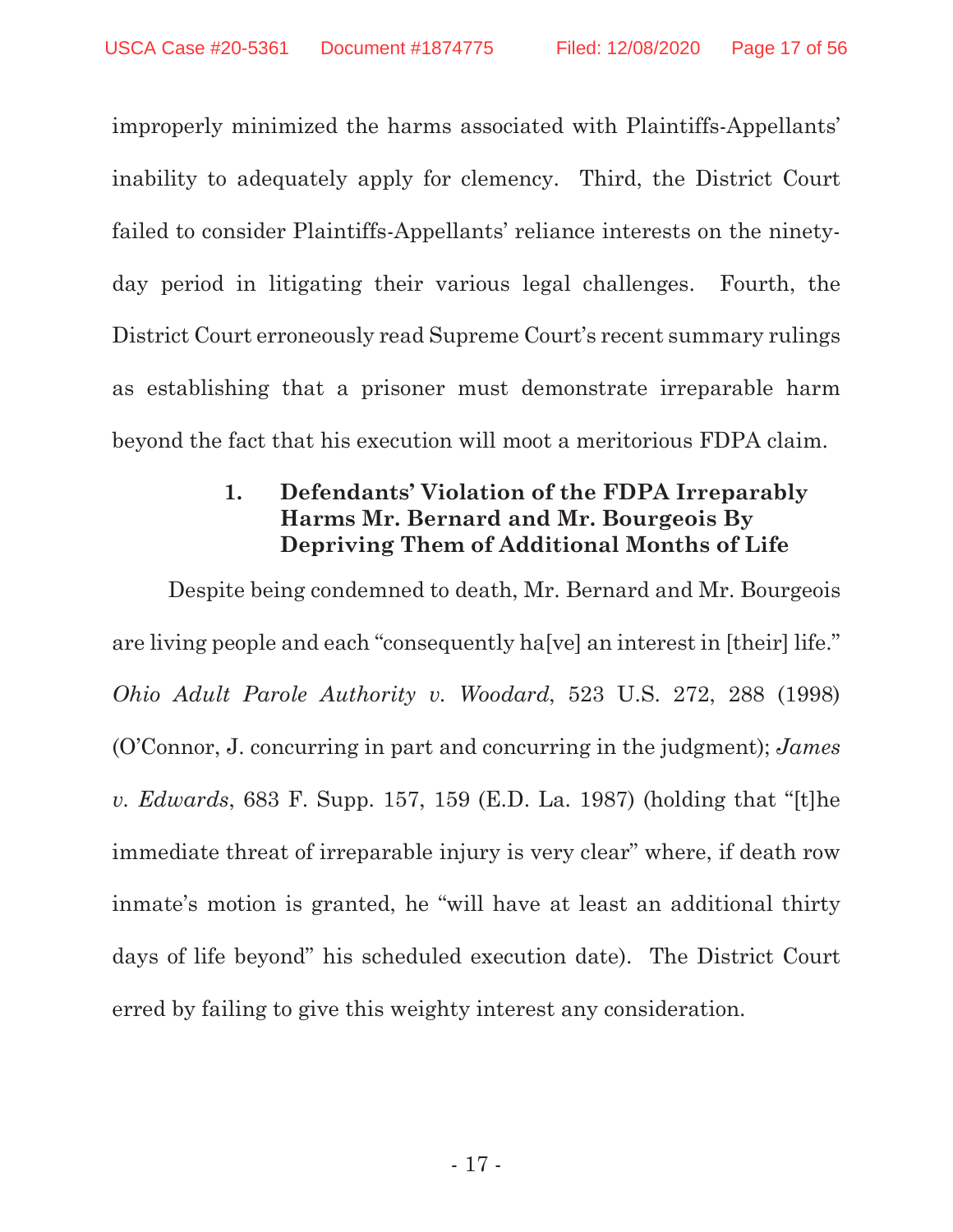Although, as the District Court observed, Plaintiffs-Appellants have been under a death sentence for years and received *some* notice before their executions, ADD-15-16, that is beside the point. As the District Court held, Article 43.141(c), as incorporated in the FDPA, requires that Plaintiff-Appellants receive ninety days of life between notice of execution and the execution date itself. Defendants' failure to follow the FDPA and provide the required notice decreased Plaintiffs-Appellants' life expectancy, and their lives, by thirty-five and sixty-nine days respectively, compared to the timeline required by Texas law and incorporated by federal statute. Courts have consistently held that the loss of life expectancy constitutes irreparable harm. *See, e.g.*, *Boldon v. Humana Ins. Co.*, 466 F. Supp. 2d 1119, 1207 (D. Ariz. 2006); *Farnam v. Walker*, 593 F. Supp. 2d 1000, 1013 (C.D. Ill. 2009). And because that loss can never be redressed, it constitutes "categorically irreparable" harm. *Nken*, 556 U.S. at 435.

# **2. Defendants-Appellees' Violation of the FDPA Irreparably Harms Plaintiffs-Appellants by Substantially Undermining Their Ability to Adequately Pursue Clemency**

The District Court likewise erred when it minimized the clemencyrelated harms Plaintiffs-Appellants will suffer a result of the truncated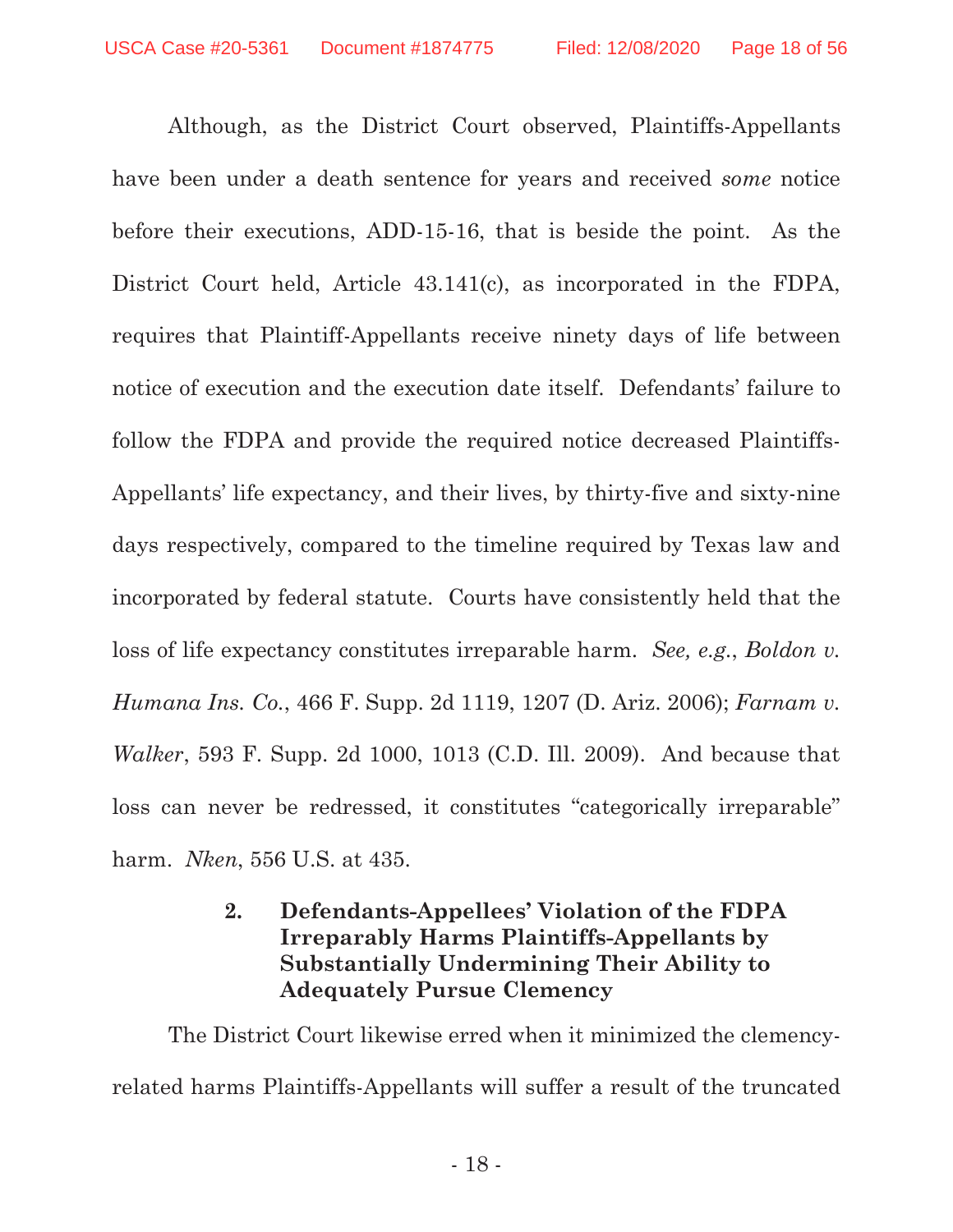execution notice period. Under the District Court's view, Plaintiffs-Appellants suffered no irreparable harm because they were not *wholly* denied the opportunity to apply for and receive clemency. AR15. But irreparable harm does not arise only when litigants' rights are completely extinguished; it also arises where, as here, litigants are wrongly denied an effective opportunity to prosecute their claims. Clemency petitions by their nature must be pursued close to an execution date, when the relevant decisionmakers are known, and the attention of the public and the Executive has focused on the upcoming execution. That is no doubt partly why Article 43.141(c) provides the 91-day notice period that Defendants-Appellees unlawfully disregarded here. Defendants-Appellees' violation of the FDPA has deprived Plaintiffs-Appellants both of whom have compelling cases for clemency—of time they are lawfully permitted, following receipt of a notice of execution, to pursue their applications and prevail on relevant decisionmakers to grant them.

*Bernard.* Defendants-Appellees' violation compelled Bernard to submit an updated clemency application last month based largely on years-old interviews with relevant witnesses. Bernard's representatives are seeking to supplement that application with more up-to-date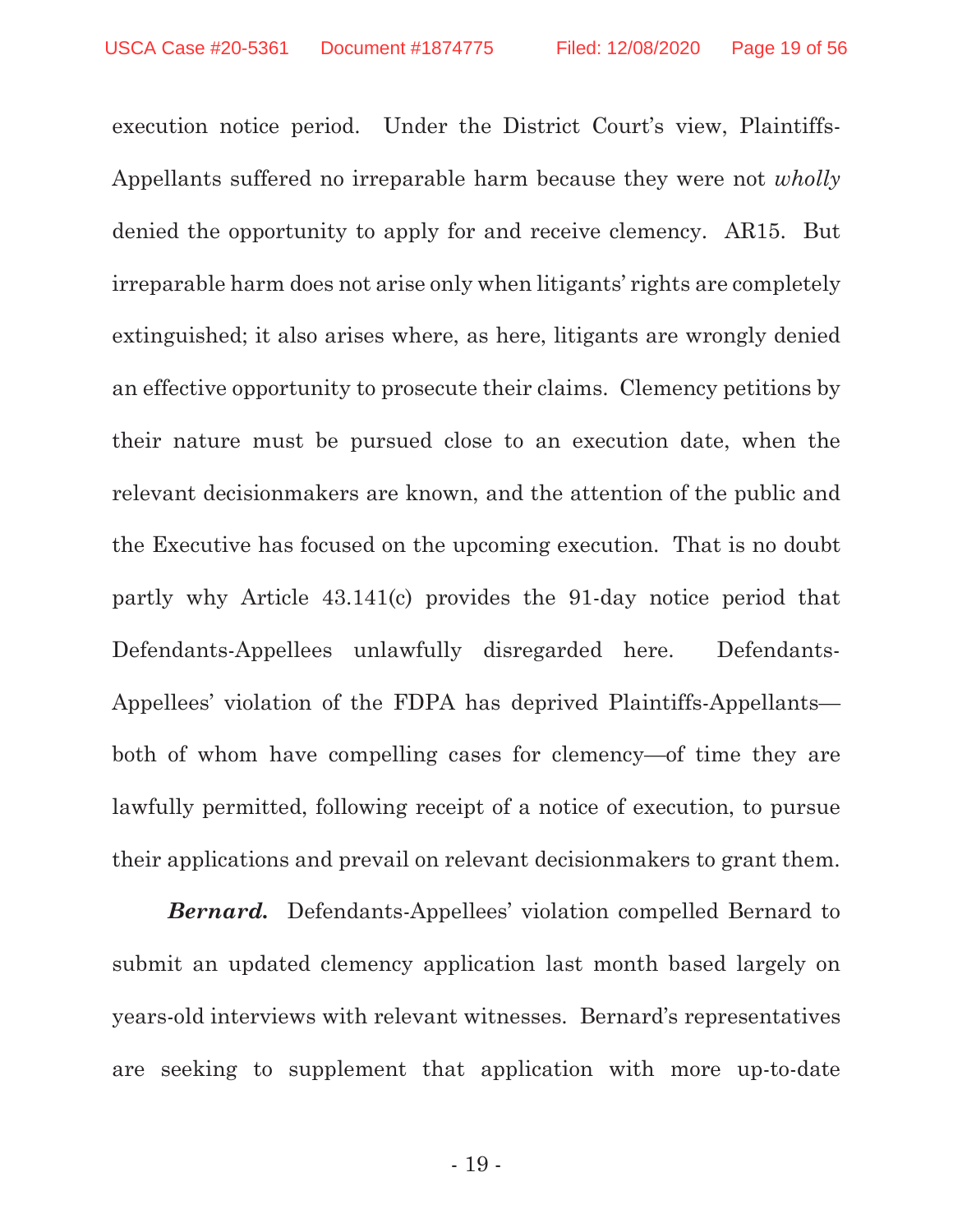information regarding, among other things, the positive role Bernard has continued to play in the lives of his friends and family members during his incarceration, and his acts of kindness and generosity during that period. But time is short.

Bernard's substantial case for mercy grows stronger by the day. Indeed, in the two weeks since Plaintiffs-Appellants filed their preliminary injunction motion, Bernard's case for mercy has been the focus of an outpouring of supportive newspaper editorials, op-eds, and extraordinarily positive media reports.3 The number of people who have sent letters to President Trump in support of Bernard's clemency application has grown from more than 16,000 to more than 167,000. With the full period the law guarantees him, Bernard's counsel would be able to build additional public support for Bernard's clemency application. Defendants' rush to execute Bernard deprives him of that opportunity, thereby causing him irreparable harm.

l

<sup>3</sup> *See, e.g.*, Editorial Board, *Brandon Bernard Doesn't Deserve to Die*, Wash. Post, Nov. 29, 2020; CBS This Morning, *Former Prosecutor, Jurors Back Federal Inmate Who is Set to Die Next Week*, CBS News (Dec. 3, 2020), https://www.cbsnews.com/video/former-prosecutor-jurors-backfederal-inmate-who-is-set-to-die-next-week; *The* Prosecutor *Who Put Brandon Bernard On Death Row Has Changed Her Mind. Is It Too Late?*, Relevant Magazine (November 24, 2020).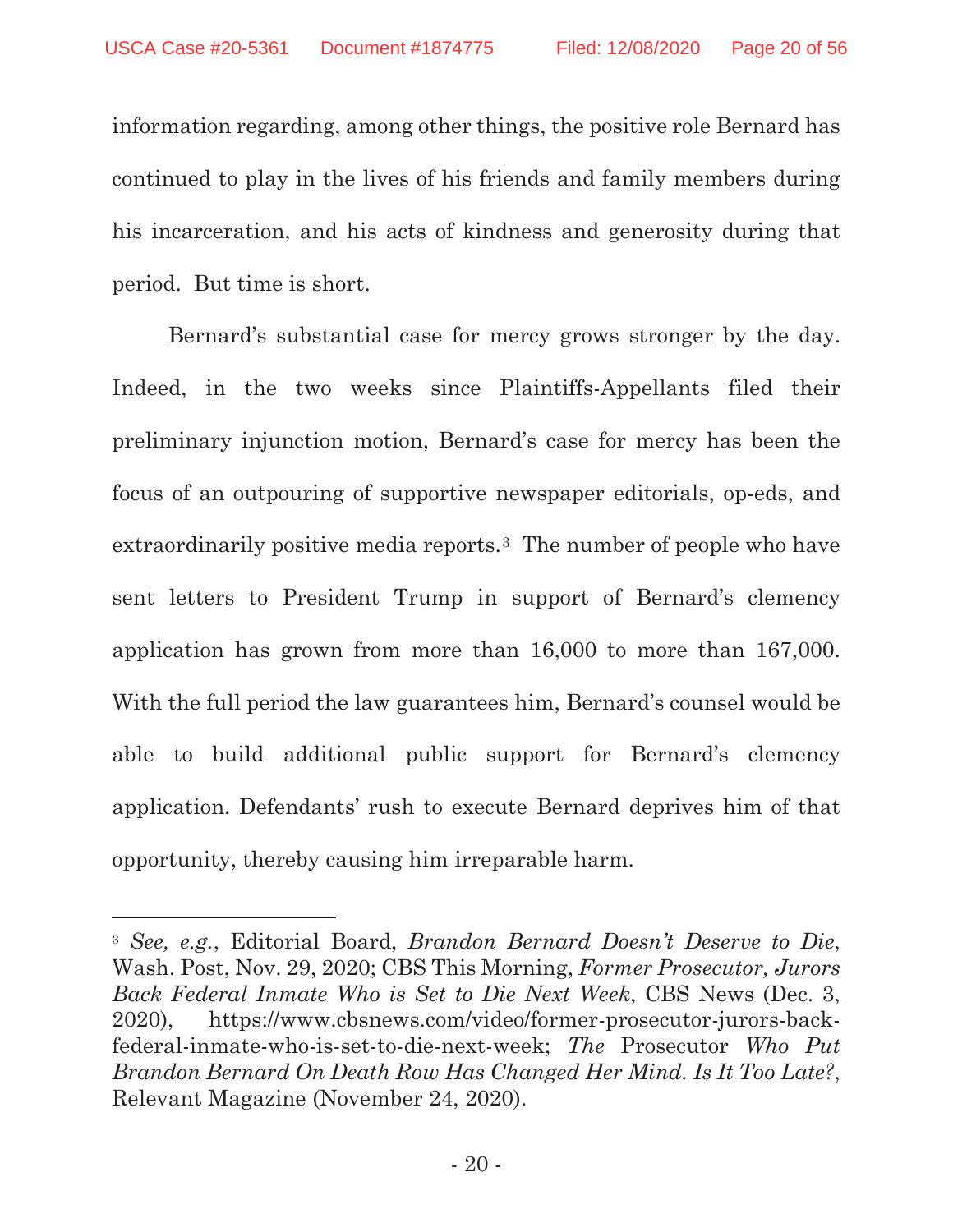*Bourgeois.* Bourgeois initially sought clemency in September 2019 based on his intellectual disability. After his initial execution date passed without a decision on clemency, the Office of the Pardon Attorney permitted Bourgeois to withdraw the petition with leave to resubmit "if a new date of execution is set." ADD-18. On December 8, 2020, Bourgeois submitted his "new application," raising a new ground related to cause of death and Bourgeois's culpability based on recently obtained evidence that the victim did not die from any injury inflicted on federal property, as is necessary to sustain Bourgeois's conviction. The petition also updates the intellectual disability ground, and it requests sufficient time for review an investigation of both grounds. But the 21-day notice given by the government does not allow the petition to proceed under the longer timeframe for submission and investigation set by federal regulations, much less allow adequate decision-making time. 28 CFR §§ 1.10(b) (30 days after notice of execution date to file petition; 15 days to file supporting documents), 1.6(a), (c).

Under these circumstances, the harm to Bourgeois is manifest and irreparable. He was compelled to file his petition before counsel's investigation was complete, and now his counsel, his family, and the

- 21 -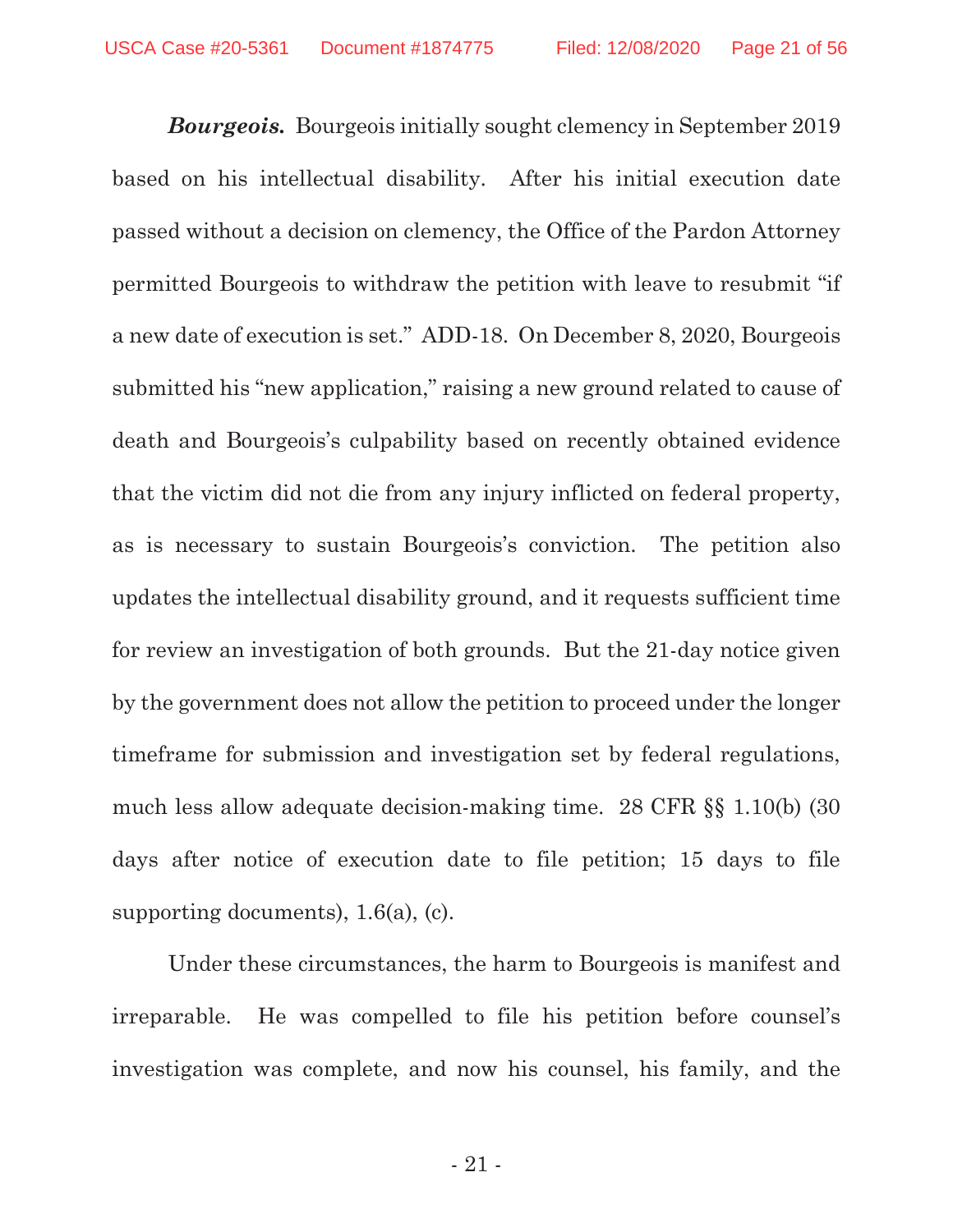public cannot utilize the usual 15-day period to present support. The Attorney General's ability to investigate and the President's opportunity to consider the petition is almost nonexistent. Moreover, with the full 91 day period, Bourgeois would be able to seek clemency from the incoming Biden administration, as well as the Trump administration. The loss of this opportunity is particularly harmful given that the incoming President-Elect has stated that he favors eliminating the federal death penalty. *See, e.g*., https://joebiden.com/justice/# ("Biden will work to pass legislation to eliminate the death penalty at the federal level . . . .").

# **3. Defendants-Appellees' Violation of the FDPA Irreparably Harms Plaintiffs-Appellants by Depriving Them of the Opportunity to Fully Litigate Pending Claims**

The District Court also erred by failing to consider Plaintiffs-Appellants' interest in having ninety days during which to fully litigate appropriate legal challenges. The Texas legislature adopted the 91-day requirement in Article 43.141(c) to promote transparency and fair process, and further "to provide death-penalty defendants with a significant time period within which to prepare final pleadings in either state or federal court." *In re Carter*, 541 S.W.3d 743, 744–45 (Tex. Crim. App. 2017) (Newell, J., concurring); *see also* 2015 Texas Senate Bill No.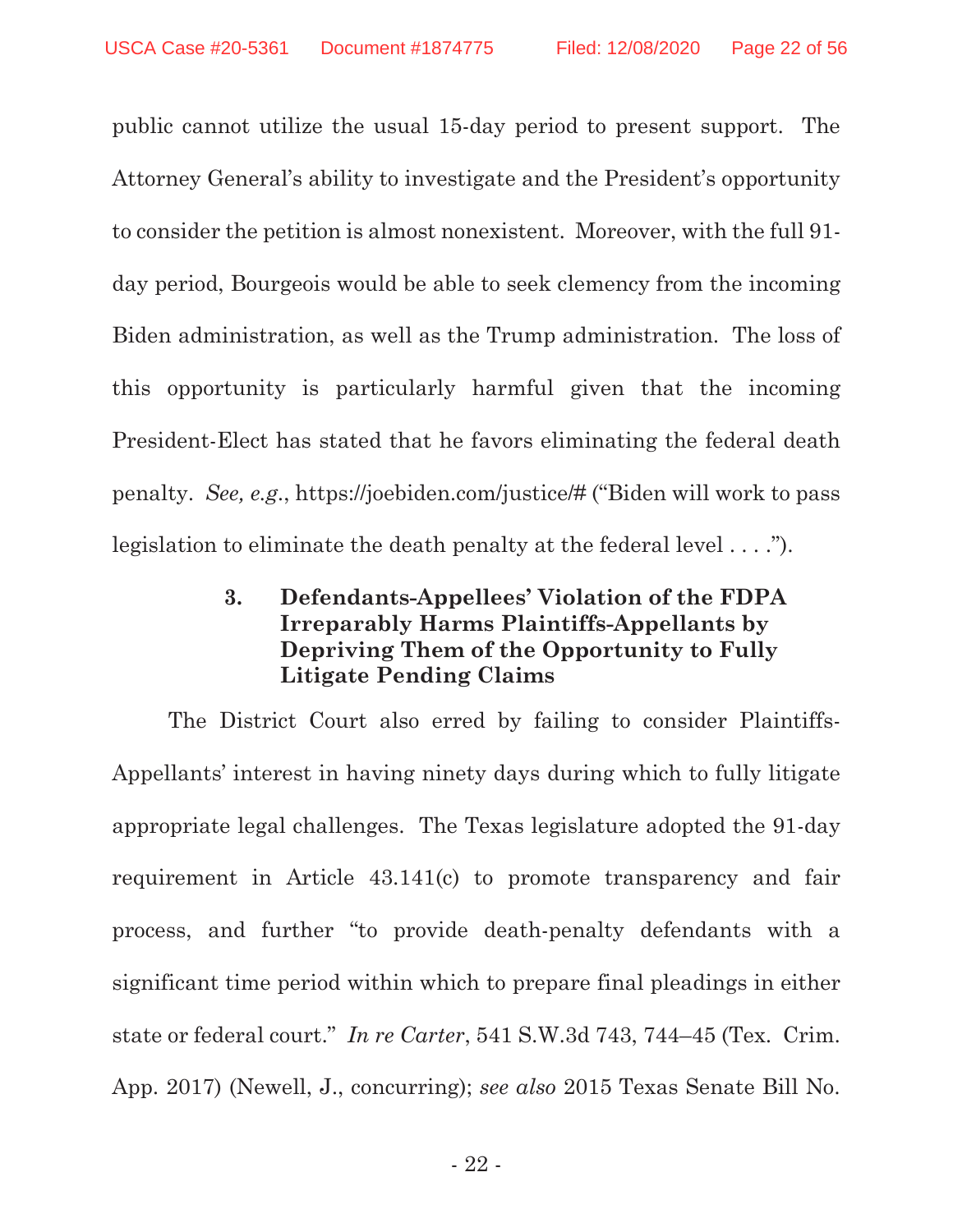1071, Texas Eighty-Fourth Legislature ("Requiring sufficient notice of the scheduling of execution dates will ensure that defendants have an opportunity to fairly prepare for the impending execution.").

Bernard is currently litigating a § 2241 habeas petition in the District Court for the Southern District of Indiana, along with a motion to stay his execution, raising a *Brady* claim based on his discovery of the government's withholding of critical exculpatory evidence. *Bernard v. Warden*, No. 2:20-cv-00616 (S.D. Ind. filed Nov. 24, 2020). Defendants' disregard of the Texas statute requires Bernard's § 2241 petition to be litigated with far less time than Mr. Bernard would otherwise have.

Bourgeois continues to litigate a claim that his intellectual disability prevents his execution. A district court stayed Bourgeois execution in March. *See Bourgeois v. Warden*, No. 219 CIV 00392, 2020 WL 1154575 at \*6 (S.D. Ind. Mar. 10, 2020). That stay was vacated only last week, when the Seventh Circuit denied rehearing and issued its mandate following an adverse panel opinion, and over the dissent of two judges. *See Bourgeois v. Watson*, 977 F.3d 620 (7th Cir. 2020); *Bourgeois v. Watson*, No. 20-1891 (7th Cir. Dec. 1, 2020) (per curiam order). Defendants have forced Mr. Bourgeois to bring an *extremely* expedited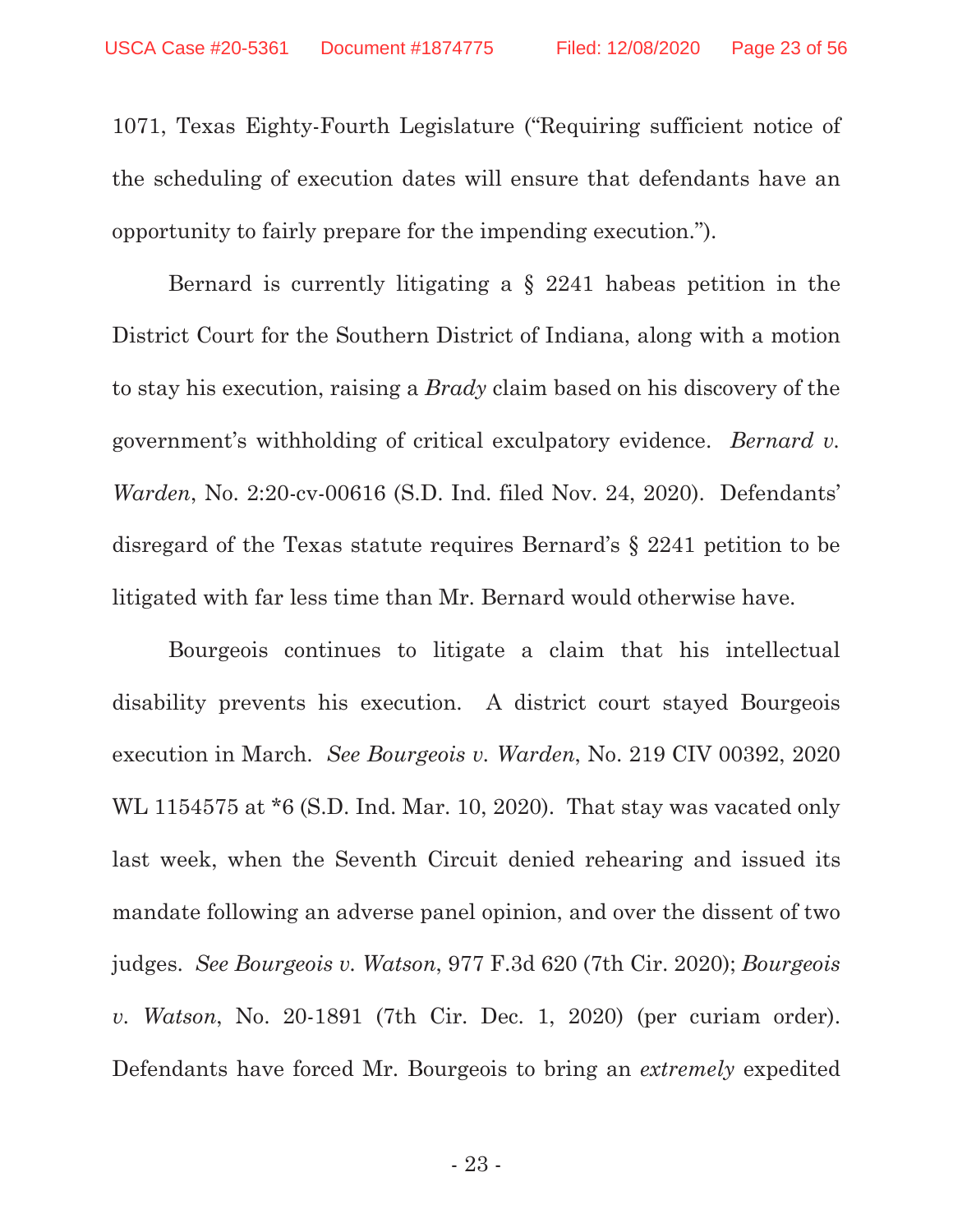petition for certiorari, depriving him of the full benefit of a ninety-day notice period and causing him irreparable harm.

# **4. Plaintiffs-Appellants Will Suffer Irreparable Harm if Their FDPA Claim is Mooted by Execution**

Finally, the District Court wrongly construed the Supreme Court's recent summary rulings as establishing that a prisoner must demonstrate irreparable harm beyond the fact that his execution will moot a meritorious FDPA claim that entitles them to additional days of life. *See* ADD-15. The Supreme Court's summary rulings vacating preliminary injunctions issued on *other* grounds do not address irreparable harm arising here. Nor does this Court's holding that no irreparable harm arises from the government's failure to obtain a prescription, in violation of the FDCA, *see In re Fed. Bureau of Prisons' Execution Protocol Cases*, No. 20-5329, 2020 WL 6750375, at \*10 (D.C. Cir. Nov. 18, 2020), immunize Defendants from injunctive relief for their *FDPA* violation, which plainly subjects Plaintiffs-Appellants to distinct, concrete irreparable harm. There, the Court held that any harm from the lack of a prescription was speculative. Here, by contrast, Plaintiffs-Appellants have meritorious claims entitling them at least to additional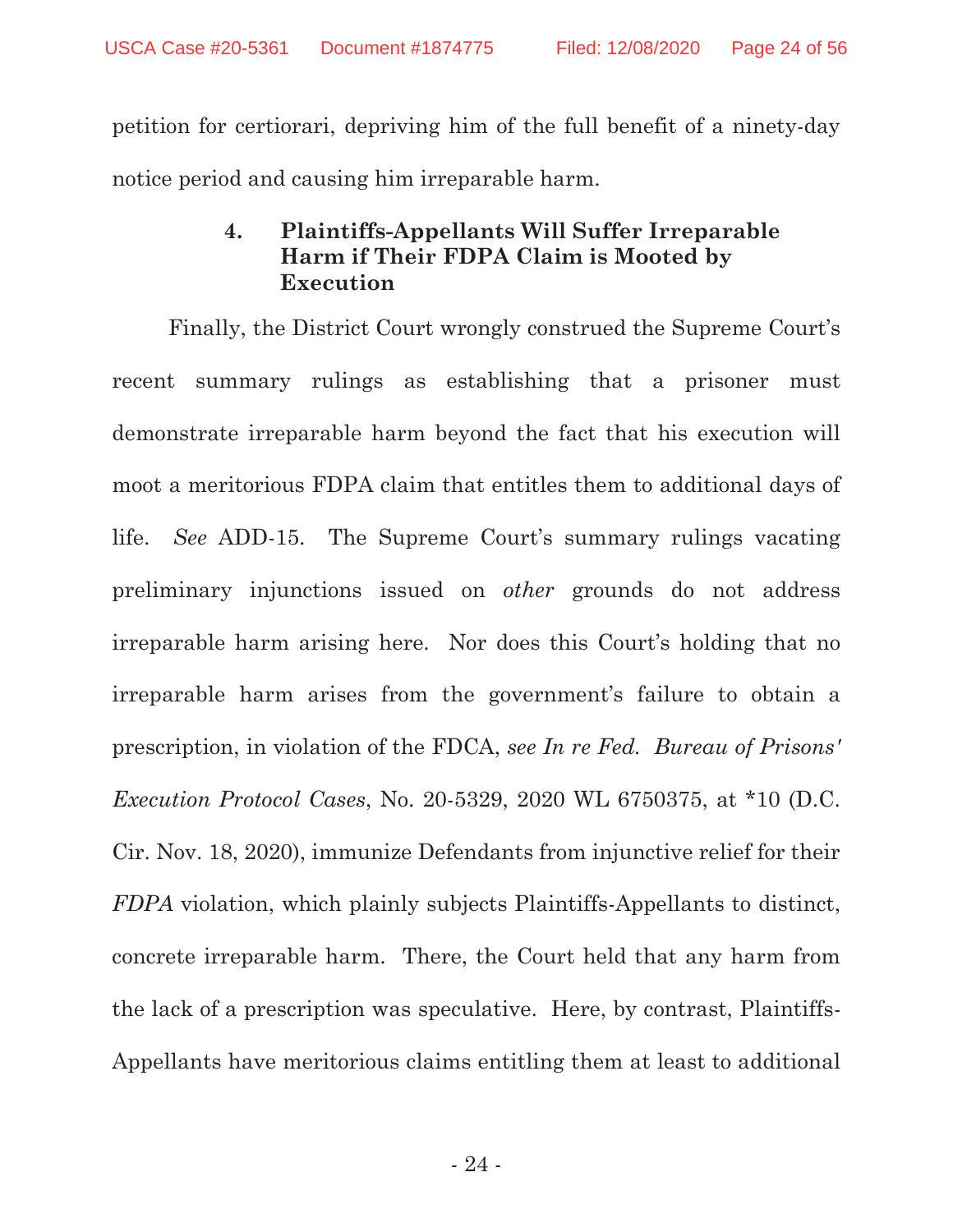days of life, the deprivation of which is an indisputably concrete injury. In that situation, executing Plaintiffs-Appellants and cutting off their right to litigate their FDPA claim constitutes irreparable harm. *Nken*, 556 U.S. at 435 (recognizing irreparable harm where alien's removal completely cut off his ability to litigate the propriety of removal, even absent any other demonstrated harm).

# **II. Plaintiffs Will Suffer Irreparable Harm Absent a Stay of Execution**

For the reasons explained in connection with the District Court's irreparable harm analysis, Plaintiffs-Appellants have demonstrated that they will suffer irreparable harm in the absence of stays pending appeal.

## **III. The Balance of Equities Favors A Stay of Execution**

The balance of equities and public interest factors "merge when the Government is the opposing party." *Nken*, 556 U.S. at 435. Here, these two factors favor a stay of execution. As the court below has previously explained in this case, the balance of the equities favors Plaintiffs because "the potential harm to the government caused by a delayed execution is not substantial" and "[t]he public interest is not served by executing individuals before they have had the opportunity to avail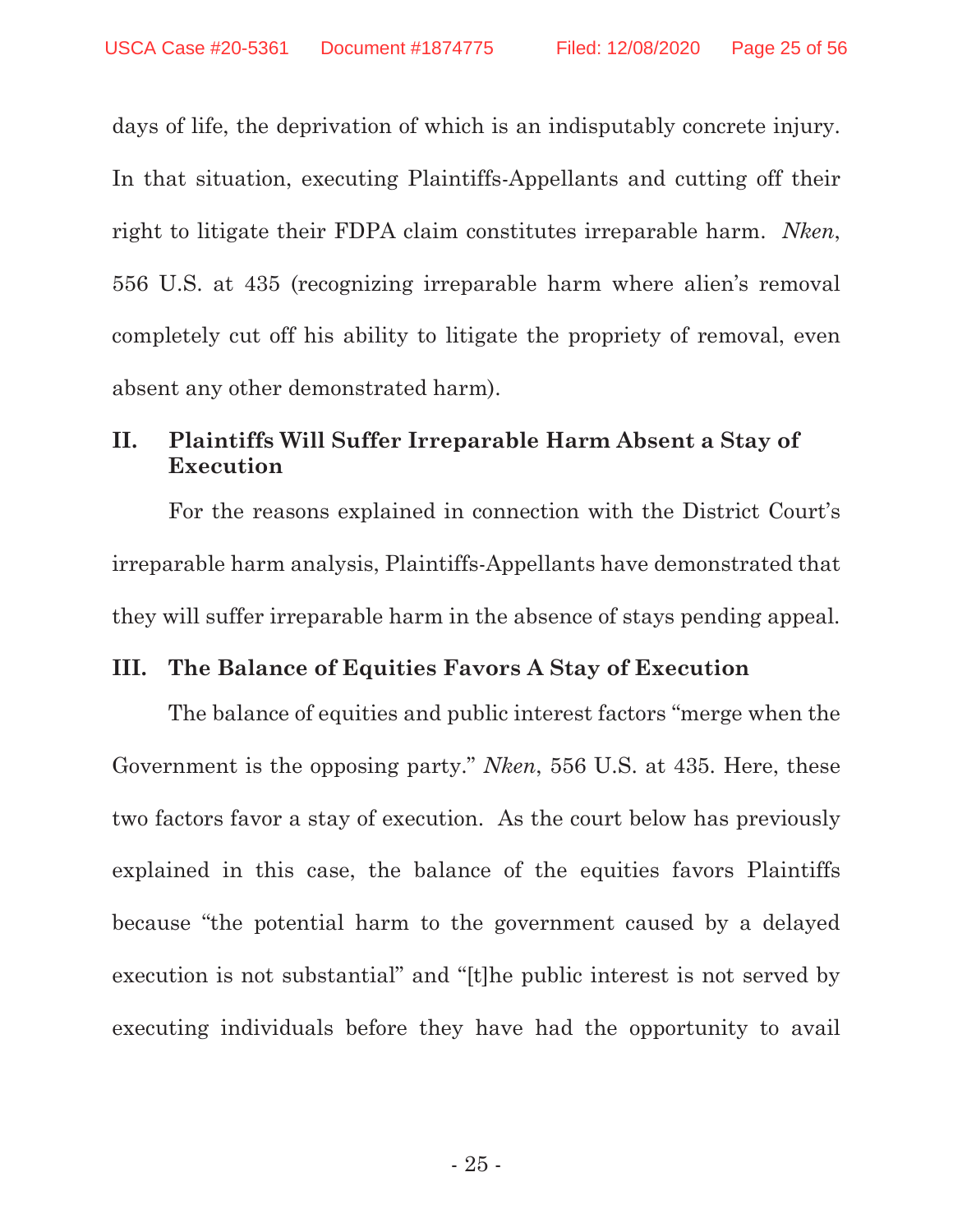themselves of legitimate procedures to challenge the legality of their executions." Dkt. #50 at 14.

These conclusions are consistent with the principle that "[t]he public interest is . . . served when administrative agencies comply with their [legal] obligations." *N. Mariana Islands v. United States*, 686 F. Supp. 2d 7, 21 (D.D.C. 2009). By contrast, "[t]here is generally no public interest in the perpetuation of unlawful agency action." *Newby*, 838 F.3d at 12. In the capital punishment context, "the public's interest in seeing justice done lies not only in carrying out the sentence imposed years ago but also in the lawful process leading to possible execution." *Montgomery v. Barr*, No. 20-3261, 2020 WL 6799140, at \*11 (D.D.C. Nov. 19, 2020). When the government decides to take a life, the public interest demands that it do so in a considered and deliberate manner. The seriousness of a person's offenses of conviction does not alter that analysis.

The government has no legitimate interest in carrying out an execution on an illegal schedule. Indeed, by doing so the government would compromise the public interest, among other things by undermining public confidence in the "lawful process leading to possible execution." *Montgomery*, 2020 WL 6799140, at \*11. Furthermore, any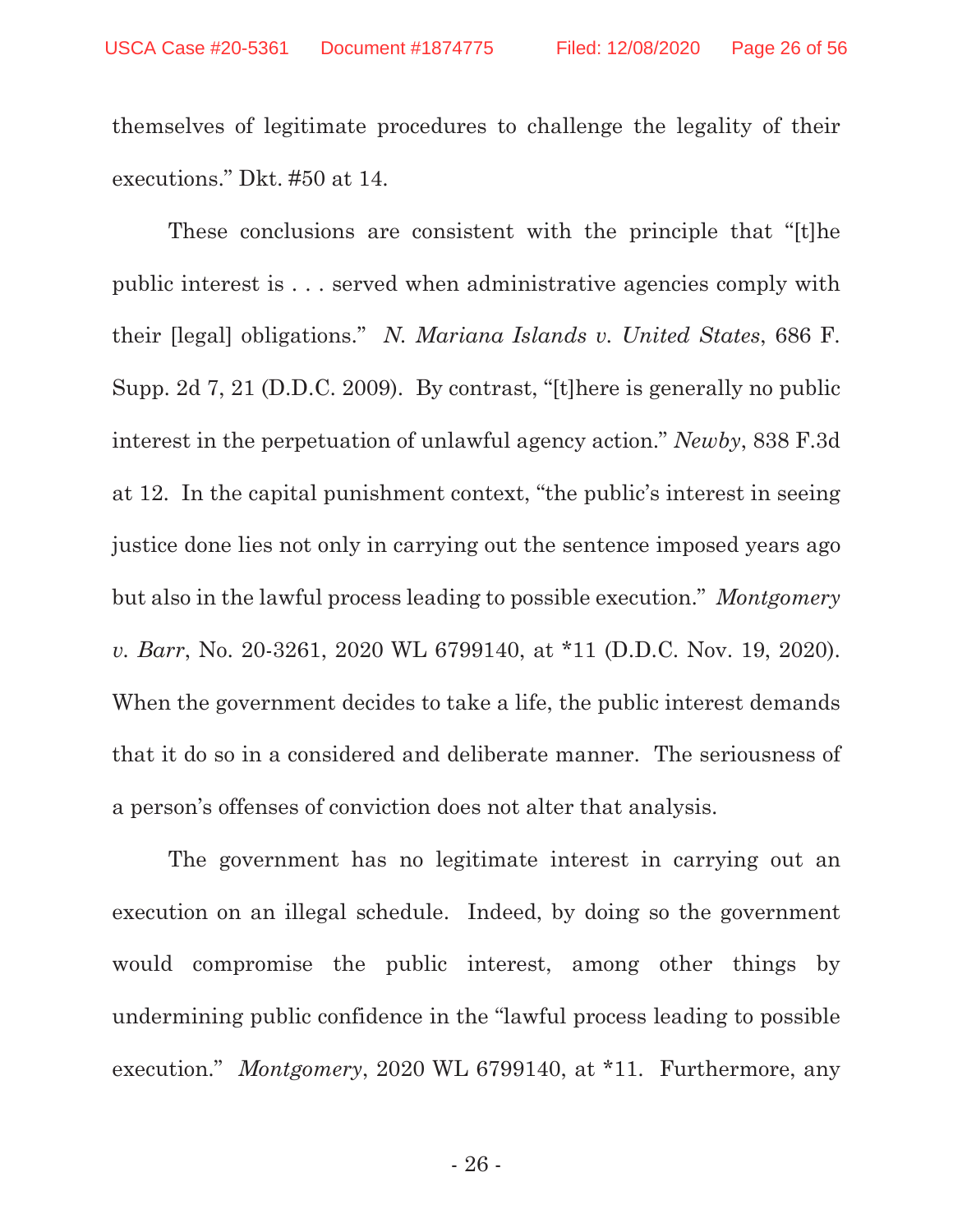harm to the government can easily be eliminated, as Defendants can schedule Plaintiffs-Appellants' executions for a later date as soon as they have cured the defects in their procedures. That cure would further the public interest, which is served when agencies comply with their procedural obligations.

Against Plaintiffs-Appellants' interest in continuing to live for the additional 91 days that Texas law affords them through the FDPA, Defendants advanced in the court below a comparatively diminished interest in executing them both this week.4 *See, e.g.*, Dkt. #337 at 22. In doing so, the Government ignores its own delays over a period of several years. Defendants admit that Plaintiffs-Appellants were sentenced to death years ago and completed their initial post-conviction proceedings

 $\overline{a}$ 

<sup>4</sup> The recent COVID-19 outbreak at FCC Terre Haute further undermines the Government's interest in carrying out the executions this week. The number of active cases at USP Terre Haute has more than doubled in the past four days. *Compare* Dkt. #344 at 17 (22 active cases as of December 3, 2020) *with* https://www.bop.gov/coronavirus/ (52 active cases as of December 7, 2020) (last visited Dec. 7, 2020). The outbreak at FCI Terre Haute, which is part of the same complex, is even more dire at the moment, with 172 cases. Given the large number of BOP employees and others traveling to Terre Haute for the executions, the risk of additional COVID-19 spread further undermines the government's interest in immediate executions.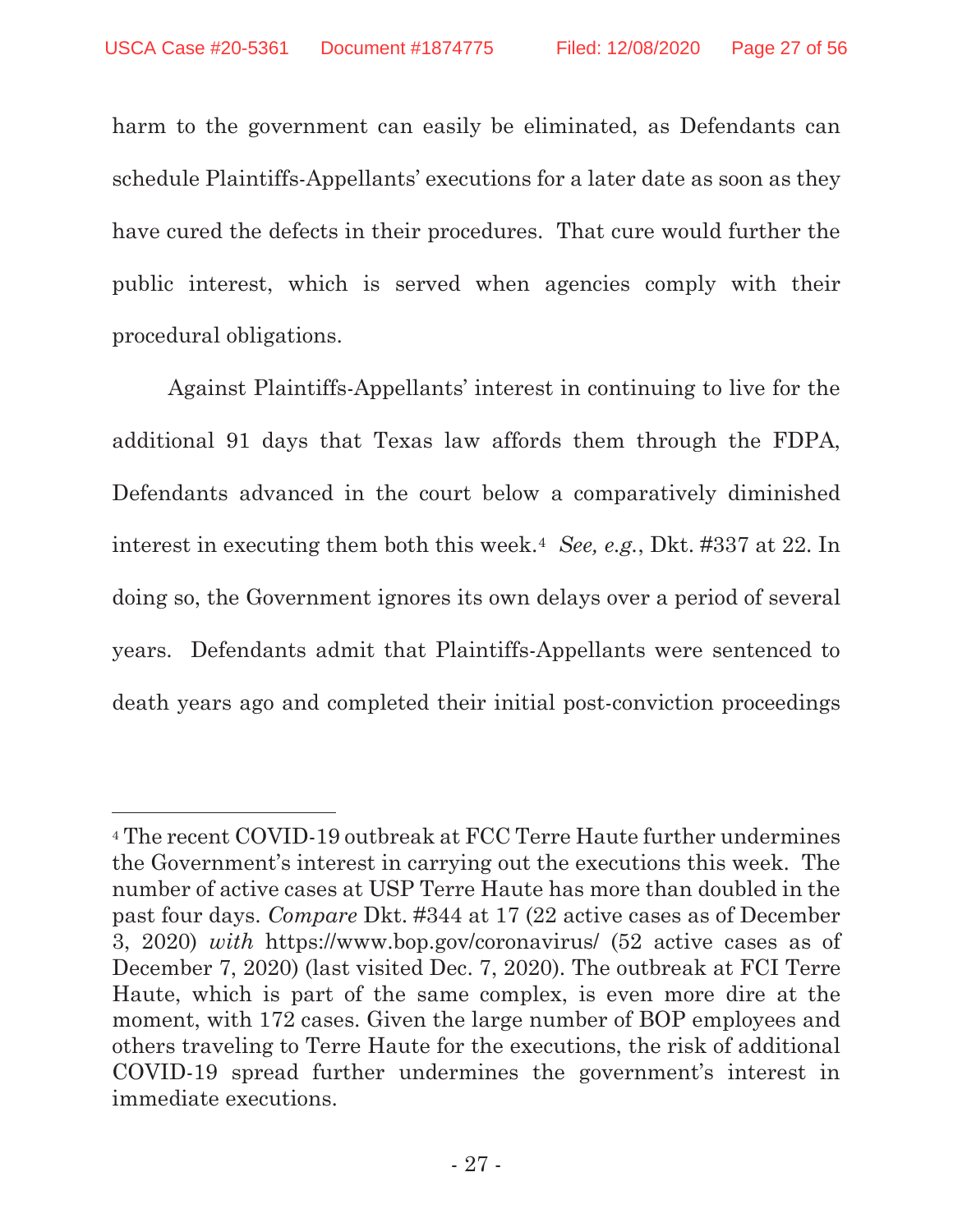in 2014. It is unclear why an FDPA-required postponement of three months would materially injure the public.

# **CONCLUSION**

For the foregoing reasons, Plaintiffs-Appellants Bourgeois and Bernard respectfully move this Court to stay their scheduled executions pending their appeal of the District Court's order of December 6, 2020.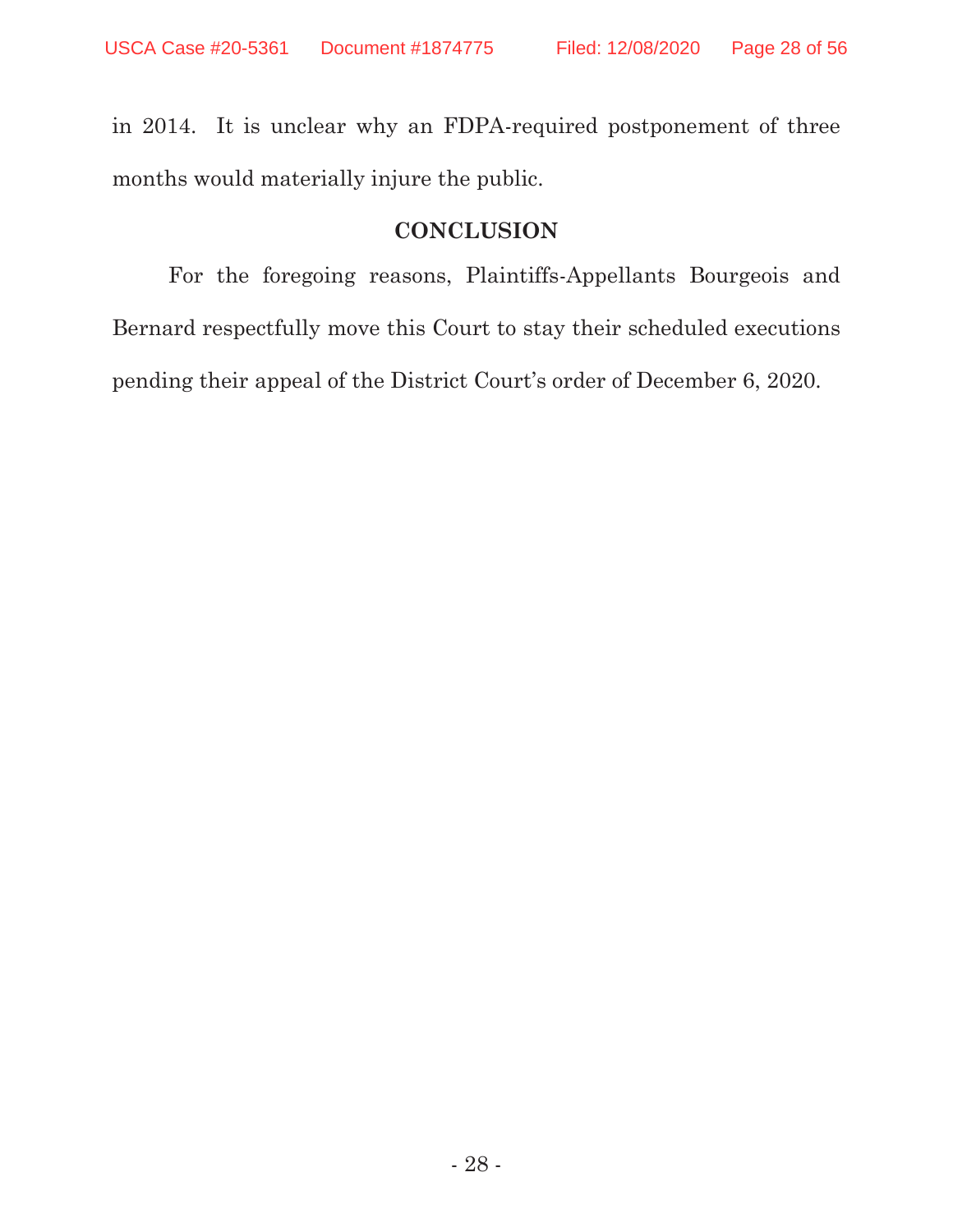Dated: December 8, 2020 Respectfully submitted,

/s/ Ginger D. Anders Ginger D. Anders Jonathan S. Meltzer Brendan B. Gants Xiaonan April Hu Munger, Tolles & Olson LLP 601 Massachusetts Ave. NW, Suite 500E Washington, D.C. 20001-5369 Telephone: 202.220-1100 Email: Ginger.Anders@mto.com

*Counsel for Plaintiff-Appellant Brandon Bernard*

Shawn Nolan Shawn Nolan, Chief, Capital Habeas Unit Federal Community Defender Office, E.D. Pa. 601 Walnut Street, Suite 545 West Philadelphia, PA 19106 Telephone: 215-928-0520 Email: shawn\_nolan@fd.org

*Counsel for Plaintiff-Appellant Alfred Bourgeois*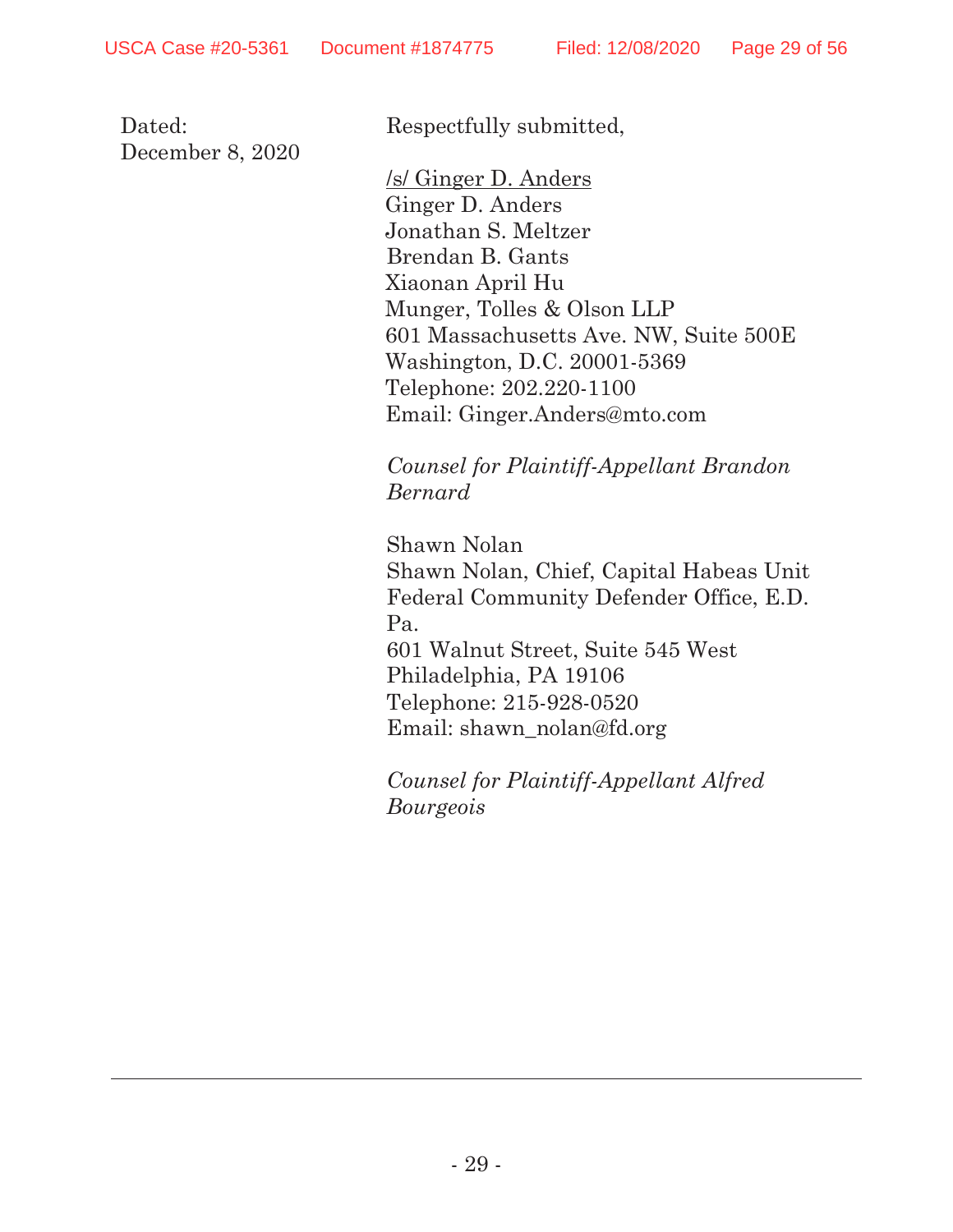## **CERTIFICATE OF COMPLIANCE**

Pursuant to Fed. R. App. P. 32(g)(1), the undersigned hereby certifies that this brief complies with the type-volume limitation of Fed. R. App. P. 27(d)(2)(A) and D.C. Circuit Rule 32(c), because it contains 5193 words, excluding the parts of the brief exempted by Federal Rule of Appellate Procedure 32(f) and D.C. Circuit Rule 32(f), according to the count of Microsoft Word.

I certify that this brief complies with the typeface requirements of Federal Rule of Appellate Procedure 32(a)(5) and the type style requirements of Federal Rule of Appellate Procedure 32(a)(6) because it has been prepared in a proportionately spaced typeface using Microsoft Word in Century Schoolbook 14-point font.

December 8, 2020 /s/ Ginger D. Anders Ginger D. Anders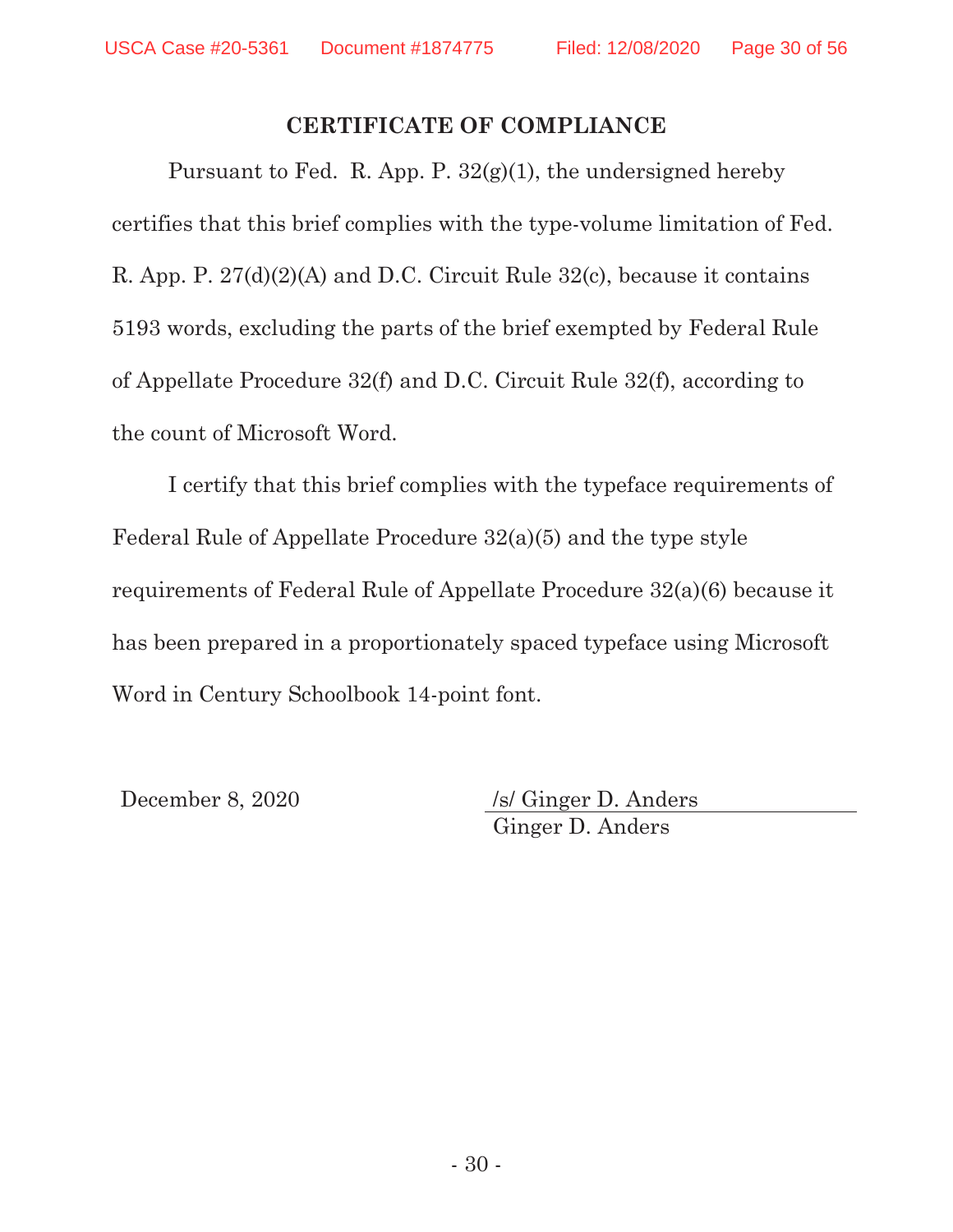# **CERTIFICATE OF SERVICE**

I hereby certify that on December 8, 2020, I electronically filed the foregoing with the Clerk of the Court for the United States Court of Appeals for the District of Columbia Circuit using the appellate CM/ECF system. Participants in the case are registered CM/ECF users and service will be accomplished by the appellate CM/ECF system.

> /s/ Ginger D. Anders Ginger D. Anders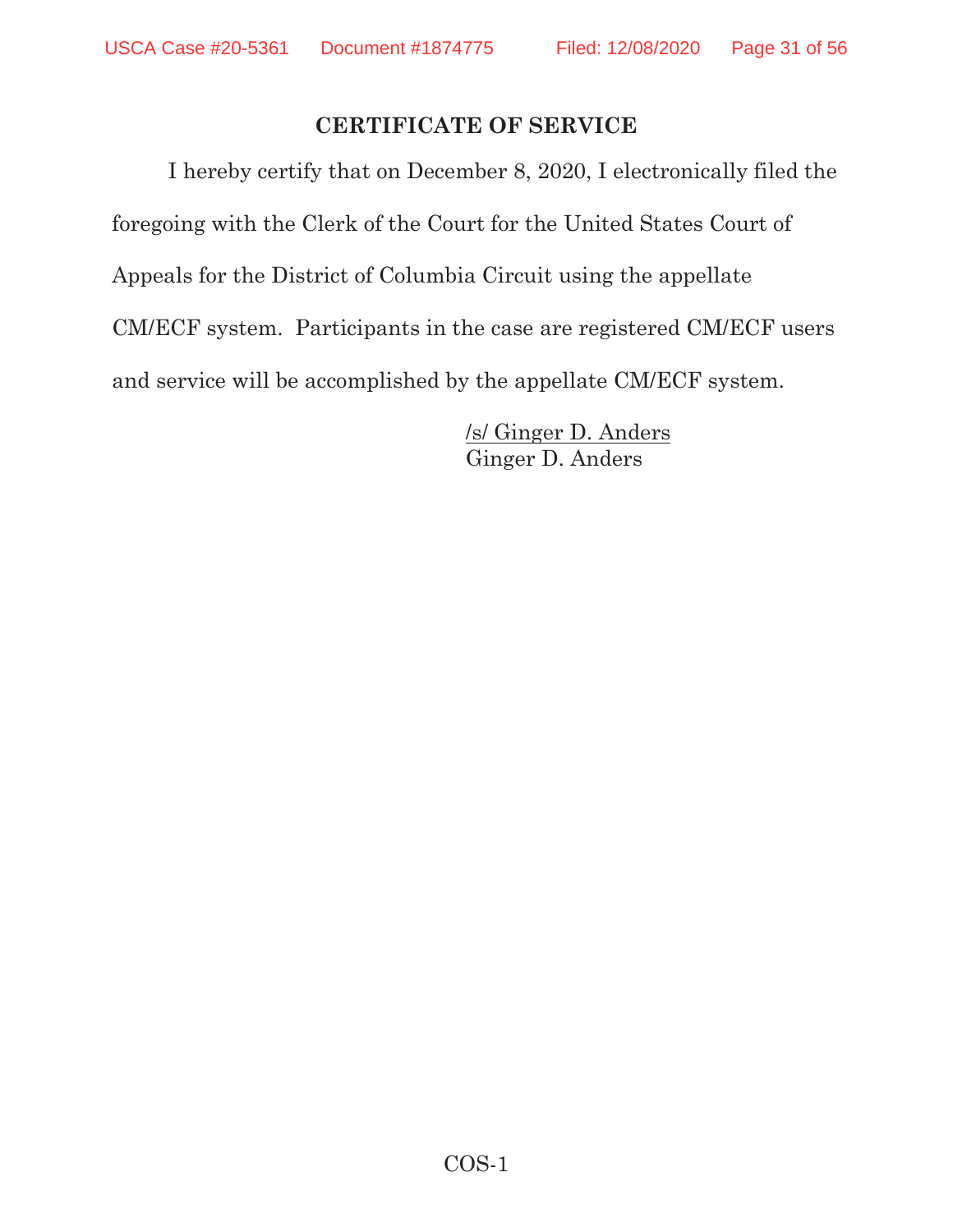# **ADDENDUM**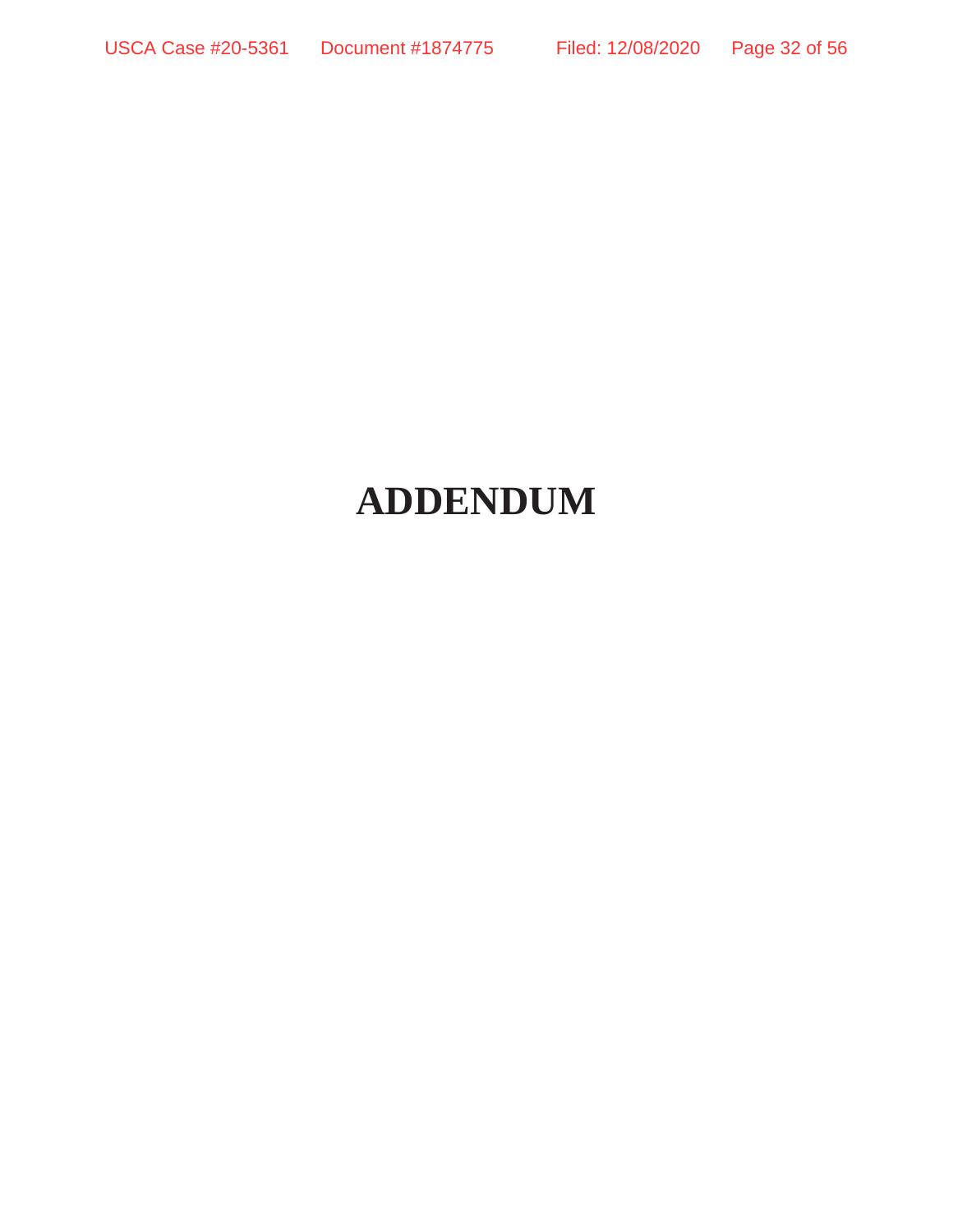#### **UNITED STATES DISTRICT COURT FOR THE DISTRICT OF COLUMBIA**

 $\lambda$ 

)

)

)

) ) ) )

In the Matter of the  $($ Federal Bureau of Prisons' Execution (1) Protocol Cases, ) LEAD CASE: *Roane, et al. v. Barr* ) Case No. 19-mc-145 (TSC) THIS DOCUMENT RELATES TO:  $)$ *Bernard v. Barr*, 20-cv-0474 *Bourgeois v. U.S. Dep't of Just.*, 12-cv-782

## **ORDER**

For the reasons set forth in the accompanying Memorandum Opinion, (ECF No. 345),

Plaintiffs' motion for a preliminary injunction, (ECF No. 335), is hereby DENIED.

Date: December 6, 2020

*Tanya S. Chutkan*

TANYA S. CHUTKAN United States District Judge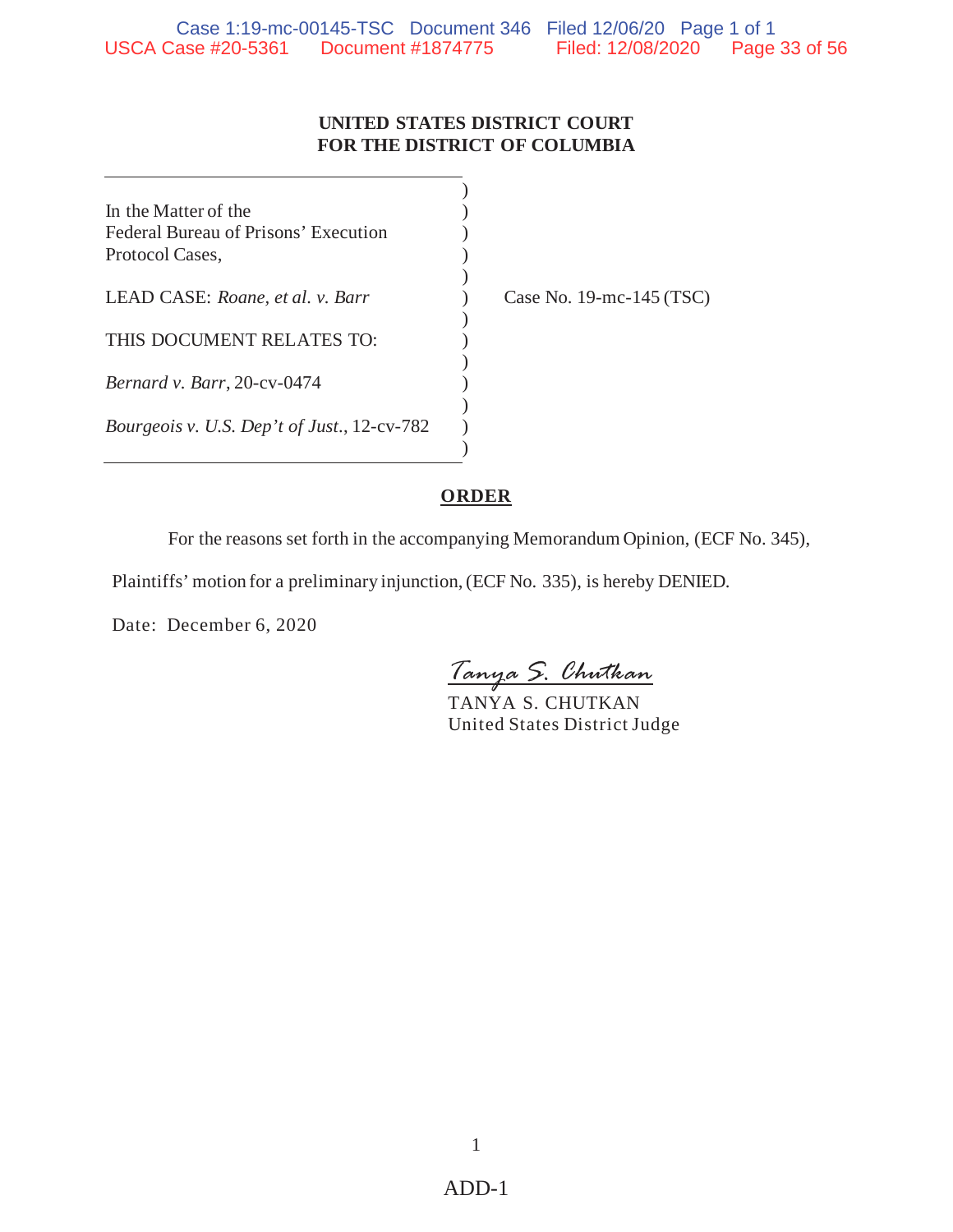#### **UNITED STATES DISTRICT COURT FOR THE DISTRICT OF COLUMBIA**

 $\lambda$ 

 $\lambda$ 

)

)

) ) ) )

In the Matter of the  $($ Federal Bureau of Prisons' Execution (1) Protocol Cases, )

LEAD CASE: *Roane, et al. v. Barr* ) Case No. 19-mc-145 (TSC)

THIS DOCUMENT RELATES TO:

*Bernard v. Barr*, 20-cv-0474

*Bourgeois v. U.S. Dep't of Just.*, 12-cv-782

#### **MEMORANDUM OPINION**

Plaintiffs Brandon Bernard and Alfred Bourgeois are scheduled to be executed on December 10<sup>th</sup> and 11<sup>th</sup> respectively. Both Plaintiffs, who were sentenced to death in Texas federal district court, have moved for a preliminary injunction barring their executions from proceeding as scheduled. Plaintiffs argue that in failing to provide them with a ninety-one day notice of their executions pursuant to Article 43.141(c) of the Texas Code of Criminal Procedure, Defendants violated § 3596(a) of the Federal Death Penalty Act (FDPA), which requires federal executions to be carried out "in the manner prescribed by the law of the State in which the sentence was imposed." Bernard received fifty-five days' notice, and Bourgeois received twenty-one days' notice.

For the reasons set forth below, the court finds that Defendants violated § 3596(a) of the FDPA, but that Plaintiffs have failed to demonstrate irreparable harm arising out of that statutory violation. Thus, Plaintiffs' motion for preliminary injunction will be DENIED.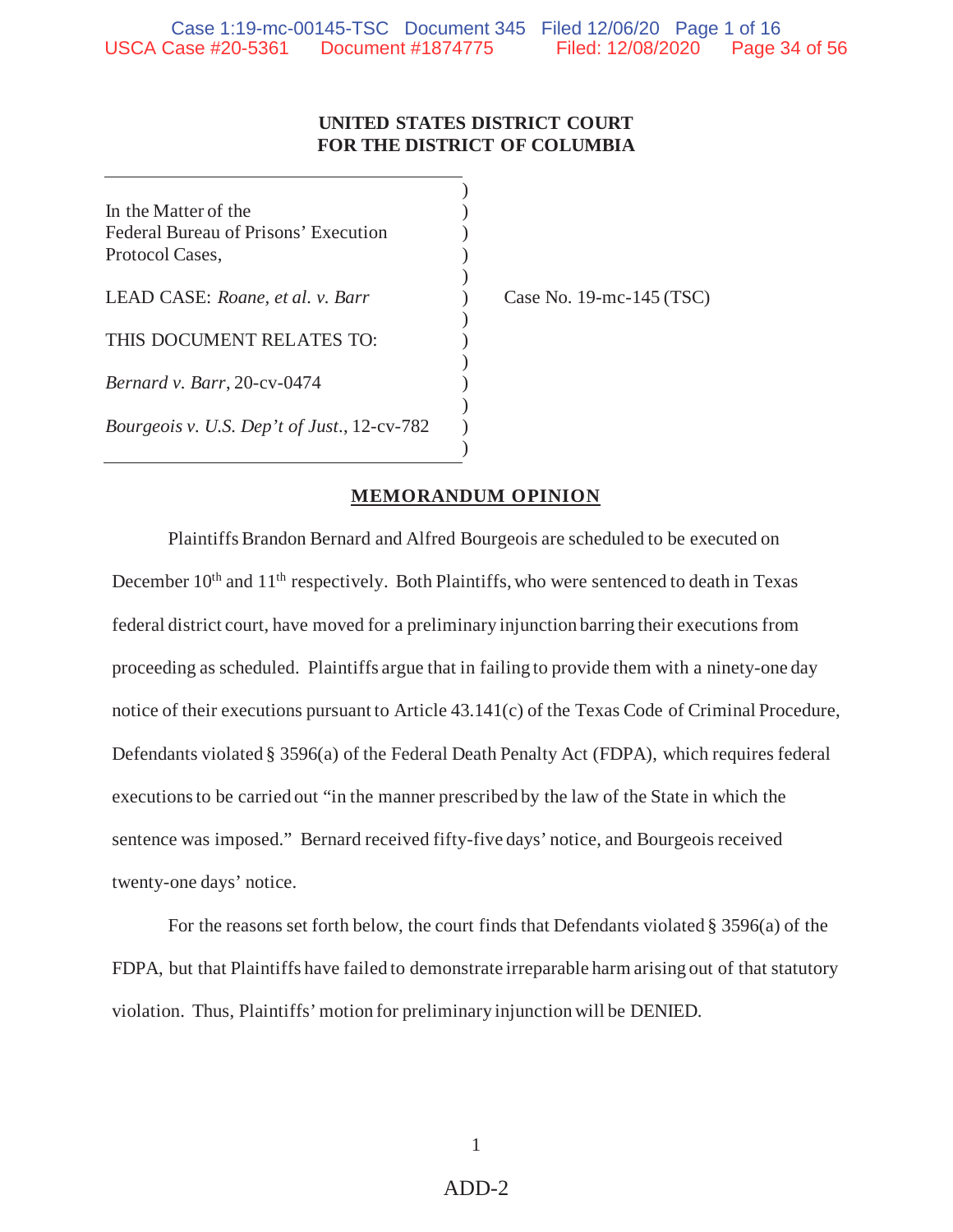#### **BACKGROUND**

 This court and the U.S. Court of Appeals for the District of Columbia Circuit have set forth the facts of this case in prior opinions, and the court will therefore confine the facts here to those relevant to Plaintiffs' motion.

#### **I. Procedural History**

On July 25, 2019, after considering the matter for eight years, the Bureau of Prisons (BOP) announced a new execution protocol (the 2019 Protocol) using the barbiturate pentobarbital for carrying out federal death sentences, along with a notice that the Government intended to execute Bourgeois on January 13, 2020. *See* Press Release, Dep't of Justice, Federal Government to Resume Capital Punishment After Nearly Two Decade Lapse (July 25, 2019), https://www.justice.gov/opa/pr/federal-government-resume-capital-punishment-after-nearly-twodecade-lapse. Shortly thereafter, Bourgeois, along with four other plaintiffs who were at that time scheduled to be executed in December 2019 and January 2020, sought a preliminary injunction barring their respective executions until their challenges to the 2019 Protocol had been fully litigated.

The court granted a preliminary injunction, finding that Bourgeois and the other plaintiffs were likely to succeed on the merits of their claim that the 2019 Protocol violates the FDPA, that they would suffer irreparable harm in the absence of relief, and that the equities tipped in the Plaintiffs' favor. (ECF No. 50.) In February 2020, Bernard filed a complaint seeking declaratory and injunctive relief, which was consolidated with the master case.

 On April 7, 2020, a divided panel of the D.C. Circuit vacated the preliminary injunction. *See In re Fed. Bureau of Prisons' Execution Protocol Cases*, 955 F.3d 106 (D.C. Cir. 2020). In a per curiam opinion joined by Judges Katsas and Rao, with Judge Tatel dissenting, the Court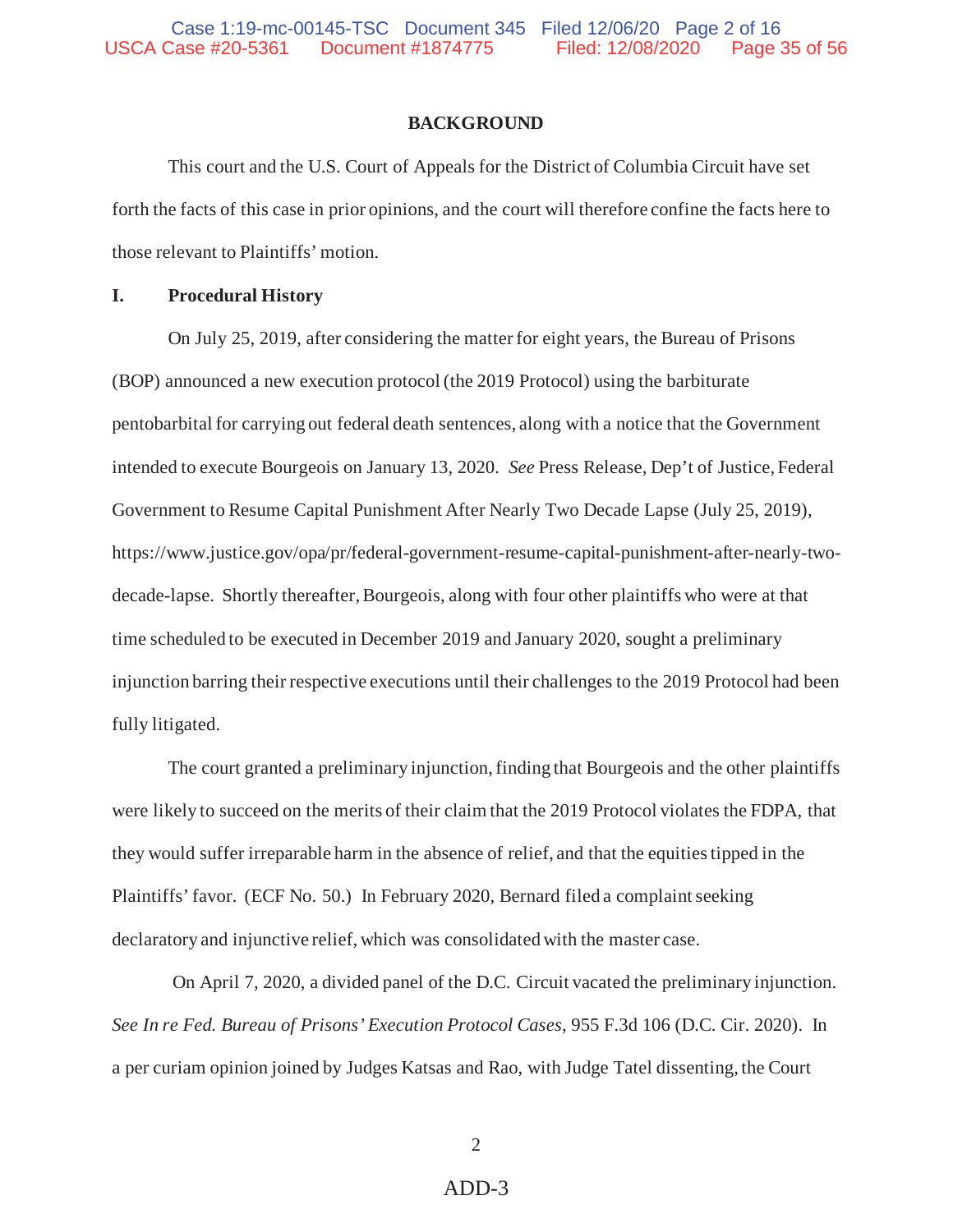#### Case 1:19-mc-00145-TSC Document 345 Filed 12/06/20 Page 3 of 16 USCA Case #20-5361 Document #1874775 Filed: 12/08/2020 Page 36 of 56

held that the plaintiffs' FDPA claim failed on the merits. *See id.* at 112 (per curiam). Judges Katsas and Rao reached this conclusion for different reasons, explained in separate concurrences. *See id.* at 113–21 (Katsas, J., concurring); *id.* at 129–33 (Rao, J., concurring).

In light of the D.C. Circuit's decision, Plaintiffs in the consolidated action filed an Amended Complaint on June 1, 2020, alleging in part, that the 2019 Protocol violates the FDPA by failing to comply with state execution protocols and procedures, including those codified in state law. (ECF. No. 92, ¶¶ 143–49.)

On September 20, 2020, the court granted summary judgment in favor of Defendants as to Plaintiffs' FDPA claims. (*See* ECF No. 261.) In accordance with the D.C. Circuit's April 7 Opinion, the court found that while the FDPA required Defendants to adhere to the level of detail prescribed in state laws and regulations governing executions, Plaintiffs had failed to identify a live controversy or actual disagreement with respect to their FDPA claim. (*Id.* at 27, 30.) Rather than promptly appealing the court's decision to the D.C. Circuit, Plaintiffs moved to alter or amend the judgment on the FDPA claim, (ECF No. 298), which the court denied, (ECF No. 305).

On October 16, 2020, Defendants scheduled Bernard's execution for December 10, 2020, providing him fifty-five days' notice. (ECF No. 296.)

Given Bernard and plaintiff Orlando Hall's impending executions, the D.C. Circuit set an expedited briefing schedule and heard oral argument on November 16, 2020. To avoid any jurisdictional concerns during the pendency of the appeal, Plaintiffs moved for the entry of final judgment in this court, which was entered on November 16, 2020. (ECF Nos. 313, 315.)

The Court of Appeals issued a decision two days later, holding in relevant part that this court did not err in granting summary judgment for Defendants on Plaintiffs' FDPA claim, agreeing with this court's conclusion that "there was no conflict in this case, either because the

3

#### ADD-4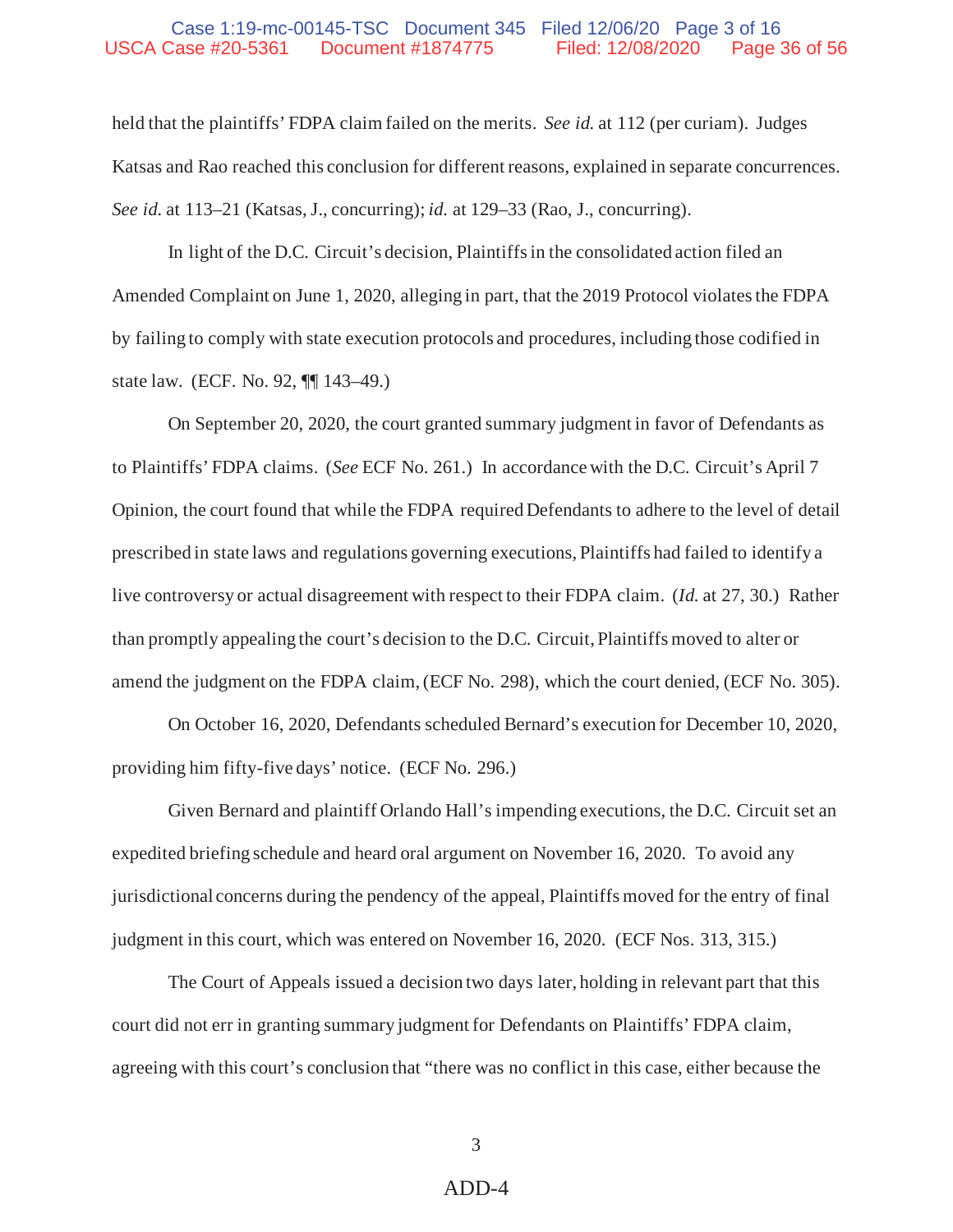#### Case 1:19-mc-00145-TSC Document 345 Filed 12/06/20 Page 4 of 16 USCA Case #20-5361 Document #1874775 Filed: 12/08/2020 Page 37 of 56

government had committed to complying with the state statutes at issue or because no Plaintiff had requested to be executed in accordance with them." *In re Fed. Bureau of Prisons' Execution Protocol Cases*, No. 20-5329, 2020 WL 6750375, at \*11 (D.C. Cir. Nov. 18, 2020) (citing ECF No. 261 at 27–28). The D.C. Circuit declined "to engage in a line-drawing exercise about whether a statute setting the time of execution is a procedure that implements 'the sentence in the manner prescribed by the law of the State in which the sentence is imposed.'" *Id.* (quoting 18 U.S.C. § 3596(a)). But because the Court found that this court erred in dismissing Plaintiffs' Eighth Amendment claims, it remanded the case.

Hall was executed on November 19, 2020. On November 20, 2020, Defendants scheduled Bourgeois' execution for December 11, 2020, providing him twenty-one days' notice. (ECF No. 330.)

#### **II. Plaintiffs' Supplemental Complaint and Motion for Preliminary Injunction**

Bernard and Bourgeois notified the court in the parties' November 24, 2020 joint status report that they planned to move for a preliminary injunction and sought leave to file a supplemental complaint on the grounds that "the setting of their execution dates conflicts with Texas death penalty procedures that the Government is required to follow under the [FDPA]." (ECF No. 332.) Over Defendants' opposition, the court granted Plaintiffs leave to file a supplemental complaint addressing only the legality of their scheduled execution dates and issued an expedited briefing schedule on their motion for preliminary injunction so as "to provide the court sufficient time to rule on the pending motions, to hold any hearings that may be required, and to allow adequate time for appeal." (ECF No. 333.)

On November 25, 2020, Bernard and Bourgeois filed their Supplemental Complaint and motion for preliminary injunction, alleging a single-count violation of the FDPA. (ECF

4

## ADD-5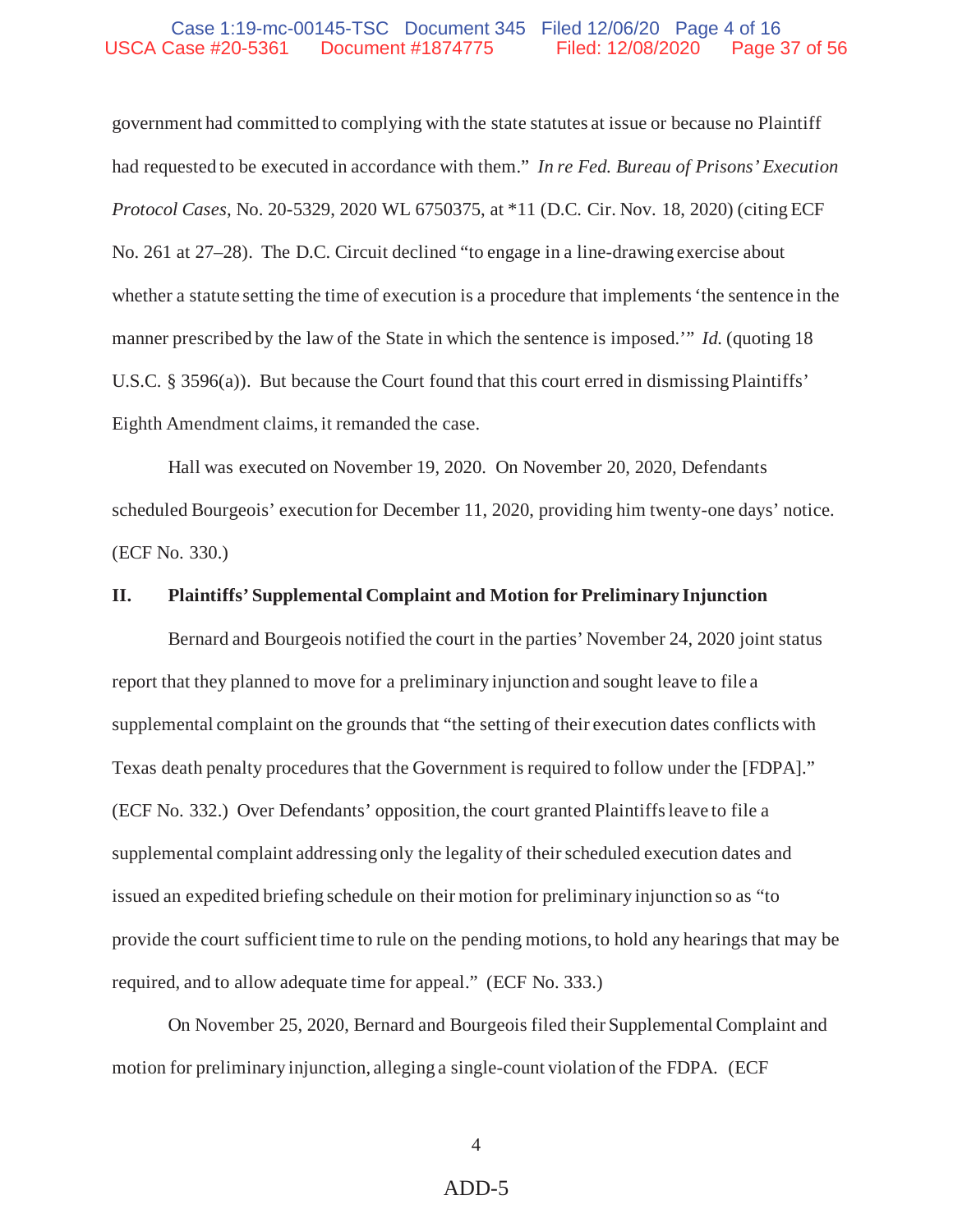No. 334.) Plaintiffs seek to "prevent Defendants from executing them in violation of the FDPA," (ECF No. 336, Pl. Mem. at 4), arguing that Defendants violated their rights under the FDPA by failing to provide ninety-one days' notice of their executions in accordance with Article 43.141(c) of the Texas Code of Criminal Procedure. (*Id.* ¶ 16.) They argue that without injunctive relief, they will be deprived "of their interests in preparing for their executions, in fully litigating their pending claims, and in their lives." (*Id.* at 9.)

#### **DISCUSSION**

"A plaintiff seeking a preliminary injunction must establish that he is likely to succeed on the merits, that he is likely to suffer irreparable harm in the absence of preliminary relief, that the balance of equities tips in his favor, and that an injunction is in the public interest." *Winter v. Nat. Res. Def. Council, Inc.*, 555 U.S. 7, 20, 24 (2008) (citations omitted); *John Doe Co. v. Consumer Fin. Prot. Bureau,* 849 F.3d 1129, 1131 (D.C. Cir. 2017). The D.C. Circuit has traditionally evaluated claims for injunctive relief on a sliding scale, such that "a strong showing on one factor could make up for a weaker showing on another." *Sherley v. Sebelius,* 644 F.3d 388, 392 (D.C. Cir. 2011).

#### **I. Likelihood of Success on the Merits**

Plaintiffs contend that in failing to provide them ninety-one days' notice of their executions, Defendants have violated Article 43.141(c) of the Texas Code of Criminal Procedure and, by extension, the FDPA's requirement that the "implementation of [a death] sentence" be "in the manner prescribed by the law of the State in which the sentence is imposed." 18 U.S.C. § 3596(a). The court finds that the Plaintiffs have demonstrated a likelihood of success on the merits of this claim.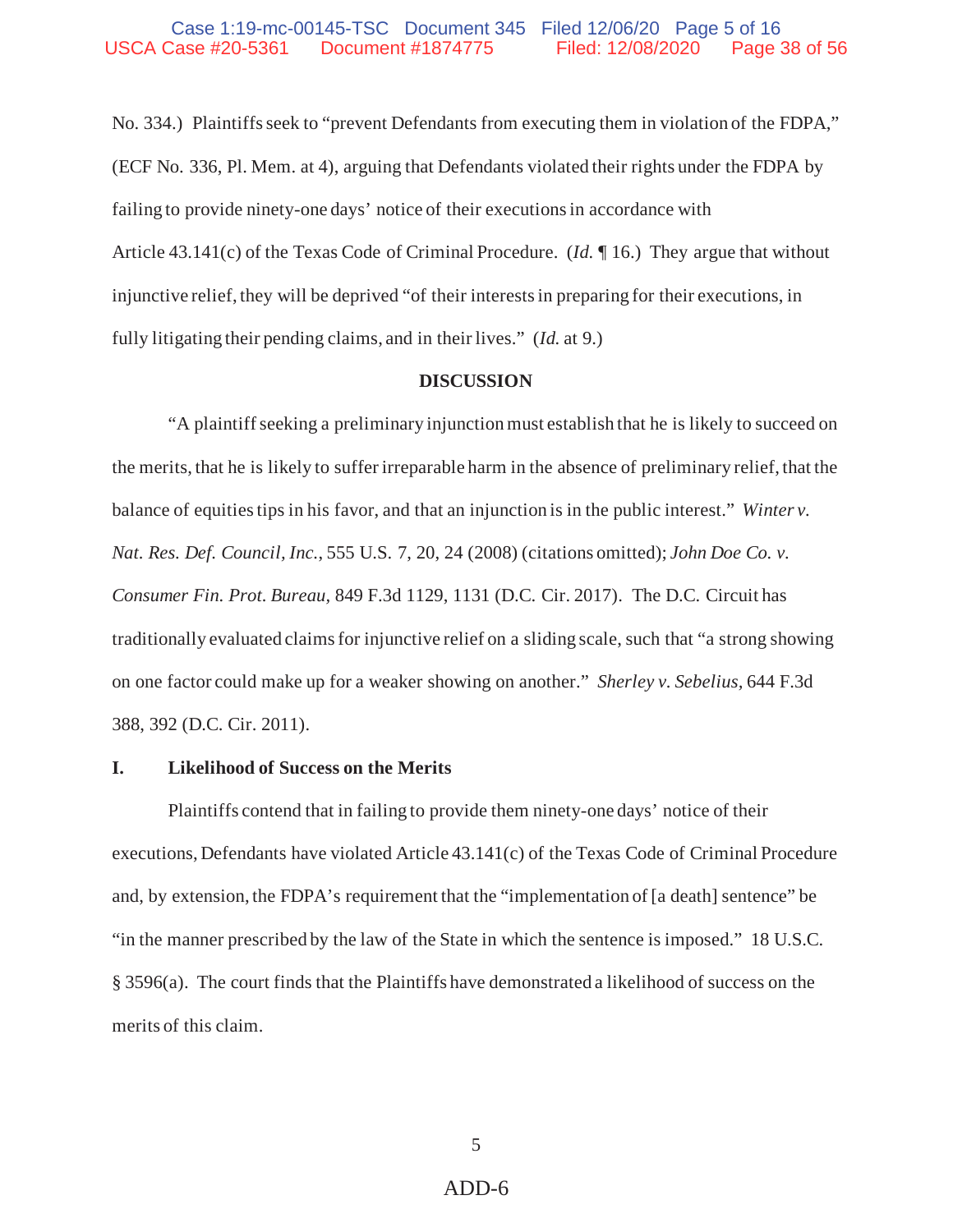#### **A. Forfeiture and Res Judicata**

As a threshold matter, Defendants argue that Plaintiffs are unlikely to succeed on their Article 43.141(c) claim because it is barred by res judicata or has otherwise been waived or forfeited. In their view, Plaintiffs could have presented an Article 43.141(c) claim before this court entered summary judgment on September 20, 2020 or final judgment on November 16, 2020.

These procedural arguments are unpersuasive. The court found Plaintiffs' prior FDPA claims presented no live controversy either because the government had committed to complying with the state statutes at issue or because no plaintiff had requested to be executed in accordance with them—a view shared by the D.C. Circuit. *See Execution Protocol Cases*, 2020 WL 6750375, at \*11 ("As we agree with the district court that there is no live controversy, we find it unnecessary here to engage in a line-drawing exercise about whether a statute setting the time of execution is a procedure that implements 'the sentence in the manner prescribed by the law of the State in which the sentence is imposed'" (quoting 18 U.S.C. § 3596(a)). And like Plaintiffs' other FDPA claims, a claim premised on Article 43.141(c) would not have presented a live controversy at the time the court issued its summary judgment ruling because Plaintiffs had not yet received notice of their executions. Neither the Plaintiffs nor the court had any reason to anticipate that Defendants would not have conformed to the state law execution requirement, particularly after the court stated that Defendants were required to adhere to such laws. (*See* ECF No. 261 at 30–31 ("Putting aside the question of whether agreeing to execute an inmate after 6 p.m. can be characterized as an act of "grace," Defendants must comply with the Texas provision because it is incorporated into the FDPA by virtue of D.C. Circuit precedent.").); *see*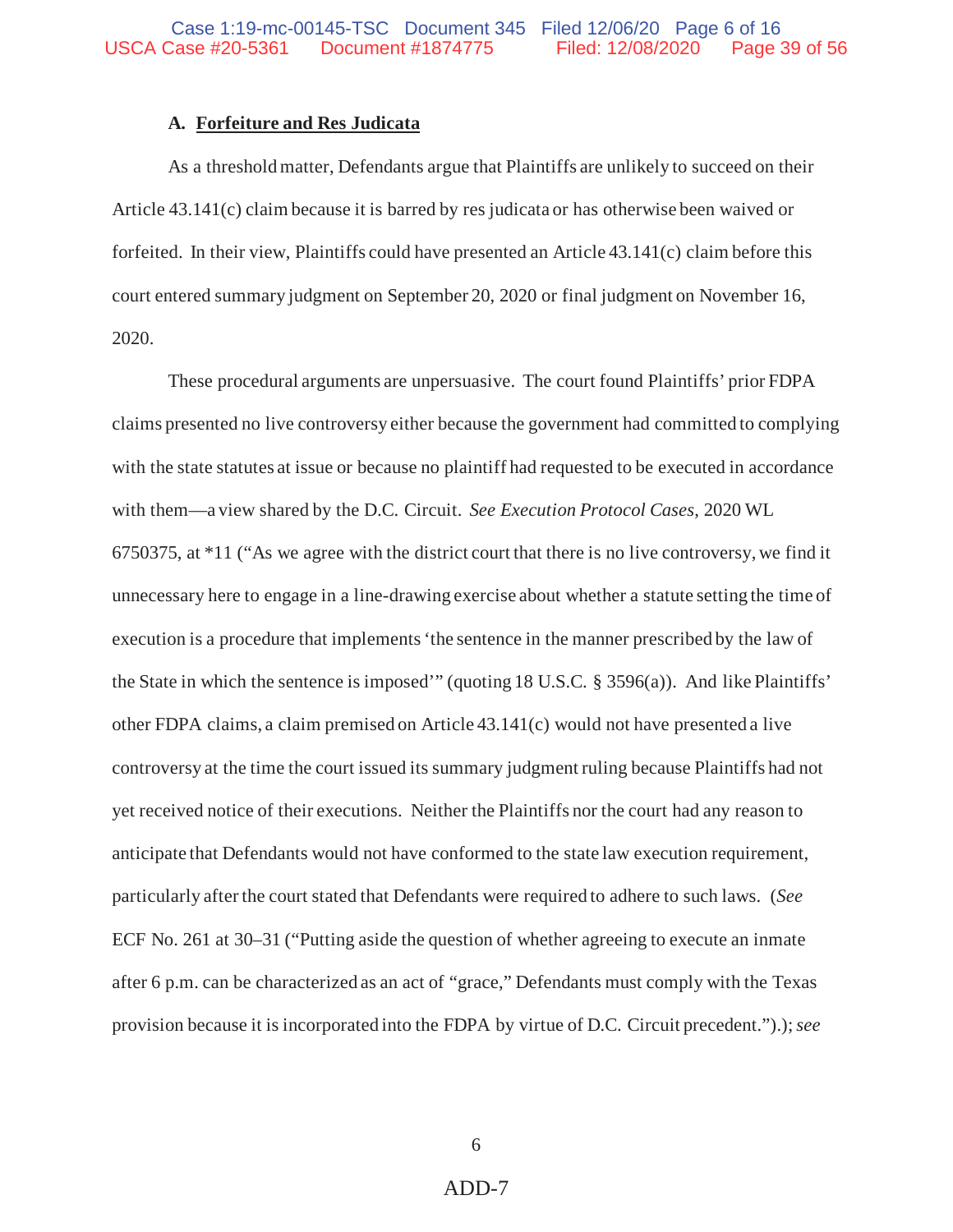#### Case 1:19-mc-00145-TSC Document 345 Filed 12/06/20 Page 7 of 16 USCA Case #20-5361 Document #1874775 Filed: 12/08/2020 Page 40 of 56

*also Execution Protocol Cases*, 955 F.3d at 133 (Rao, J., concurring) ("[T]he federal government is [] bound by the FDPA to follow the level of detail prescribed by state law.").

Thus, res judicata does not apply because Plaintiffs' Article 43.141(c) claim could not have been raised earlier. *See Drake v. FAA*, 291 F.3d 59, 66 (D.C. Cir. 2002) ("Res judicata does not preclude claims based on facts not yet in existence at the time of the original action."). Indeed, it is questionable whether there has been a final judgment on the *merits* of Plaintiffs' state-law FDPA claims as those claims were dismissed for failure to present a live controversy. *See Capitol Hill Grp. v. Pillsbury, Winthrop, Show, Pittman, LLC*, 569 F.3d 485, 490 (D.C. Cir. 2009) (explaining that a claim is only barred by res judicata if, inter alia, "there has been a final, valid judgment on the merits"); *see also Jackson v. City of Cleveland*, 925 F.3d 793, 807 (6th Cir. 2019) ("Generally, a claim may not be adjudicated on its merits unless it is ripe."); *Crown Point I, LLC v. Intermountain Rural Elec. Ass'n*, 319 F.3d 1211, 1215 n.3 (10th Cir. 2003) ("A finding [that a] claim is unripe does not constitute an adjudication on the merits for purposes of claim preclusion."); 13A C. Wright, A. Miller & E. Cooper, *Federal Practice and Procedure: Jurisdiction 2d* § 3532.1 (1984) ("[I]t should be clear that dismissal for lack of ripeness is not a decision on the merits for purposes of preclusion by judgment.").

Furthermore, Defendants provide no authority for the proposition that a plaintiff has forfeited, or is otherwise barred from asserting, an unripe or premature claim when that claim eventually presents a live controversy.

The court is also not convinced that Plaintiffs have waived their Article 43.141(c) claim. Bernard raised the Article 43.141(c) claim on appeal to the D.C. Circuit, but that claim was never addressed, likely due to the truncated time frame and limited scope of the appeal. *See Execution Protocol Cases*, 2020 WL 6750375, at \*11 ("In this expedited process, we are particularly

7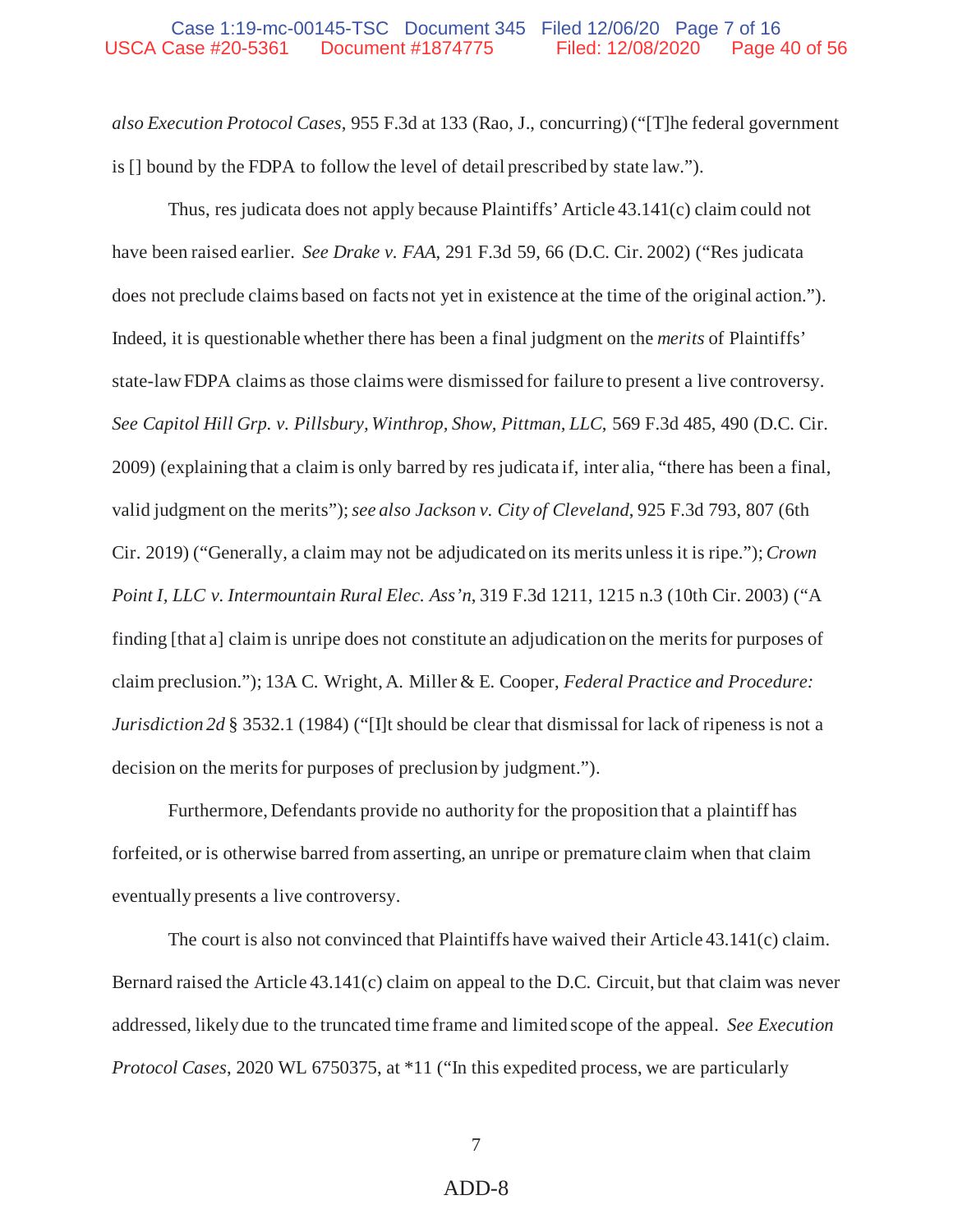mindful to decide no more than what is necessary to resolve the appeal."). Therefore, the court does not see how the Article 43.141(c) claim could fairly be viewed as waived. *Accord Eli Lilly & Co. v. Home Ins. Co.*, 794 F.2d 710, 717 (D.C. Cir. 1986) ("The rule in this circuit is that litigants must raise their claims on their initial appeal and not in subsequent hearings following a remand.").

Even assuming Plaintiffs' current FDPA claim could be precluded on the basis of the law-of-the-case or waiver doctrines, the court is not willing to do so given the stakes involved, the pace at which the government is moving to carry out these executions, the interest in promptly adjudicating claims on the merits, and the limited prejudice to Defendants. *See Crocker v. Piedmont Aviation, Inc.*, 49 F.3d 735, 739–40 (D.C. Cir. 1995) ("Law of the case is a prudential rule rather than a jurisdictional one . . . [which] 'merely expresses the practice of courts generally to refuse to reopen what has been decided, not a limit to their power'" (quoting *Messenger v. Anderson*, 225 U.S. 436, 444 (1912)); *id.* at 740 ("For both core law-of-the-case preclusion and its diluted waiver variant, the bases for exceptions are broader than for conventional issue or claim preclusion.").

Defendants also contend that the court erred in granting Plaintiffs leave to file a supplemental complaint. The crux of Defendants' argument appears to be that Plaintiffs cannot supplement their complaint after the entry of final judgment without seeking relief from that judgment—thus, in their view, "the proper course for Bernard and Bourgeois to seek to reinsert Tex. Code Crim. Proc. Art. 43.141(c) into this litigation would have been to file a Rule 60(b) motion for relief from judgment or, at a minimum, to file another Rule 59(e) motion to alter or amend the Court's final judgment on the FDPA claim." (ECF No. 337, Def. Opp'n at 13.)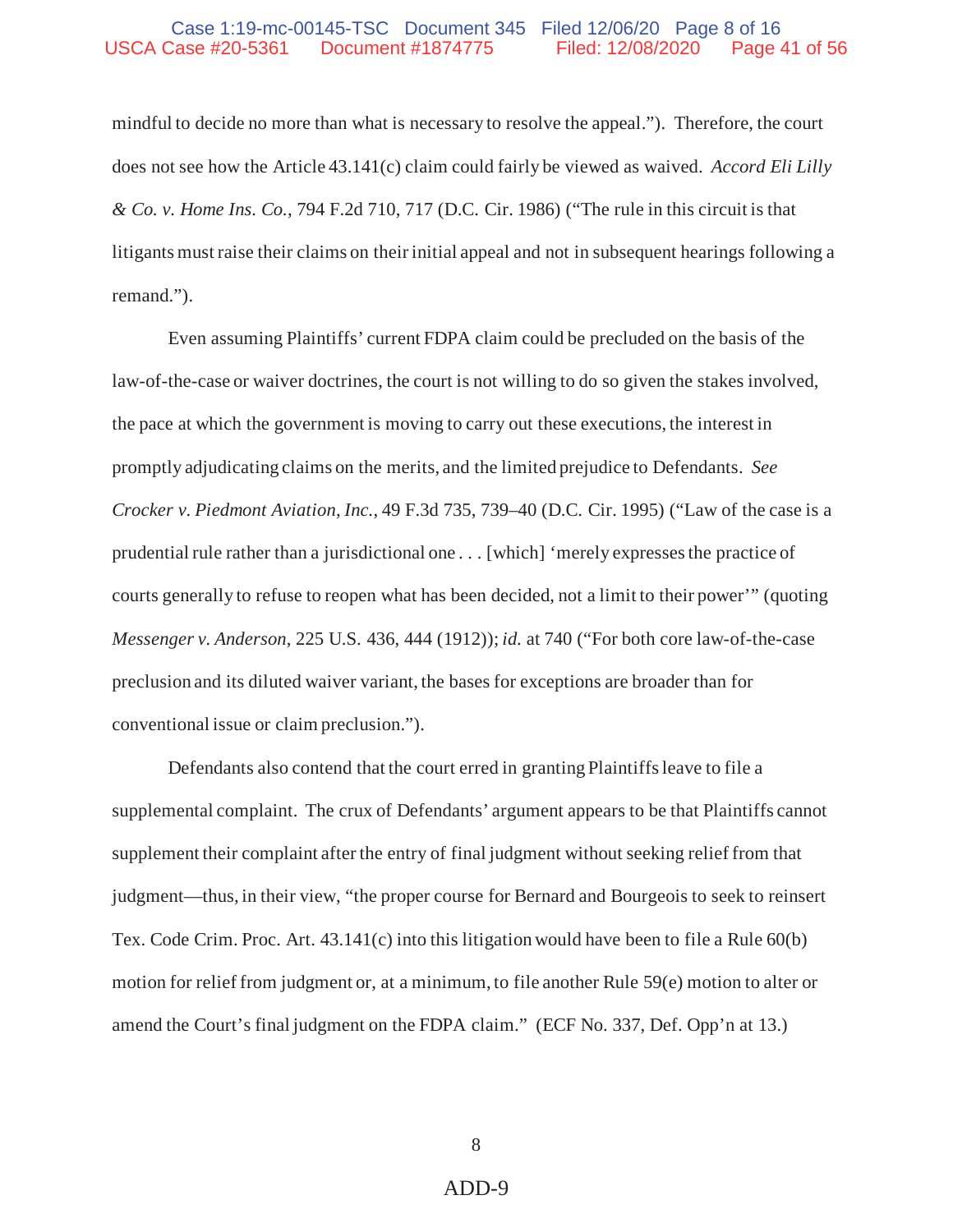#### Case 1:19-mc-00145-TSC Document 345 Filed 12/06/20 Page 9 of 16 USCA Case #20-5361 Document #1874775 Filed: 12/08/2020 Page 42 of 56

Fed. R. Civ. P 15(d) "permit<sup>[s]</sup> a party to serve a supplemental pleading setting out any transaction, occurrence, or event that happened after the date of the pleading to be supplemented." The rule "is intended to give the court broad discretion in allowing a supplemental pleading." Fed. R. Civ. P. 15(d) advisory committee's note to 1963 amendment. Plaintiffs' Article 43.141(c) claim involves conduct that occurred after they filed their Amended Complaint on June 1, 2020 and that is clearly relevant to the ongoing federal execution protocol litigation. Because the court retains jurisdiction over the consolidated action on remand from the D.C. Circuit, the court determined that granting leave to file a supplemental complaint was appropriate, particularly given the tight deadline for ruling on the requested injunctive relief. Furthermore, it is not unprecedented for a court to allow the filing of a supplemental complaint after the entry of judgment or on remand after an appeal. *See, e.g.*, *Griffin v. Cnty. Sch. Bd. of Prince Edward Cnty.*, 377 U.S. 218, 226–27 (1964) (holding that plaintiffs could file a supplemental complaint challenging conduct occurring after original injunction granted); 6A Charles Alan Wright & Arthur R. Miller, *Federal Practice and Procedure* § 1509 (3d ed. 1998) ("A motion to file a supplemental pleading also may be made on remand after an appeal.")

Permitting Plaintiffs to supplement their complaint does not substantially prejudice Defendants, particularly since the court ultimately denies the injunctive relief sought therein. *See Banks v. York*, 448 F. Supp. 2d 213, 214 (D.D.C. 2006) ("Leave to file a supplemental complaint is left to the Court's discretion, and should be freely granted where such supplementation will promote the economic and speedy disposition of the controversy between the parties, will not cause undue delay of trial, inconvenience and will not prejudice the rights of any other party." (internal quotation marks omitted)). It is in the interest of all parties to this

9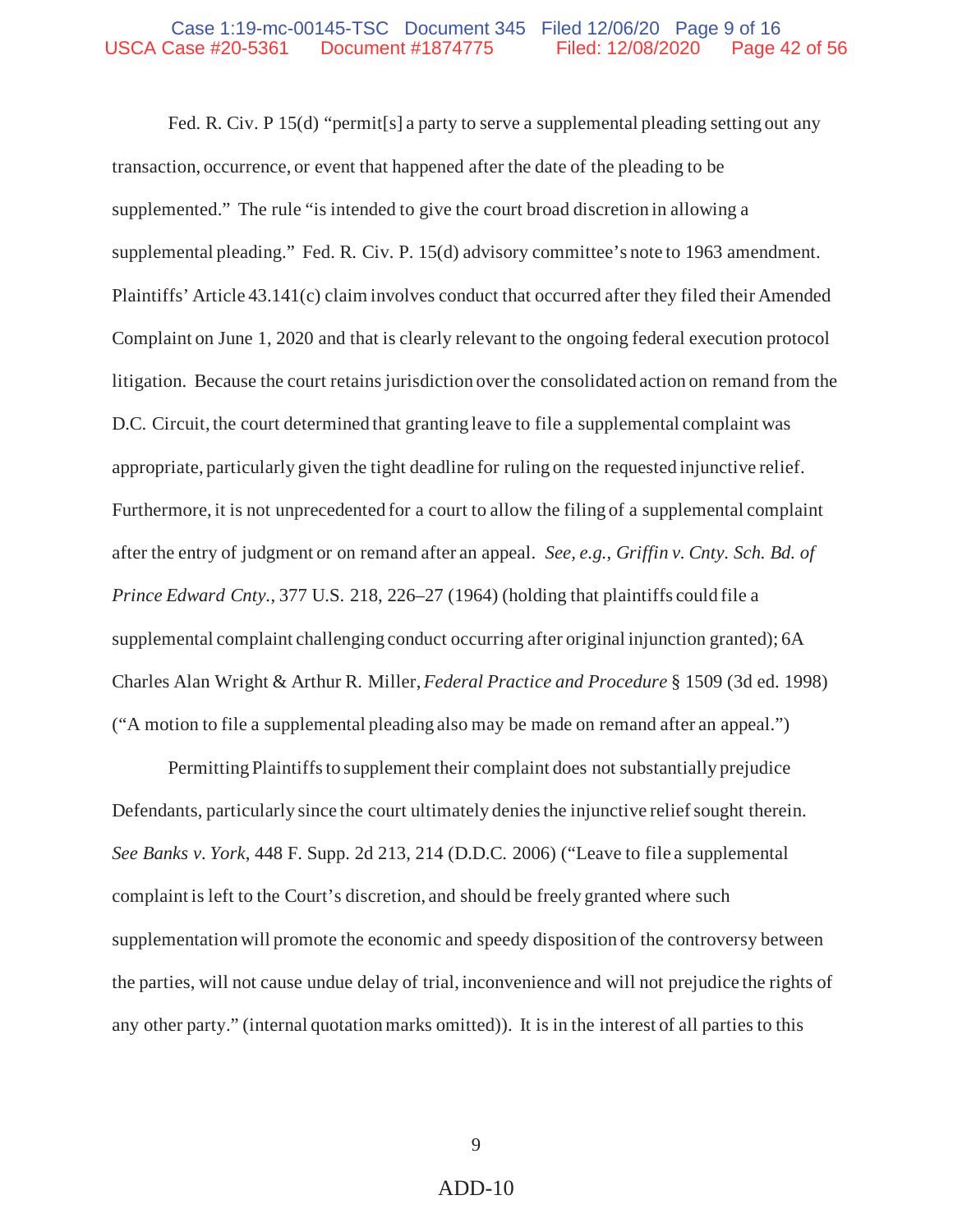litigation—and the public—to have the issues resolved promptly on the merits before an execution. Thus, the court exercised its "broad discretion" accordingly.

#### **B. Article 43.141(c)**

The court finds that Plaintiffs are likely to succeed on the merits of their claim. In failing to provide Plaintiffs ninety-one days' notice of their executions, Defendants have violated Texas Code of Criminal Procedure Article 43.141(c) and, by extension, § 3596(a) of the FDPA.

The court has already set forth its analysis of FDPA § 3596(a) in its September 20, 2020 Memorandum Opinion. (*See generally* ECF No. 261 at 26–31.) That provision requires that in carrying out an execution, "the Attorney General shall release the person sentenced to death to the custody of a United States marshal, who shall supervise implementation of the sentence in the manner prescribed by the law of the State in which the sentence is imposed." 18 U.S.C. § 3596(a). The controlling D.C. Circuit opinion (written by Judge Rao) holds that the FDPA requires the government to carry out executions consistent with the level of detail provided by state laws and regulations. *See Execution Protocol Cases*, 955 F.3d at 133 (Rao, J., concurring); *see also id.* at 146 (Tatel, J., dissenting) (explaining that the FDPA, "best understood, requires federal executions to be carried out using . . . procedures set forth not just in [state] statutes and regulations, but also in protocols issued by state prison officials"). This includes details such as the time, date, place, and method of execution, which is precisely the type of state statute at issue here. *Id.* at 134 (quoting Implementation of Death Sentences in Federal Cases, 58 Fed. Reg. 4,898, 4,901–02 (Jan. 19, 1993)).

Article 43.141 of the Texas Code of Criminal Procedure provides that an order must be entered setting the execution date of a "condemned person," that such an order must be sent to "the attorney who represented the condemned person" not later than the second business day

#### 10

#### ADD-11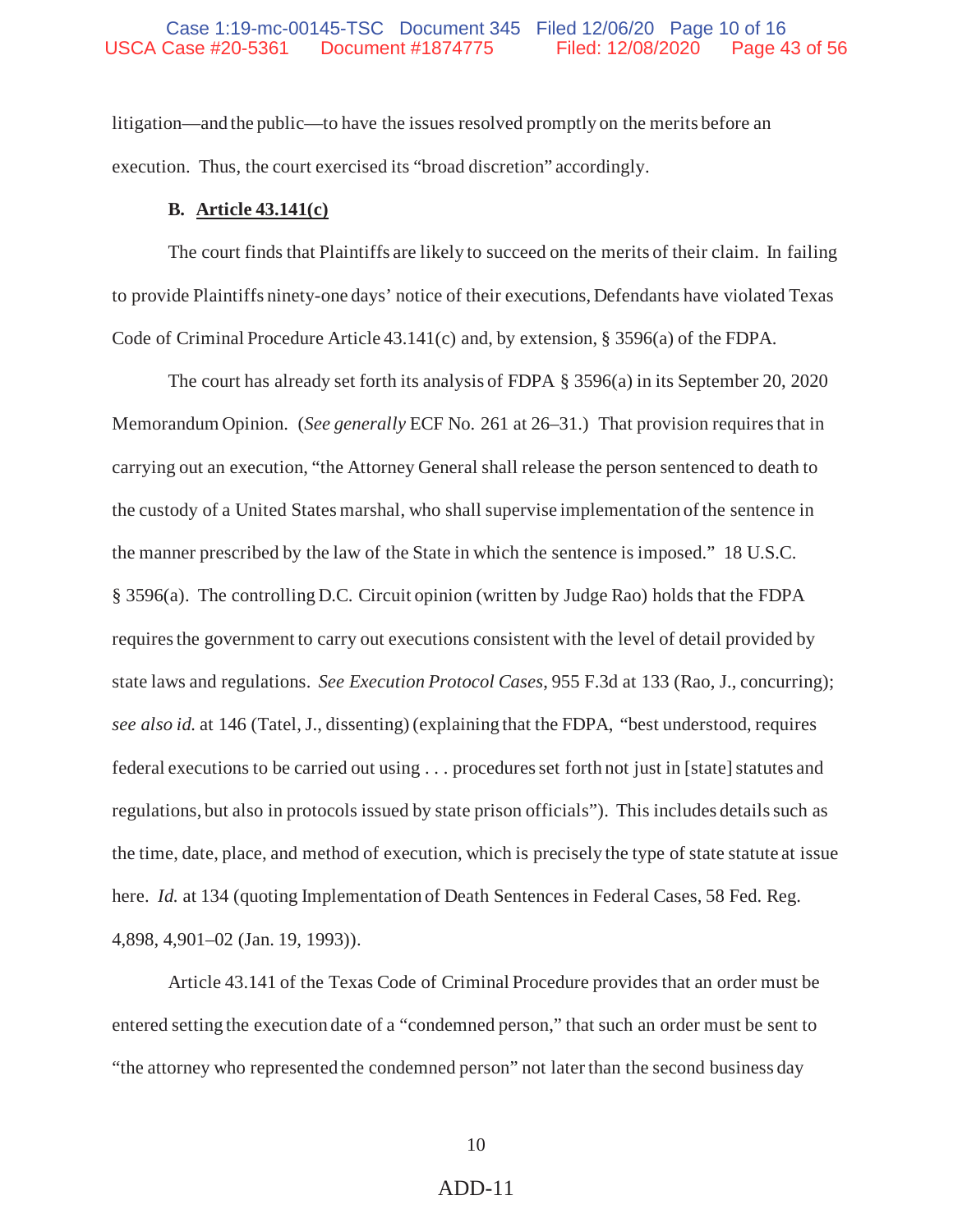#### Case 1:19-mc-00145-TSC Document 345 Filed 12/06/20 Page 11 of 16 USCA Case #20-5361 Document #1874775 Filed: 12/08/2020 Page 44 of 56

after the order is entered, and that "[a]n execution date may not be earlier that the 91st day after" the order is entered. Tex. Code Crim. Proc., Art. 43.141(b)–(c). The Texas Court of Criminal Appeals has unambiguously held that "notice of an execution date must be given to capital defendants" and "all executions must be set at least ninety-one days in advance." *Battaglia v. State*, 537 S.W.3d 57, 67 n.53 (Tex. Crim. App. 2017) (citations omitted) (emphasis added); *accord Murphy v. Collier*, 139 S. Ct. 1475, 1479–80 (2019) (citing Tex. Code Crim. Proc., Art. 43.141(c) (Alito, J., dissenting from grant of application for stay on other grounds) ("Under Texas law, a new death warrant may be issued, but such a warrant may not set a date less than 90 days in the future.").

Plaintiffs were sentenced to death in Texas federal district court. Thus, it is undisputed that Texas law applies. And since Defendants have only provided Bernard a fifty-day-notice and Bourgeois a twenty-one-day notice of execution, Defendants have violated the FDPA.

Defendants argue that the court's interpretation is inconsistent with that of several Circuits, which have interpreted the D.C. Circuit's April 2020 Opinion to govern only the procedures that "implement death." *See, e.g.*, *United States v. Vialva*, 976 F.3d 458, 462 (5th Cir. 2020) (finding that Article 43.141(c)'s ninety-one day notice requirement is not incorporated by the FDPA); *LeCroy v. United States*, 975 F.3d 1192, 1198 (11th Cir. 2020) (finding that § 3596(a) "does not extend to ensuring a lawyer's presence at execution"); *United States v. Mitchell*, 971 F.3d 993, 995–97 (9th Cir. 2020) ("[W]e hold that procedures that do not effectuate death fall outside the scope of 18 U.S.C. § 3596(a)."); *Peterson v. Barr*, 965 F.3d 549, 554 (7th Cir. 2020) (concluding that § 3596(a) "cannot be reasonably read to incorporate every aspect of the forum state's law regarding execution procedure" and finding that state law governing execution witnesses falls outside the scope of the FDPA). The court is not bound by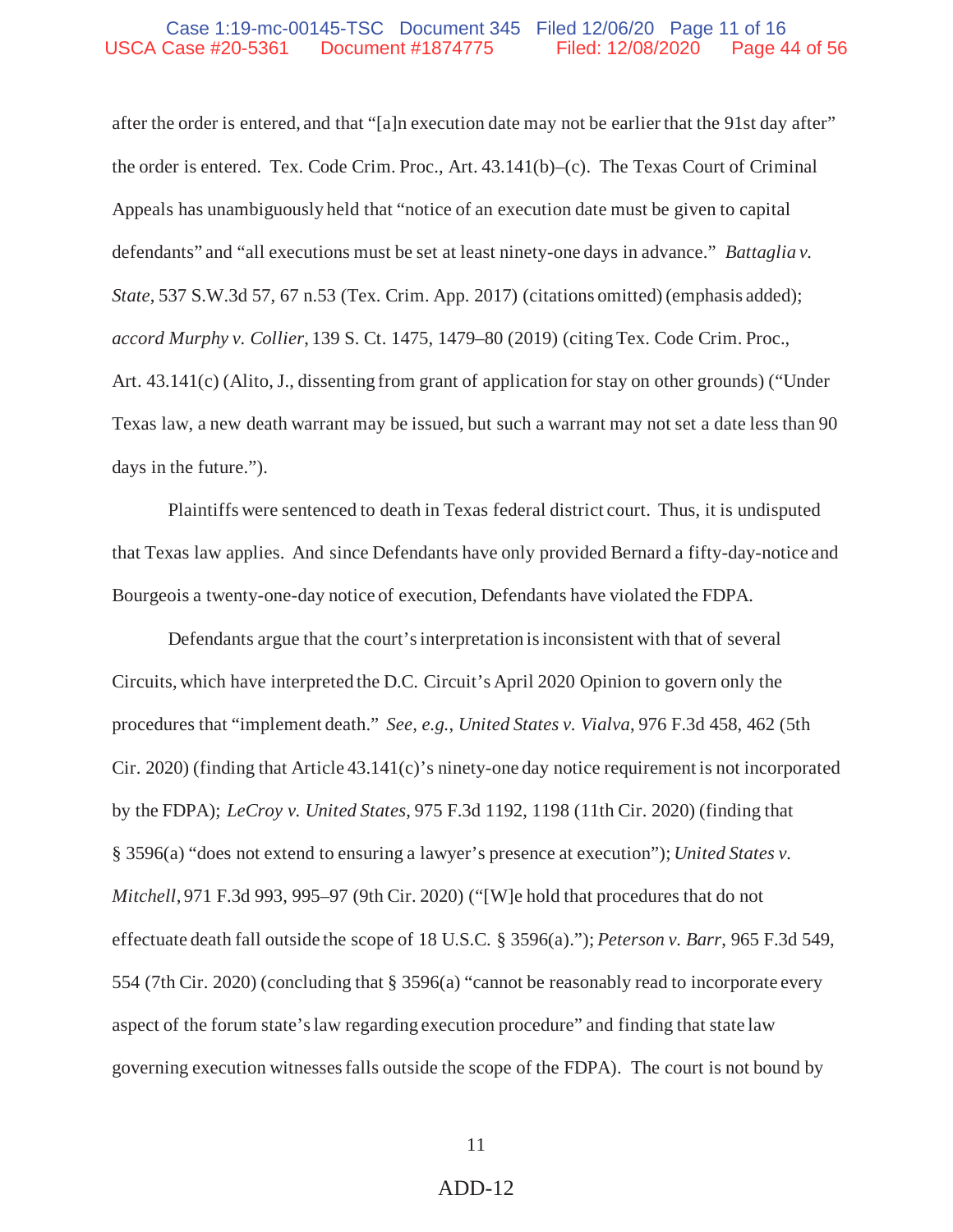#### Case 1:19-mc-00145-TSC Document 345 Filed 12/06/20 Page 12 of 16 USCA Case #20-5361 Document #1874775 Filed: 12/08/2020 Page 45 of 56

other Circuits' interpretation of D.C. Circuit precedent and cannot square those Circuits' reading with the language in either Judge Rao or Judge Tatel's opinions.

Judge Rao explained that "the ordinary meaning of 'implementation of the death sentence' includes more than 'inflicting the punishment of death' . . . [it includes] additional procedures involved in carrying out the sentence of death." *Execution Protocol Cases*, 955 F.3d at 133 ("the term 'implementation' is commonly used to refer to a range of procedures and safeguards surrounding executions"). She also explained that "implementation" would include details such as the time, date, place, and method of execution, all of which can fairly be read to include the state statutes Plaintiffs have identified. *Id.* at 134 (quoting Implementation of Death Sentences in Federal Cases, 58 Fed. Reg. 4,898, 4,901–02 (Jan. 19, 1993)).

Judge Tatel's dissent appears to acknowledge that the federal government need not follow every execution procedure in state protocols. *Id.* at 141. But he did not address whether a de minimis exception applied to procedures in the state statutes and regulations. *See id.* 

The D.C. Circuit was presented with this court's reading of the April 2020 Opinion and declined to correct or revise it.<sup>1</sup> The court is bound by the Circuit's ruling and the controlling precedent at issue was clear: the FDPA requires the BOP to adhere to state laws and regulations governing executions which "include details such as the time, date, place and method of execution." *See id.* at 134 (Rao, J., concurring) (quoting Implementation of Death Sentences in

<sup>&</sup>lt;sup>1</sup> Judges Tatel, Katsas, and Rao have all served on panels addressing this court's interpretation of their prior Execution Protocol opinions, but none have taken issue with this court's reading of those opinions. *See* Order, *In Re Fed. Bureau of Prisons' Execution Protocol Cases*, No. 20- 5285 (D.C. Cir. Sept. 21, 2020) (Henderson, Tatel, Katsas, JJ.); *id.*, 2020 WL 6750375 (Millett, Pillard, Rao, JJ.).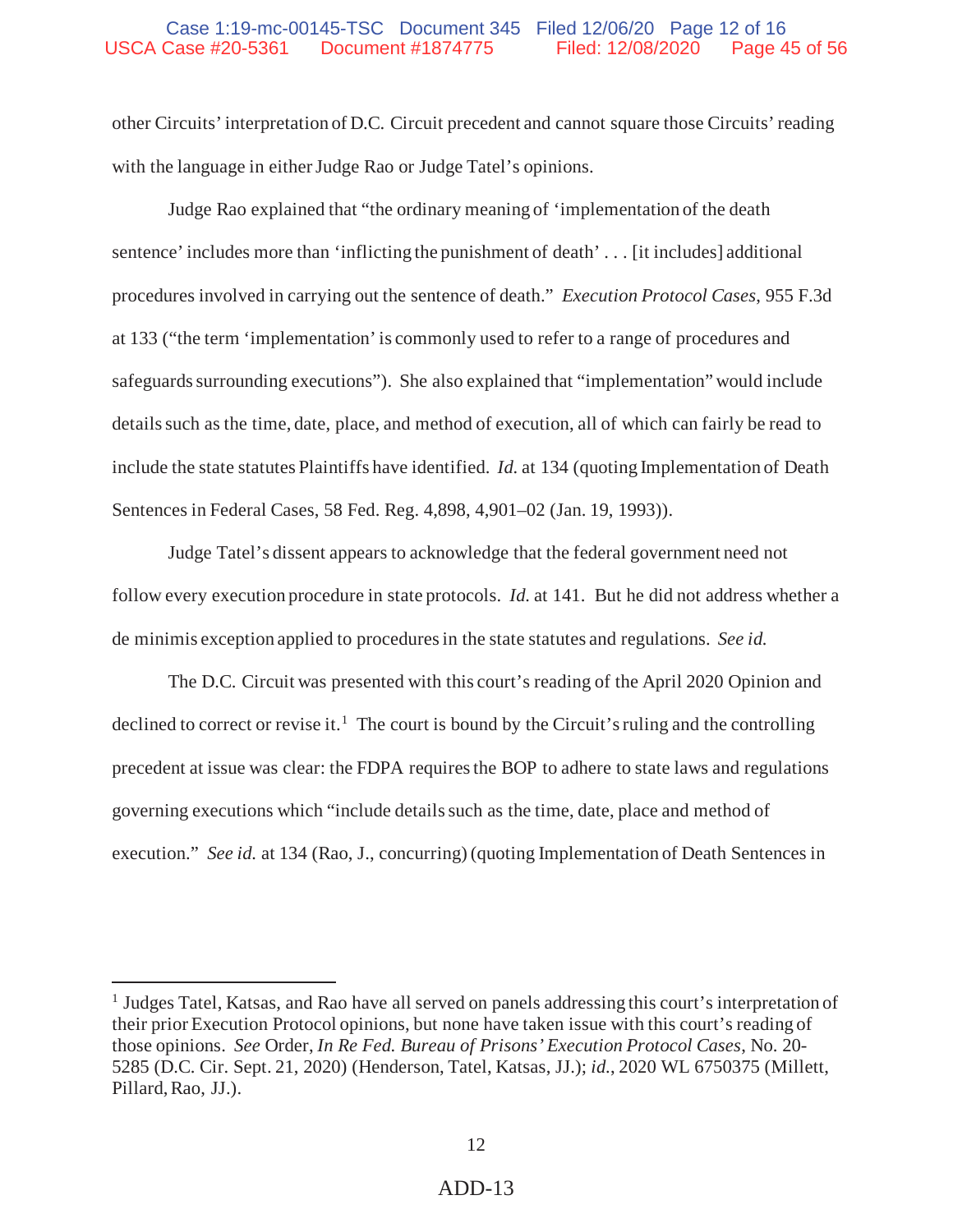#### Case 1:19-mc-00145-TSC Document 345 Filed 12/06/20 Page 13 of 16 USCA Case #20-5361 Document #1874775 Filed: 12/08/2020 Page 46 of 56

Federal Cases, 58 Fed. Reg. 4,898, 4,901–02 (Jan. 19, 1993)). Since Defendants did not adhere to Texas law governing the time and date of an execution, they have violated the FDPA.

Defendants also argue that Article 43.141(c) applies only to state law officials, not to federal officials implementing a death sentence imposed by a federal court. The court reached a similar conclusion regarding a Georgia law providing "a judge of the superior court of the county where the case was tried" the power to reschedule an execution if certain conditions are met. (*See* ECF No. 263 (citing Ga. Code Ann. § 17-10-40(a).) But whereas the Georgia statute clearly outlined the powers of a particular state official, Article 43.141(c) is more ambiguous; it states that "[a]n execution date may not be earlier than the  $91<sup>st</sup>$  day after the date the convicting court enters the order setting the execution date." While Defendants are correct that in the federal system, the convicting court does not set the execution date, this provision can be read in harmony with the FDPA to require ninety-one-days' notice.<sup>2</sup>

#### **II. Irreparable Harm**

"A finding of a statutory violation does not automatically require the court to issue an injunction." *Mylan Pharm., Inc. v. Shalala*, 81 F. Supp. 2d 30, (D.D.C. 2000) (citing *Weinberger v. Romero–Barcelo*, 456 U.S. 305, 313 (1982) ("The grant of jurisdiction to ensure compliance with a statute hardly suggests an absolute duty to [enjoin the conduct] under any and all circumstances, and a federal judge sitting as chancellor is not mechanically obligated to grant an injunction for every violation of law.")). Plaintiffs must also demonstrate irreparable harm

 $2 \text{ In any event, this is a distinction without a difference—the court has found that Plantiffs have }$ failed to demonstrate irreparable harm. The court reached the same conclusion regarding Georgia Code § 17-10-40(a) (which, if applicable, would have entitled plaintiff to a rescheduled execution date): "It is not clear how a violation of this statute constitutes irreparable harm . . . [since] a violation of § 17-10-40 in no way bars the Government from setting a new execution date." (ECF No. 263 at 4–5 (internal quotation marks and citations omitted).)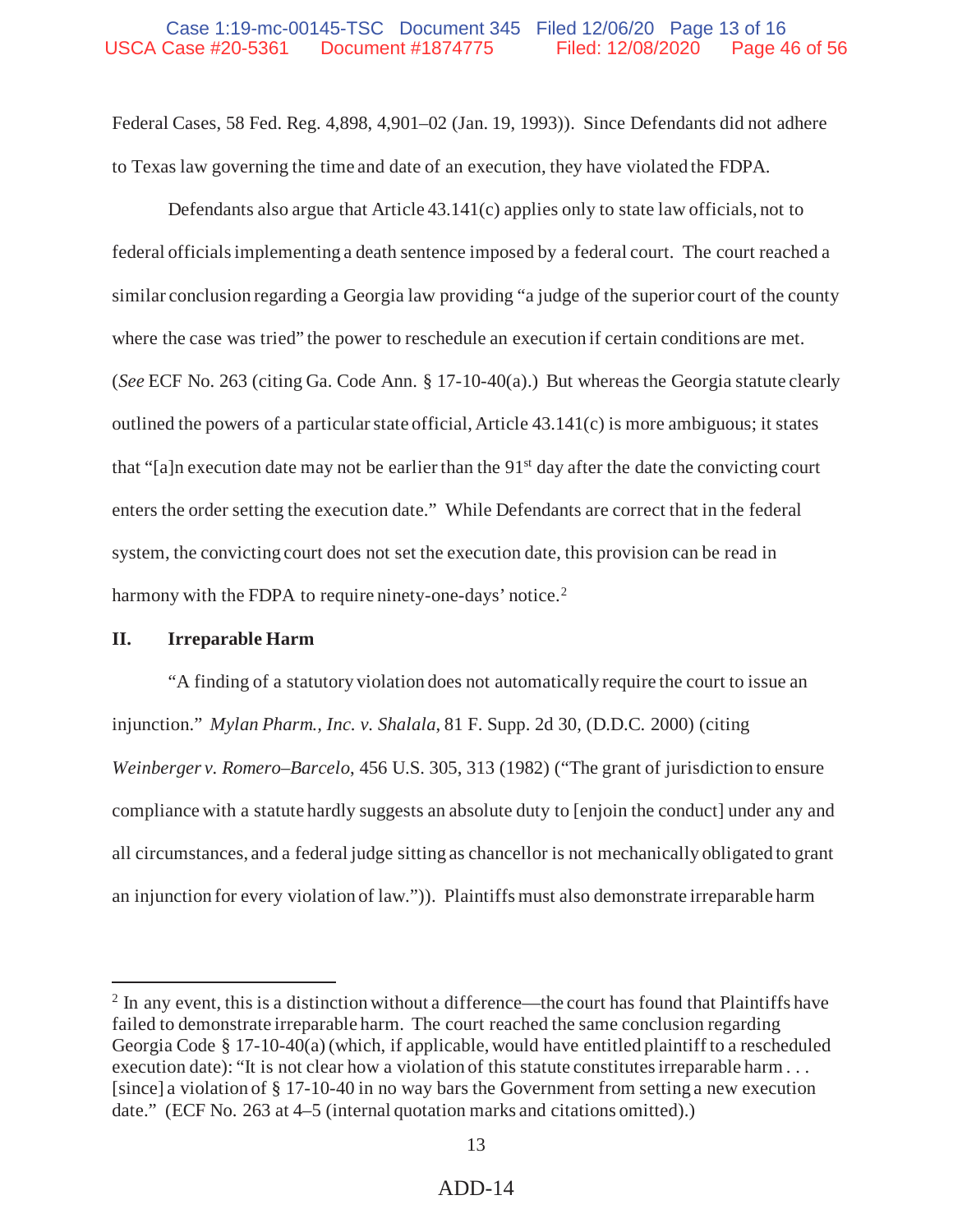that is "certain and great, actual and not theoretical, and so imminent that there is a clear and present need for equitable relief to prevent irreparable harm," and it "must be beyond remediation." *League of Women Voters of U.S. v. Newby,* 838 F.3d 1, 7–8 (D.C. Cir. 2016) (citing *Chaplaincy of Full Gospel Churches v. England*, 454 F.3d 290, 297 (D.C. Cir. 2006)) (internal quotation marks and brackets omitted).

Given the Supreme Court's repeated vacatur of this court's prior injunctions and the D.C. Circuit's finding that Plaintiffs were not entitled to injunctive relief despite Defendants' violation of the Food, Drug, and Cosmetic Act, *see* 2020 WL 6750375, at \*10, the court cannot find that Plaintiffs have demonstrated irreparable harm to warrant injunctive relief. The Supreme Court has made clear that the prospect of an inmate being executed prior to their claims being fully litigated will not serve as a basis for injunctive relief. (*See* Pl. Mem. at 9); *see also Barr v. Lee*, 140 S. Ct. 2590 (2020) (vacating this court's preliminary injunction and permitting executions to proceed notwithstanding pending claims); *Barr v. Purkey*, No. 20A10, 2020 WL 4006821 (U.S. July 16, 2020) (same); *Barr v. Hall*, No. 20A99, 2020 WL 6798770 (U.S. Nov. 19, 2020) (same).

And while "[a] prisoner under a death sentence remains a living person and consequently has an interest in his life" pending his execution, *See Ohio Adult Parole Auth. v. Woodard*, 532 U.S. 272, 288 (1998) (O'Connor, J. concurring in part and concurring in the judgment), providing fewer days' notice than Plaintiffs may be entitled does not rise to the level of irreparable harm when Plaintiffs have been under a death sentence for well over a decade, have received the minimum twenty-day notice required by federal law, 28 C.F.R. § 26.4(a), and have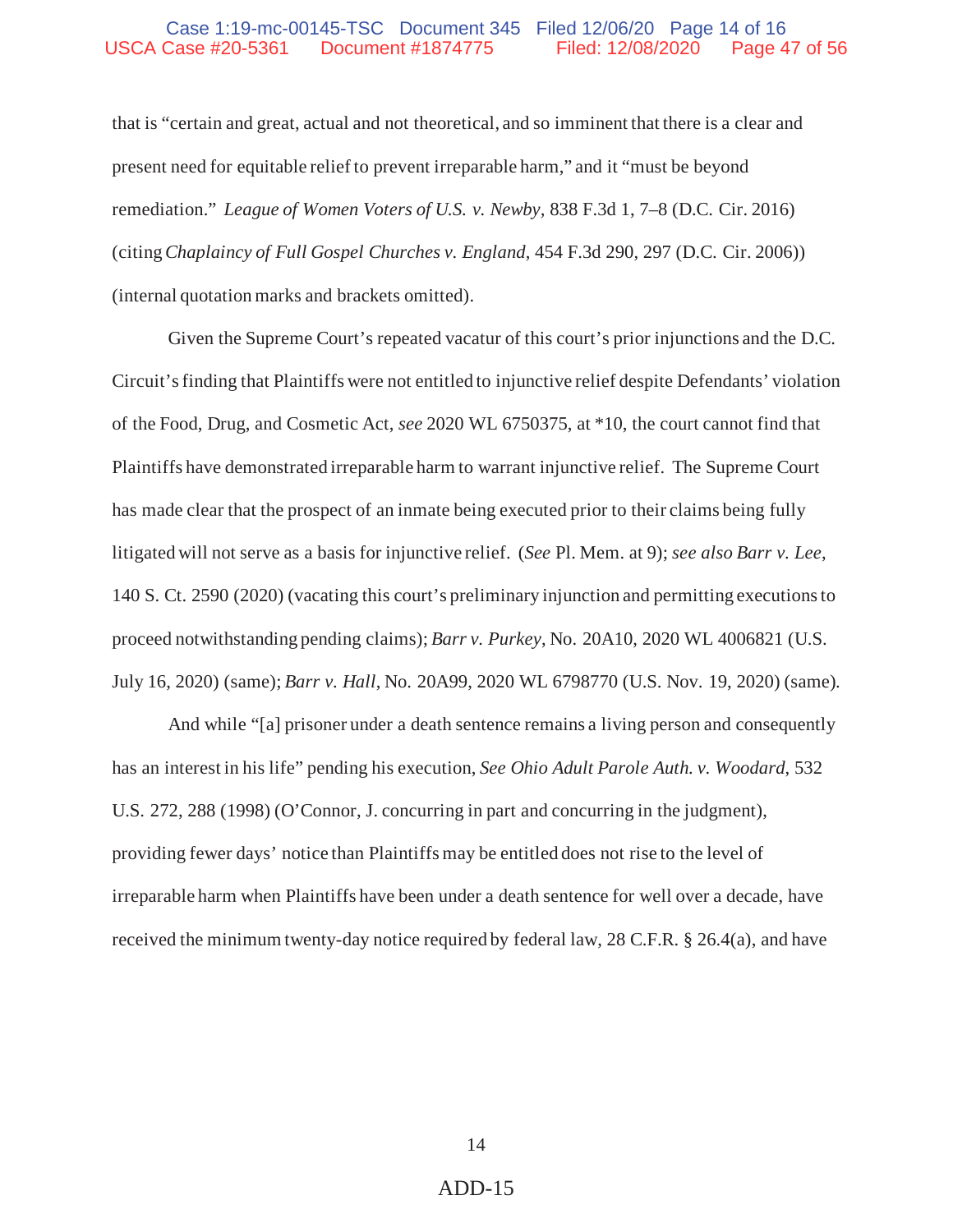been given the fifty-day notice set forth in the 2019 Execution Protocol, (*see* ECF No. 171, Admin. R. at 1093).3

Plaintiffs also have not been deprived of the opportunity to seek clemency. (*See* Pl. Mem. at 8). Both have already submitted clemency petitions, and the decision whether to grant those petitions now rests with the President. And while the court is certainly sympathetic to the argument that such petitions would likely receive more favorable treatment from the incoming administration, Plaintiffs have not provided authority suggesting that an injunction may be issued on this basis.

Having found that Plaintiffs have failed to establish the requisite irreparable harm, the court need not address the remaining factors for injunctive relief. *See Wis. Gas Co. v. F.E.R.C.*, 758 F.2d 669, 674 (D.C. Cir. 1985) (quoting *Sampson v. Murray*, 415 U.S. 61, 88 (1974) ("The basis for injunctive relief in the federal courts has always been irreparable harm and inadequacy of legal remedies.").

<sup>&</sup>lt;sup>3</sup> Bourgeois was initially notified in July 2019 of a January 2020 execution date and therefore has been on notice of the government's intent to execute him for sixteen months. This is consistent with the 2019 Execution Protocol which states that "[i]f the date designated [for an execution] passes by reason of a stay of execution, then a new date will be promptly designated by the Director of the BOP when the stay is lifted." (Admin. R. at 1093 (internal citations omitted)).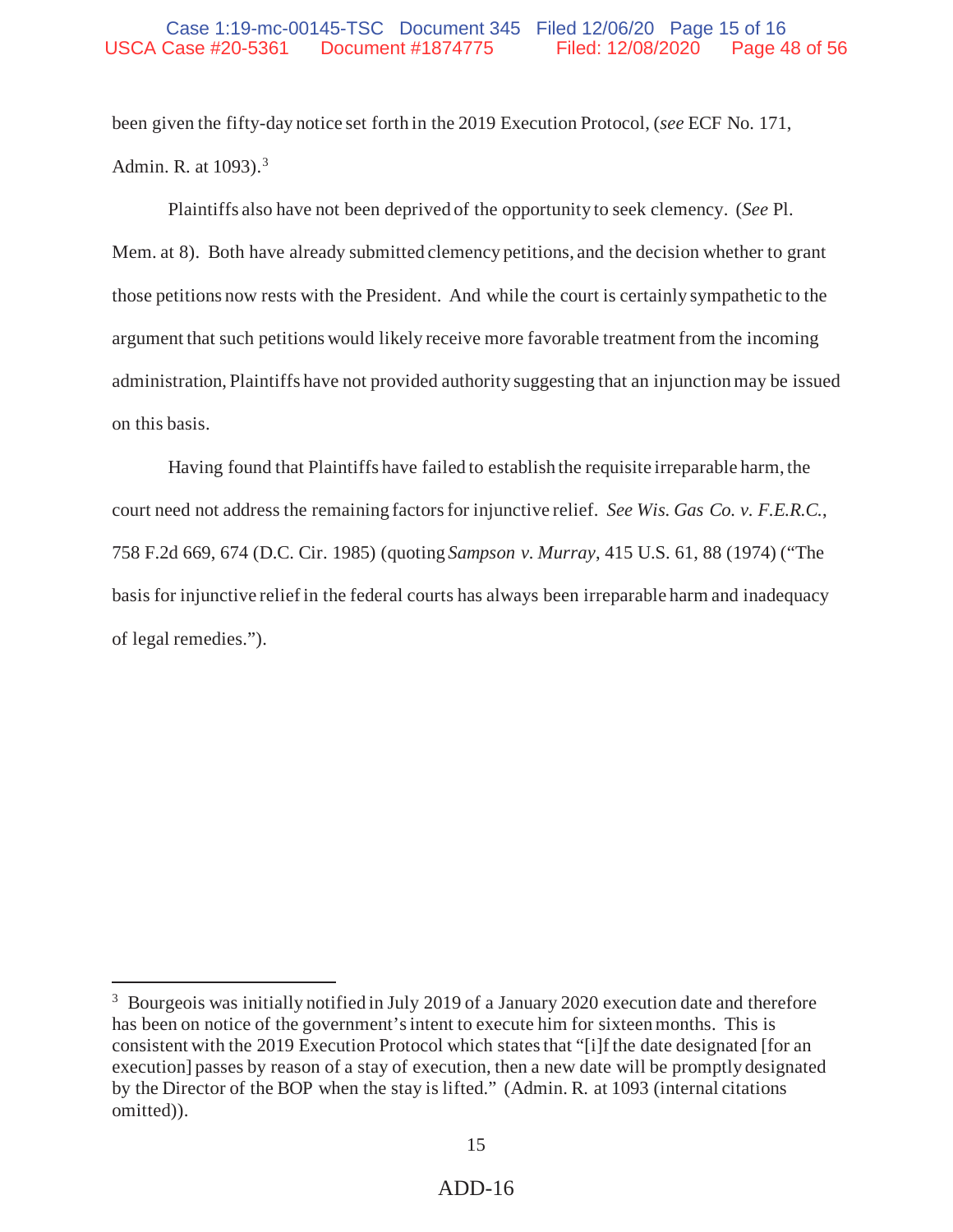#### **CONCLUSION**

Though Plaintiffs are likely to succeed on the merits of their claim, they are unable to demonstrate that they have been irreparably harmed by Defendants' failure to adhere to Article 43.141(c) of the Texas Code of Criminal Procedure and, by extension, the FDPA. Accordingly, Plaintiffs' motion for a preliminary injunction will be DENIED. The court will issue an order accordingly.

Date: December 6, 2020

*Tanya S. Chutkan*

TANYA S. CHUTKAN United States District Judge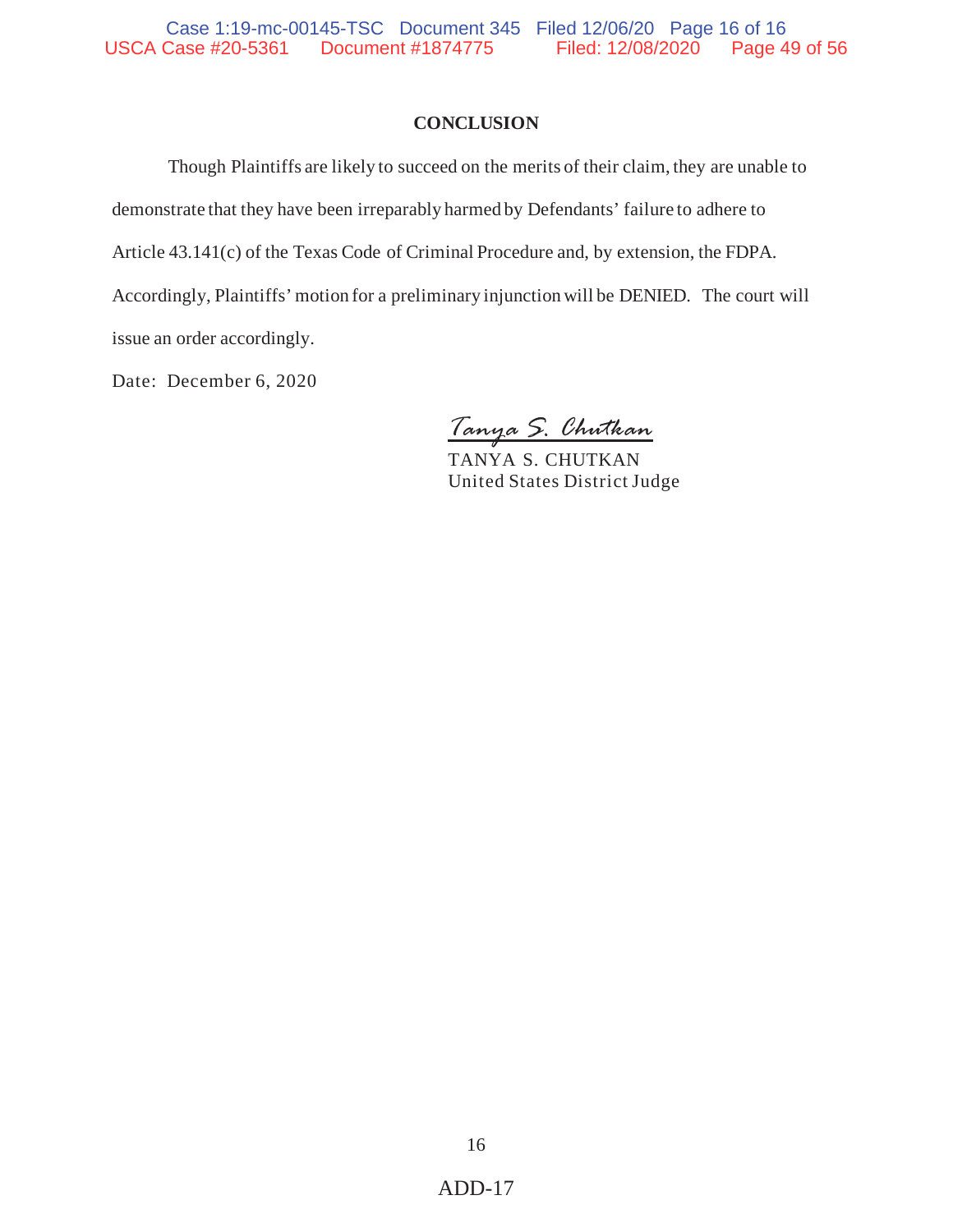**From:** US Pardon Attorney (imailagent) <uspardon.attorney@usdoj.gov> **Sent:** Monday, January 27, 2020 10:06 AM **To:** Victor Abreu <Victor\_Abreu@fd.org> **Cc:** Pete Williams <Pete\_Williams@fd.org>; Katherine Thompson <Katherine\_Thompson@fd.org> **Subject:** RE: Alfred Bourgeois, Case Number C288830 (Intranet Quorum IMA00814282)

January 27, 2020

Mr. Pete Williams Mr. Victor J. Abreu Ms. Katherine Thompson Federal Community Defender Office for the Eastern District of Pennsylvania 601 Walnut Street Suite 540 West -- The Curtis Philadelphia, PA 19106-3323

Dear Mr. Williams, Ms. Thompson, and Mr. Abreu,

This responds to your email of January 27, 2020, advising that you wish to withdraw the clemency application for commutation of a sentence of death on behalf of your client, Alfred Bourgeois.

In accordance with your request, we have administratively closed his clemency file without further action. If he decides to renew his application in the future, *i.e.*, if a new date of execution is set, he may submit a new application, or you may submit a new application on his behalf.

Sincerely,

The Office of the Pardon Attorney  $|2|$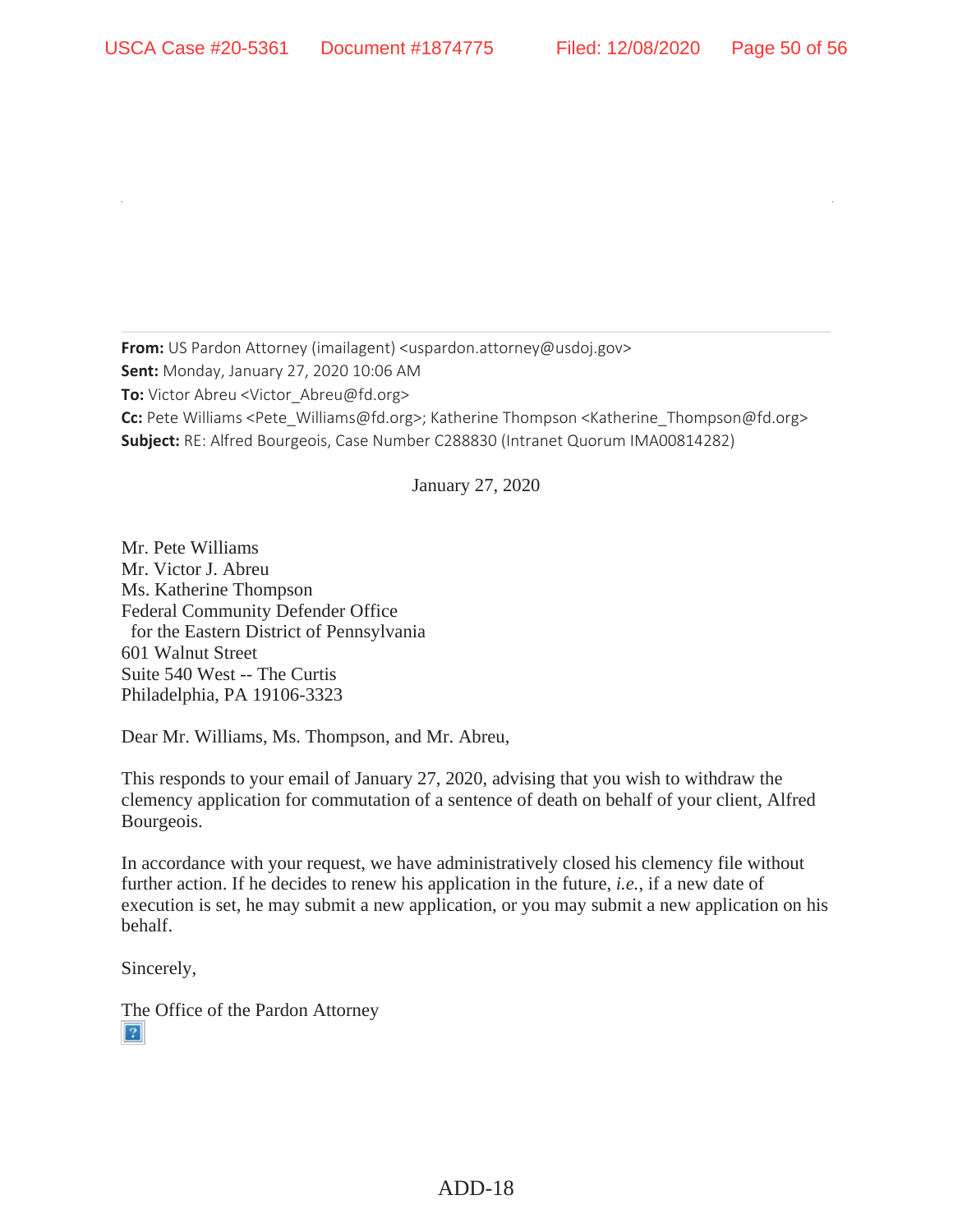.

## **No. 20-5361**

# **IN THE UNITED STATES COURT OF APPEALS FOR THE DISTRICT OF COLUMBIA CIRCUIT**

## **IN RE: FEDERAL BUREAU OF PRISONS' EXECUTION PROTOCOL CASES**

**ALFRED BOURGEOIS AND BRANDON BERNARD,** *Plaintiffs-Appellants*,

v.

**WILLIAM P. BARR, ATTORNEY GENERAL, ET AL.,** *Defendants-Appellees*.

*Appeal from the United States District Court for the District of Columbia, Hon. Tanya S. Chutkan, No. 19-mc-145* 

## **RULE 26.1 STATEMENT**

Pursuant to Federal Rule of Appellate Procedure 26.1 and Circuit Rule 26.1,

Plaintiffs-Appellants Brandon Bernard and Albert Bourgeois state that they are not

corporate entities and that this is neither a criminal case nor a bankruptcy case.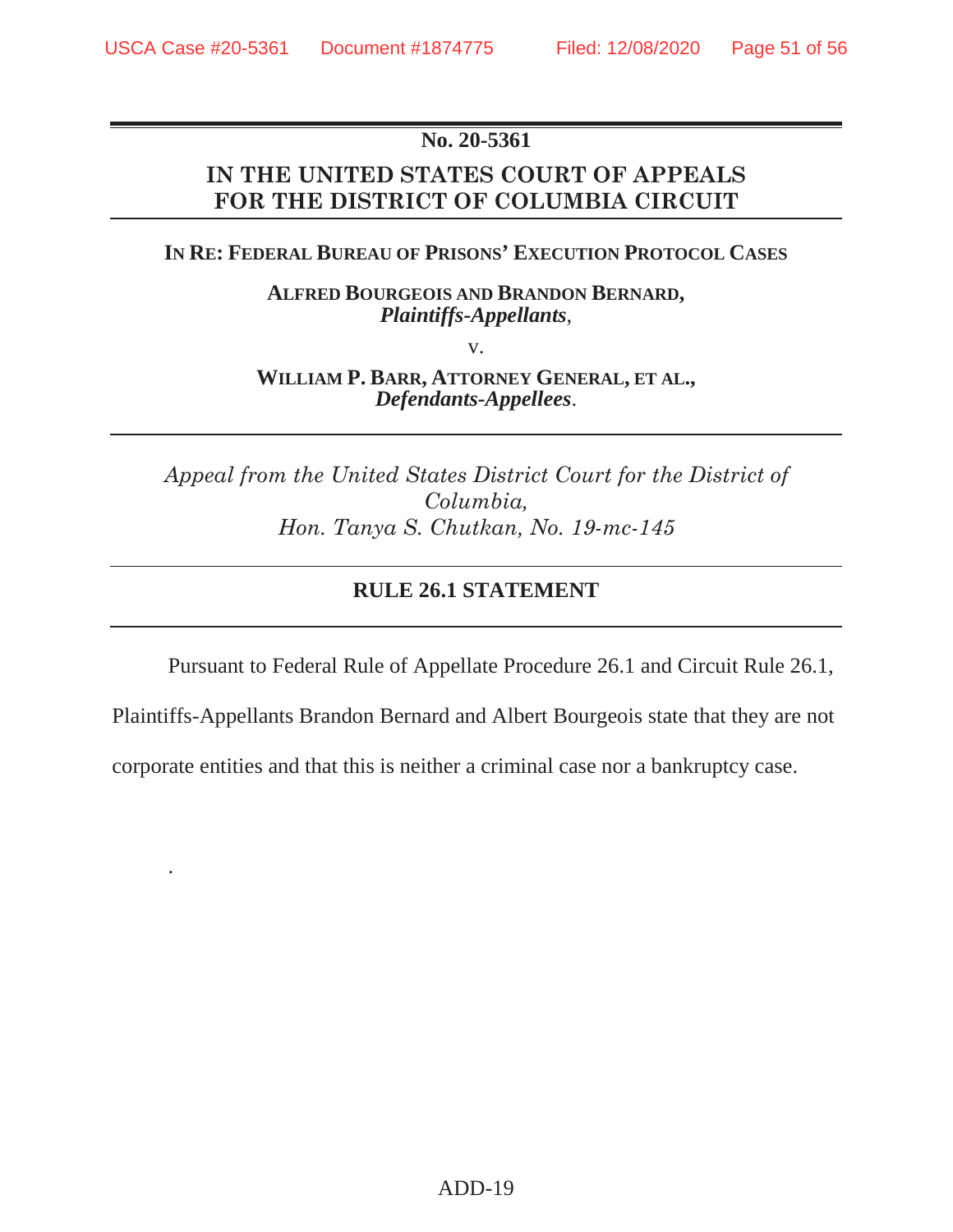Dated: December 8, 2020

Respectfully submitted,

/s/ Ginger D. Anders Ginger D. Anders Jonathan S. Meltzer Brendan B. Gants Xiaonan April Hu Munger, Tolles & Olson LLP 601 Massachusetts Ave. NW, Suite 500E Washington, D.C. 20001-5369 Telephone: 202.220-1100 Email: Ginger.Anders@mto.com

*Counsel for Plaintiff-Appellant Brandon Bernard* 

Shawn Nolan Shawn Nolan, Chief, Capital Habeas Unit Federal Community Defender Office, E.D. Pa. 601 Walnut Street, Suite 545 West Philadelphia, PA 19106 Telephone: 215-928-0520 Email: shawn\_nolan@fd.org

*Counsel for Plaintiff-Appellant Alfred Bourgeois*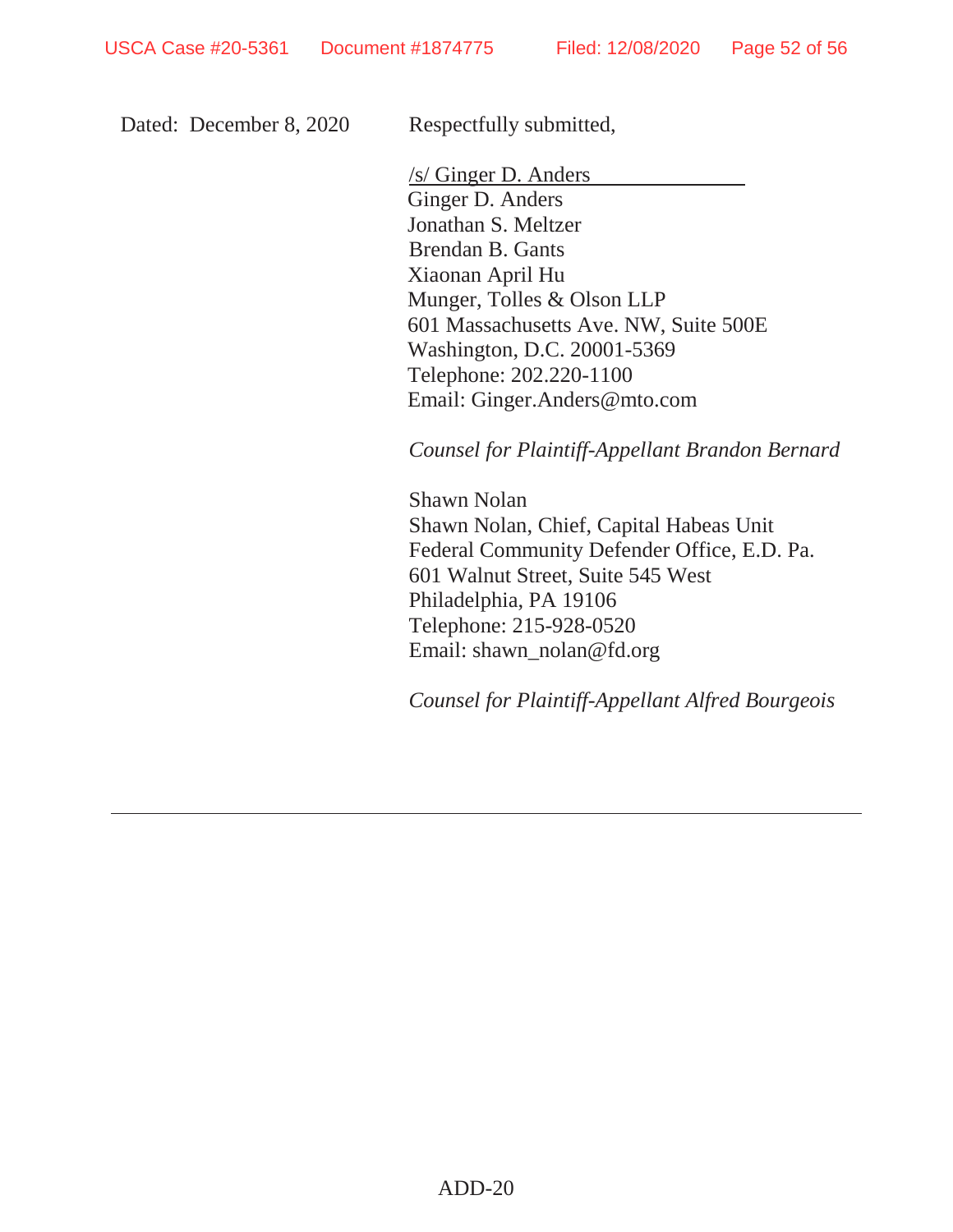## **No. 20-5361**

# **IN THE UNITED STATES COURT OF APPEALS FOR THE DISTRICT OF COLUMBIA CIRCUIT**

## **IN RE: FEDERAL BUREAU OF PRISONS' EXECUTION PROTOCOL CASES**

**ALFRED BOURGEOIS AND BRANDON BERNARD,** *Plaintiffs-Appellants*,

v.

**WILLIAM P. BARR, ATTORNEY GENERAL, ET AL.,** *Defendants-Appellees*.

*Appeal from the United States District Court for the District of Columbia, Hon. Tanya S. Chutkan, No. 19-mc-145* 

## **CERTIFICATE AS TO PARTIES, RULINGS, AND RELATED CASES**

Pursuant to D.C. Circuit Rule 28(a)(1), the undersigned counsel certifies as

follows:

## **A. Parties and Amici**

This is an appeal from an order of the U.S. District Court for the District of

Columbia, denying a preliminary injunction.

Appellants are Brandon Bernard and Alfred Bourgeois.

Appellees are the United States Department of Justice, William P. Barr,

Timothy J. Shea, Stephen M. Hahn, Michael Carvajal, Jeffrey E. Krueger, Donald

W. Washington, Nicole C. English, T.J. Watson, and William E. Wilson.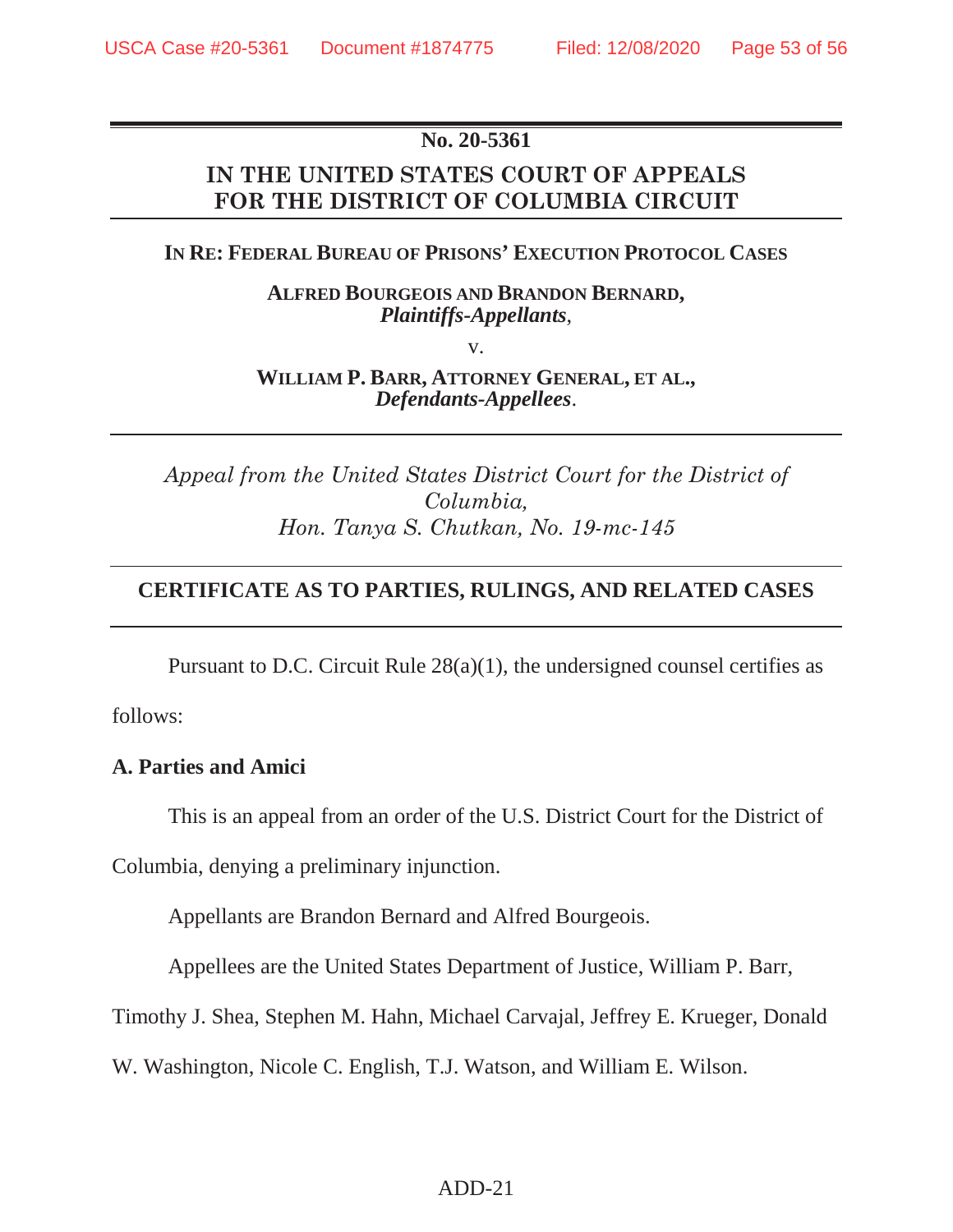Plaintiffs appearing before the district court were Brandon Bernard, Alfred Bourgeois, Chadrick Evan Fulks, Norris G. Holder, Jr., Cory Johnson, Daniel Lewis Lee, Keith Nelson, Wesley Ira Purkey, James H. Roane, Jr., Julius Robinson, and Richard Tipton. Intervenor-plaintiffs appearing before the district court were Anthony Battle, Orlando Hall, Dustin Lee Honken, Jeffrey Paul, and Bruce Webster.

Defendants appearing before the district court were the United States Department of Justice, William P. Barr, Mark Bezy, Radm Chris A. Bina, John F. Caraway, Alan R. Doerhoff, Kerry J. Forestal, Eric H. Holder, Jr., Newton E. Kendig II, Jeffrey E. Krueger, Paul Laird, Harley G. Lappin, Michele Leonhart, Charles L. Lockett, Joseph McClain, Michael B. Mukasey, Charles E. Samuels, Jr., Karen Tandy, T.J. Watson, and Thomas Webster. Richard Veach appeared as intervenor-defendant.

There are no amici in this Court or the district court.

## **B. Rulings Under Review**

Appellants seek review of the December 6, 2020 order of the district court (ECF No. 346) denying, for the reasons set forth in the accompanying memorandum opinion (ECF No. 345), Plaintiffs' motion for a preliminary injunction.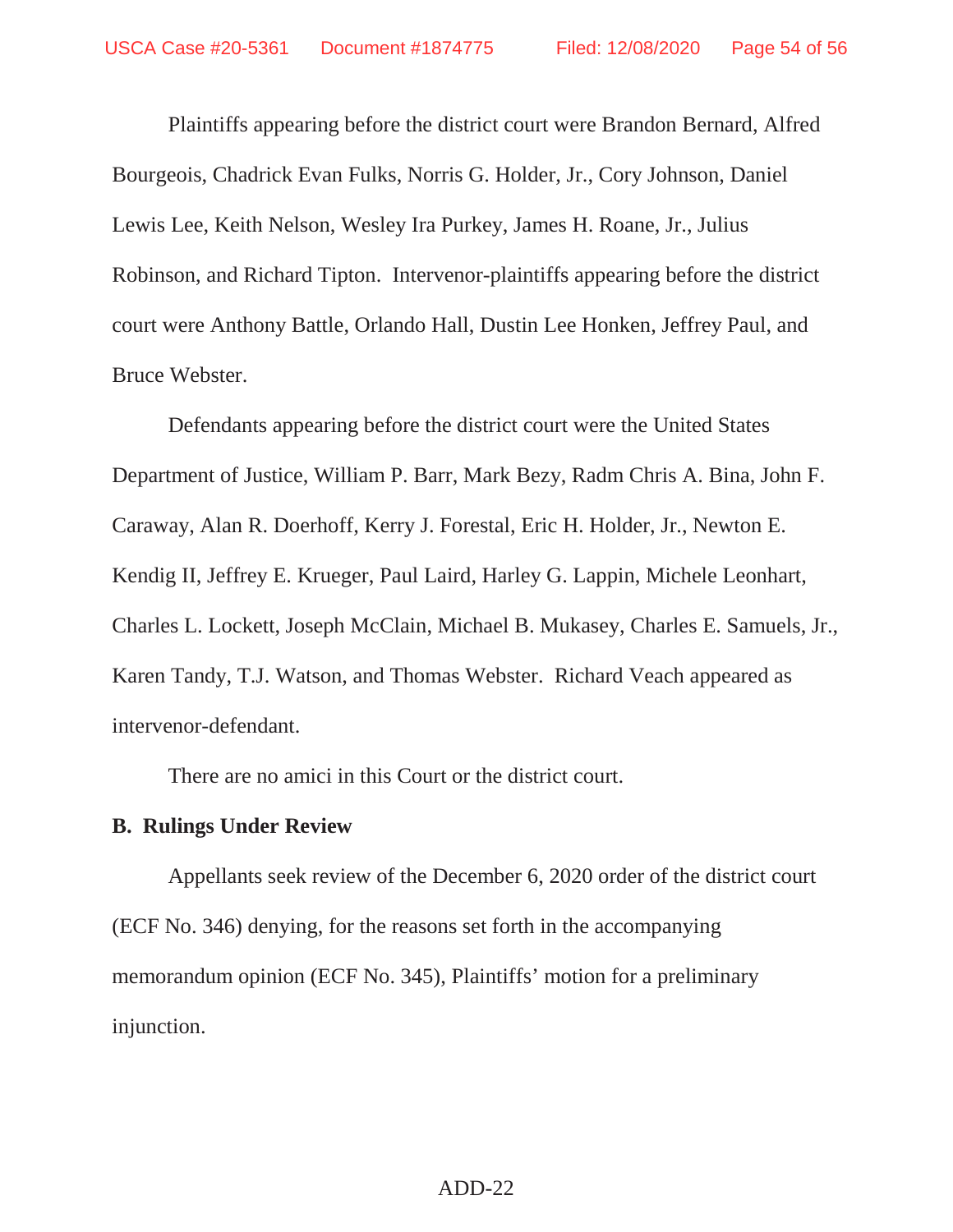No official citations for these orders exist.

## **C. Related Cases**

Appellants appeal from the district court's orders in the consolidated case *In The Matter of The Federal Bureau of Prisons' Execution Protocol Cases*, No. 1:19-mc-145 (D.D.C.). This consolidated case has been before this Court before. See *In re FBOP Execution Protocol Cases (Execution Protocol Cases)*, No. 20- 5329 (affirming in part, reversing in part, and remanding, Nov. 18, 2020); *In re FBOP Execution Protocol Cases (Execution Protocol Cases)*, No. 20-5285 (dismissed as moot on October 23, 2020); *In re FBOP Execution Protocol Cases (Execution Protocol Cases)*, No. 20-5260 (injunction vacated on August 27, 2020); *In re FBOP Execution Protocol Cases (Execution Protocol Cases)*, No. 20-5252 (dismissed as moot on September 16, 2020); *In re FBOP Execution Protocol Cases (Execution Protocol Cases)*, No. 20-5210 (dismissed as moot on July 31, 2020); *In re FBOP Execution Protocol Cases (Execution Protocol Cases)*, No. 20-5206 (dismissed as moot on July 22, 2020)' *In re FBOP Execution Protocol Cases (Execution Protocol Cases)*, No. 20-5199 (dismissed as moot on July 15, 2020); *In re FBOP Execution Protocol Cases (Execution Protocol Cases)*, No. 19-5322 (D.C. Cir. 2020).